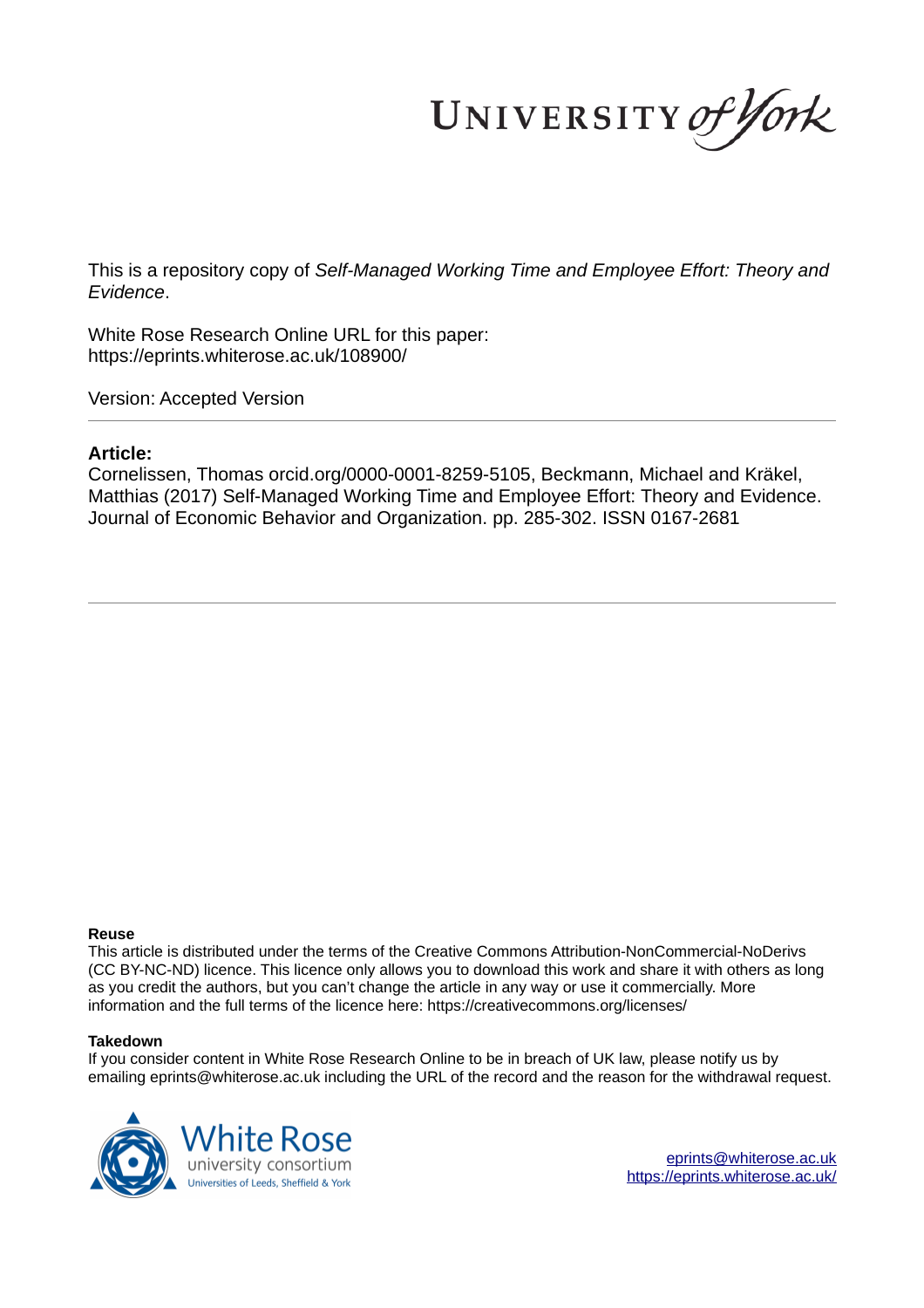# **Self-managed working time and employee effort: theory and evidence**

Michael Beckmann<sup>a</sup>, Thomas Cornelissen<sup>b</sup>, Matthias Kräkel<sup>c</sup>

<sup>a</sup> University of Basel, Faculty of Business and Economics, Department of Human Resources and Organisation, Peter Merian-Weg 6, CH-4002 Basel, Switzerland Phone: +41 61 207 32 24, fax: +41 61 207 27 58 E-mail: michael.beckmann@unibas.ch

<sup>b</sup> University of York, Department of Economics and Related Studies, Heslington, York YO10 5DD, United Kingdom Phone: +44 190 432 3799 E-mail: thomas.cornelissen@york.ac.uk

<sup>c</sup> University of Bonn, Department of Economics, Institute for Applied Microeconomics (IAME), Adenauerallee 24-42, D-53113 Bonn, Germany Phone: +49 228 73 3914, fax : +49 228 73 9211 E-mail: m.kraekel@uni-bonn.de

**Abstract:** This paper theoretically and empirically examines the impact of self-managed working time (SMWT) on employee effort. As a policy of increased worker autonomy, SMWT can theoretically increase effort via intrinsic motivation and reciprocal behaviour, but it can also lead to a decrease of effort due to a loss of control. Based on German individual-level panel data, we find that SMWT employees exert higher effort levels than employees with fixed working hours. Even after accounting for observed and unobserved characteristics there remains a modest positive effect. This effect is largely driven by employees who are intrinsically motivated, suggesting that intrinsic motivation is complementary to SMWT. However, reciprocal work intensification does not seem to be an important channel of providing extra effort.

# *JEL Classification*: J24; J81; M50

*Keywords*: Self-managed working time, worker autonomy, employee effort, reciprocity, intrinsic motivation, complementarity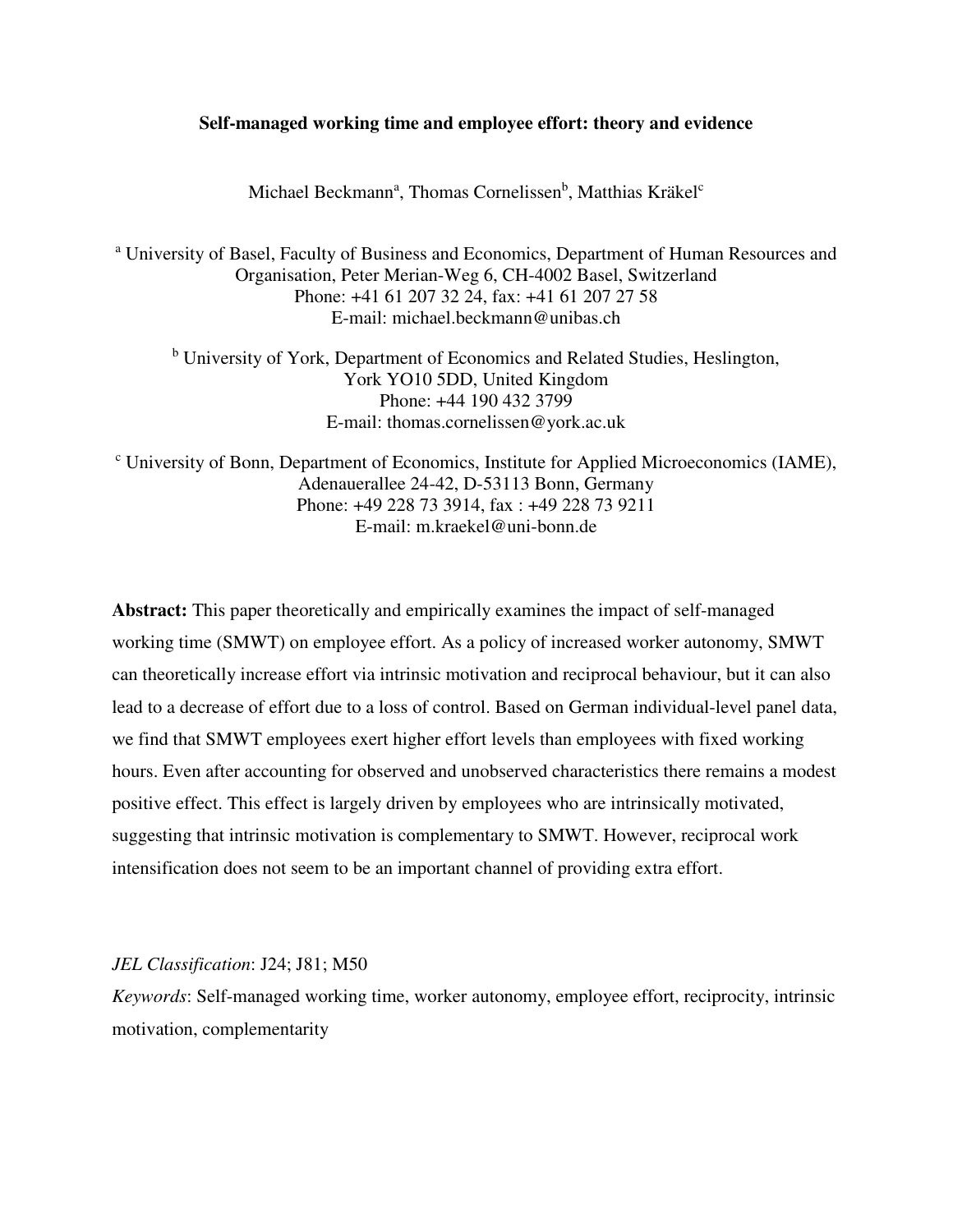# **1 Introduction**

According to the social psychology literature, delegating authority to workers benefits employers, because authorised workers are highly motivated by feeling committed to their employers, leading to intrinsic motivation (Deci and Ryan, 1985, 2000) and reciprocal behaviour (Blau, 1964; Homans, 1958). In other words, received autonomy is likely to interact with the two personality traits intrinsic motivation and reciprocity. Recent work in behavioural economic theory yields similar results (Delfgaauw and Dur, 2008; Dur et al., 2010). The economic literature, however, emphasises the following trade-off for employers when delegating authority to their workers (Aghion and Tirole, 1997; Aghion et al., 2013; Bloom and Van Reenen, 2011): On the one hand, increased motivation associated with higher worker authority may raise performance. On the other hand, workers can abuse their authority and this can reduce performance.

In our paper, we address this trade-off by focusing on one key component of delegated authority – workers' autonomy over their working time. In particular, we are interested in working time arrangements that allow workers to control the starting and finishing times of their workday, to set their breaks, vacation days and days off, and to freely distribute their workdays over the working week. Many of these regimes additionally include the decision right upon the place of work and thus allow working from home, at least occasionally (Kelly and Moen, 2007; Nijp et al., 2012; Shockley and Allen, 2012). We refer to such arrangements as self-managed working time (SMWT).

A natural consequence of SMWT is that employers no longer need to record actual working hours. While the omission of working hours registration enables the employer to save monitoring costs, it also harms his opportunities to control the workers' effort. This implies that the employer relies on his workers to abstain from exploiting their time sovereignty opportunistically by reducing effort.<sup>1</sup> SMWT is a widespread phenomenon. In the United States about 15% of employees are able to completely determine working hours on their own (Golden, 2012), while the corresponding percentage is about 17% for EU27 employees (Goudswaard et al., 2012). Yet, a theoretical analysis of SMWT does not exist and empirical evidence on the effects of this type

<sup>1</sup> Probably, this is why SMWT is sometimes also called trust-based working time (e.g., Singe and Croucher, 2003; Godart et al., 2016). Other expressions used in the literature include work time control, schedule control, trust hours, or boundary-less work (Beckers et al., 2012; Kelly and Moen, 2007).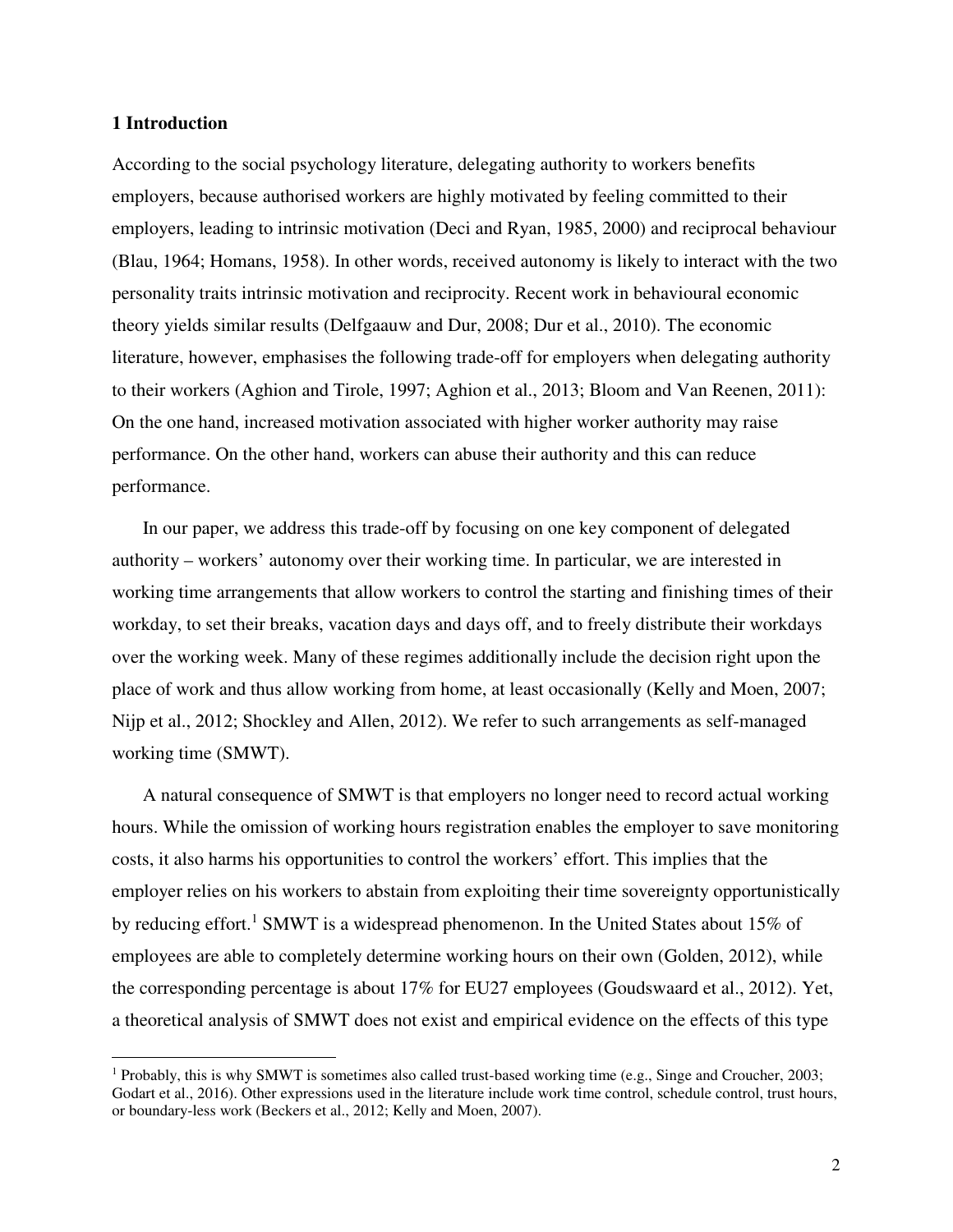of autonomy on worker performance is still scarce. As we document below, existing studies in this area typically analyse particular firms or occupations, or provide experimental evidence.

In the present paper, we study the effect of working time autonomy on worker performance in a closely linked theoretical and empirical analysis. We also analyse how a worker's personality interacts with SMWT, focussing on two personality traits that boost individual performance according to social psychology. In the theoretical analysis, we develop a modified moral-hazard model, which includes intrinsic motivation, reciprocal behaviour, and endogenous monitoring precision that depends on the chosen working time arrangement. The key contribution of the model is to analyse how working time autonomy interacts with the two personality traits, and to derive testable empirical implications. While there is qualitative and case-study evidence suggesting that personality traits moderate employee responses to working time arrangements (e.g., Kelliher and Anderson, 2010; Lambert, 2000), a rigorous theoretical analysis of how the interaction of personality traits and working time autonomy affects performance has not yet been provided in the literature. Our theoretical model shows that the impact of working time autonomy on worker performance is ambiguous. On the one hand, due to high working time autonomy and low monitoring precision, the employer prefers low-powered extrinsic incentives. Consequently, workers choose low effort under the optimal incentive scheme. On the other hand, additional intrinsic motivation and incentives from reciprocating received autonomy can provide extra effort, so that the overall impact of working time autonomy on effort depends on which effect dominates.

Our empirical analysis tests which of the two theoretical effects is stronger in practice. It draws on one of the most extensive household survey panel datasets in Europe, the German Socio-Economic Panel (SOEP), which includes information on individual workers and on the firms in which they are employed. Our empirical findings imply that SMWT has a moderate, positive net effect on worker effort, a result which is very robust across a range of alternative performance measures and across various specifications, including an instrumental variables approach. In addition, we find that this positive effort effect is largely driven by increased intrinsic worker motivation, whereas reciprocity does not seem to be an important factor.

There are several advantages of using the SOEP. First, the representativeness of the data set allows us to draw more generalizable conclusions than parts of the existing literature that have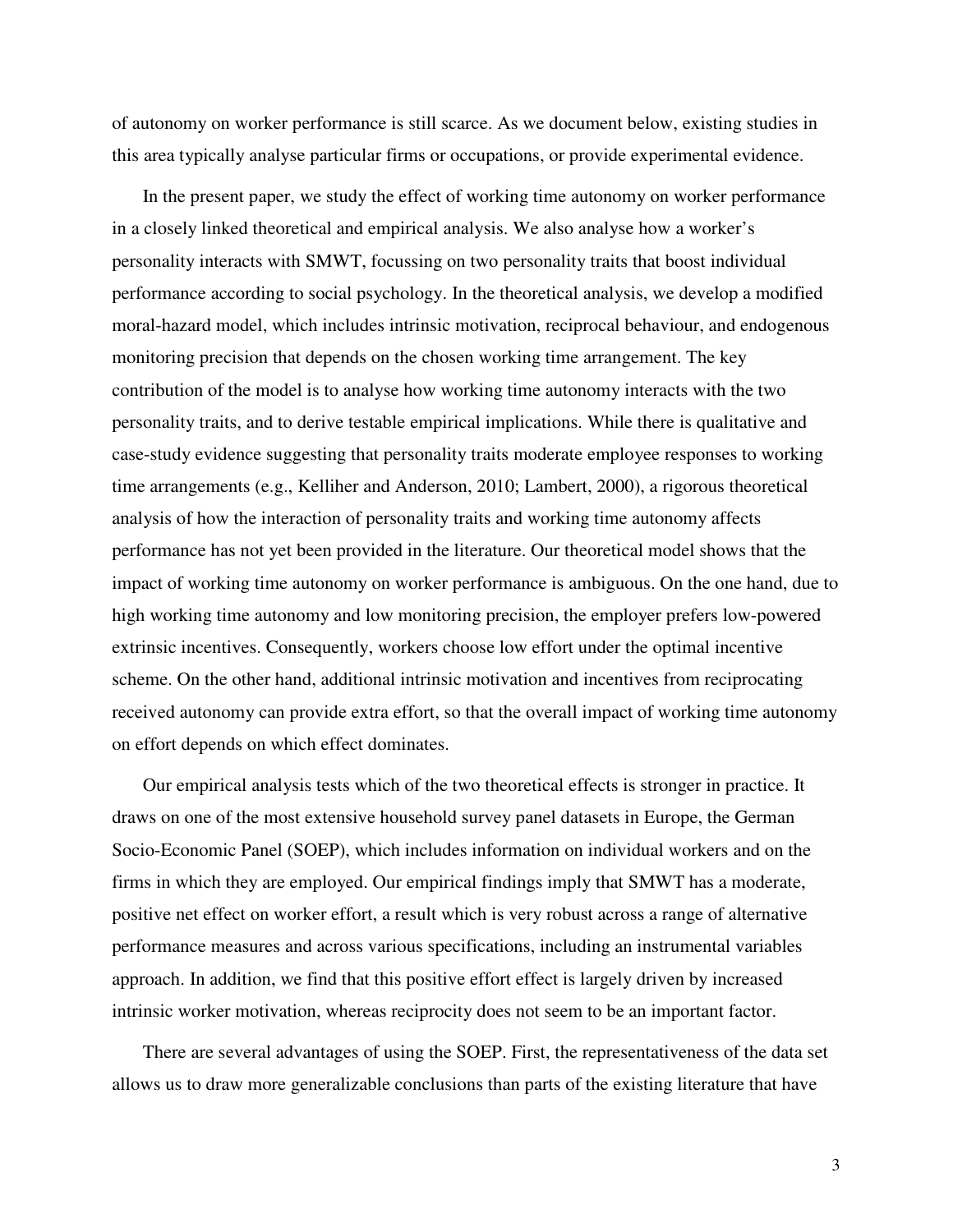looked at non-random or selected samples. Second, the panel character of the data improves upon the vast majority of the empirical literature in this field that is based on cross-sectional data. This allows us to address potential endogeneity problems and thus to derive managerial implications with regard to an effective use of SMWT. Third, although measures of effort or performance at work are usually difficult to find in individual survey data spanning a range of different occupations and firms, the SOEP offers several alternatives. Our main measure for worker effort is the difference between actual and contractual working hours to which we also refer as extra working time. We believe that this is a legitimate measure of worker effort, because spending time at work is clearly costly to the worker in terms of opportunity cost, and more time spent at work is likely to increase the worker's output (e.g., Bell and Freeman, 2001). But we also use alternative proxies for performance, such as hourly wages and absenteeism from work.

Our empirical approach addresses several endogeneity problems. Suppose that more (or less) motivated employees select into workplaces or jobs with SMWT, or that firms that require higher effort from their employees (or that offer more incentives for effort) are more likely to operate SMWT. This would lead to a spurious non-causal association between SMWT and worker performance. We deal with this by including worker-firm spell fixed effects. This implies that the variation we exploit results from changes in SMWT that workers experience while being employed in the same firm, thus holding time-invariant unobserved worker and firm characteristics constant. A remaining threat to identifying a causal effect occurs if firms that introduce SMWT change other aspects of the job that may affect worker performance, such as performance monitoring, autonomy in carrying out tasks, task content, or aspects of the work contract. We deal with such concerns by controlling for the degree of performance monitoring, overall job autonomy, a large set of narrowly defined 4-digit occupation dummies, job satisfaction and aspects of the work contract such as full-time status, contractual working time and fixed-term employment. Moreover, in order to account for any potentially remaining timevarying unobserved heterogeneity, we also report results from an instrumental variables estimation strategy. Finally, we explore the heterogeneity of the SMWT effect using a quantile regression approach.

Our theoretical approach is related to the growing field of behavioural economics. The model used in this paper integrates the problem of hidden costs of control as introduced by the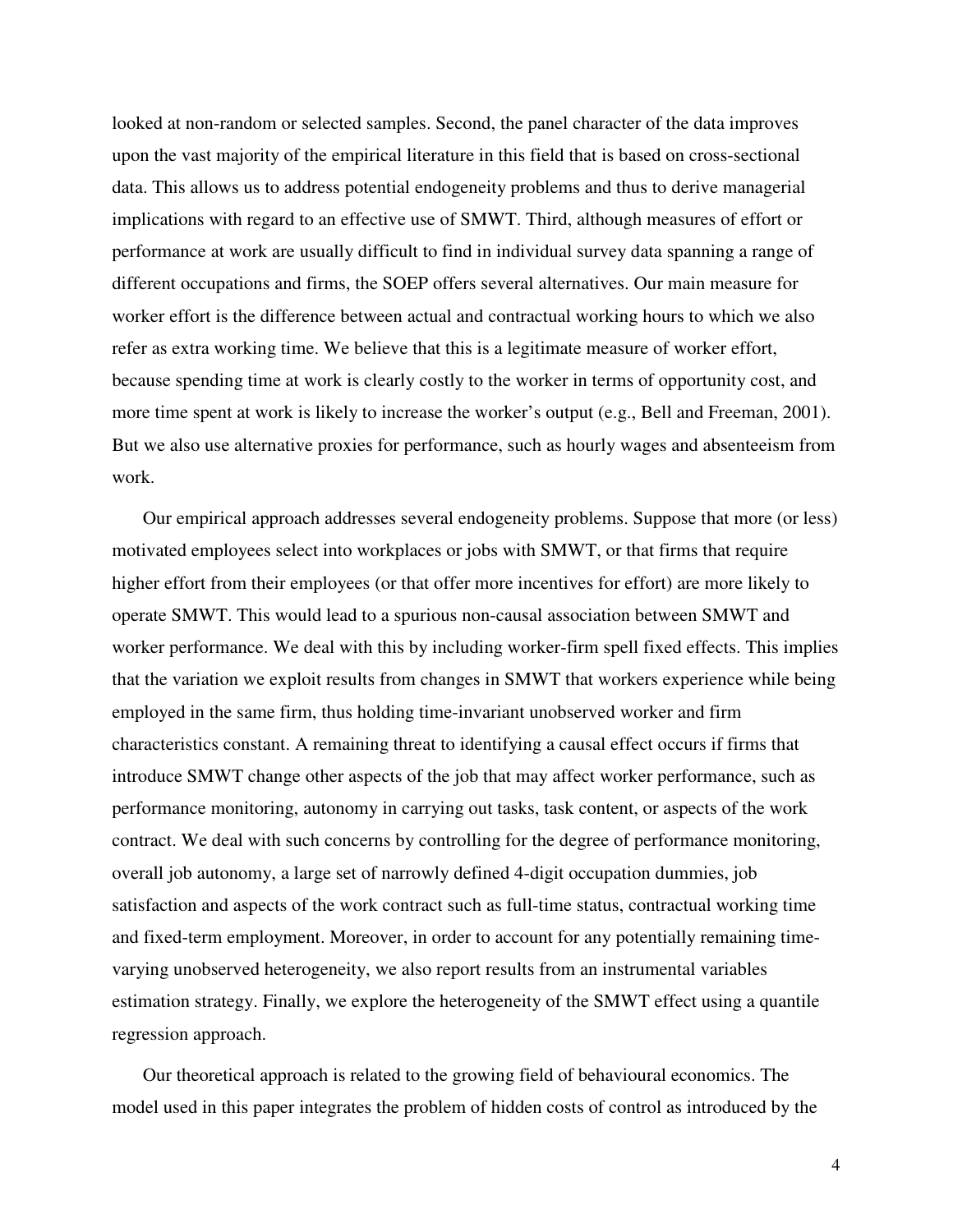seminal paper of Falk and Kosfeld (2006). By using a laboratory experiment, they show that agents will choose lower performance if the principal limits their discretion by imposing a minimum performance standard. In that case, the agents feel distrusted by the principal, which destroys part of their intrinsic motivation. Falk and Kosfeld mention different possibilities for a minimum performance standard, in particular "a minimum presence requirement" (p. 1611), which would violate strong forms of SMWT like working from home. Ellingsen and Johannesson (2008) consider a behavioural economic model that can explain the findings of Falk and Kosfeld. In their setting, forgoing control can signal a prosocial attitude of the principal, which leads to higher motivation of the agent if being of a prosocial type. Benabou and Tirole (2006) develop another theory of prosocial behaviour, which includes intrinsic motivation, being also important for our model. Our theoretical approach is most closely related to Delfgaauw and Dur (2008) by modelling intrinsic motivation and to Dur et al. (2010) by modelling reciprocity.

Our paper contributes to the existing empirical literature on the effect of working time autonomy on individual performance. Using data from seven biopharmaceutical firms in one US state, Eaton (2003) finds that employee control over time, pace and place of work has a positive impact on perceived productivity and organisational commitment. Analysing one cross-section of international survey data, Lyness et al. (2012) find that worker control over working time has a positive association with organisational commitment and job satisfaction. In a largely qualitative study covering workers from three private sector organisations in the UK, Kelliher and Anderson (2010) additionally find evidence for increased work intensification and conclude that employees reciprocate when given the opportunity to work flexibly by exerting additional effort. Based on personnel records of call centre employees from a large Chinese multinational firm, Bloom et al. (2015) conduct an intervention study on the effects of work from home (as an element of worker autonomy) on individual performance. Apart from a 13% productivity increase, the authors find an additional performance effect caused by employee self-selection. Based on experimental evidence and distinguishing between dull and creative tasks, Dutcher (2012) draws mixed conclusions. The author finds that while the autonomy to work from home is associated with an 11-20% productivity increase when workers deal with creative tasks, individual productivity declines by 6-10% when workers deal with dull tasks. This mixed evidence is confirmed by the field- and laboratory-based analyses of Leslie et al. (2012) who find that the effect of flexible work practices (including control over time and place of work) on a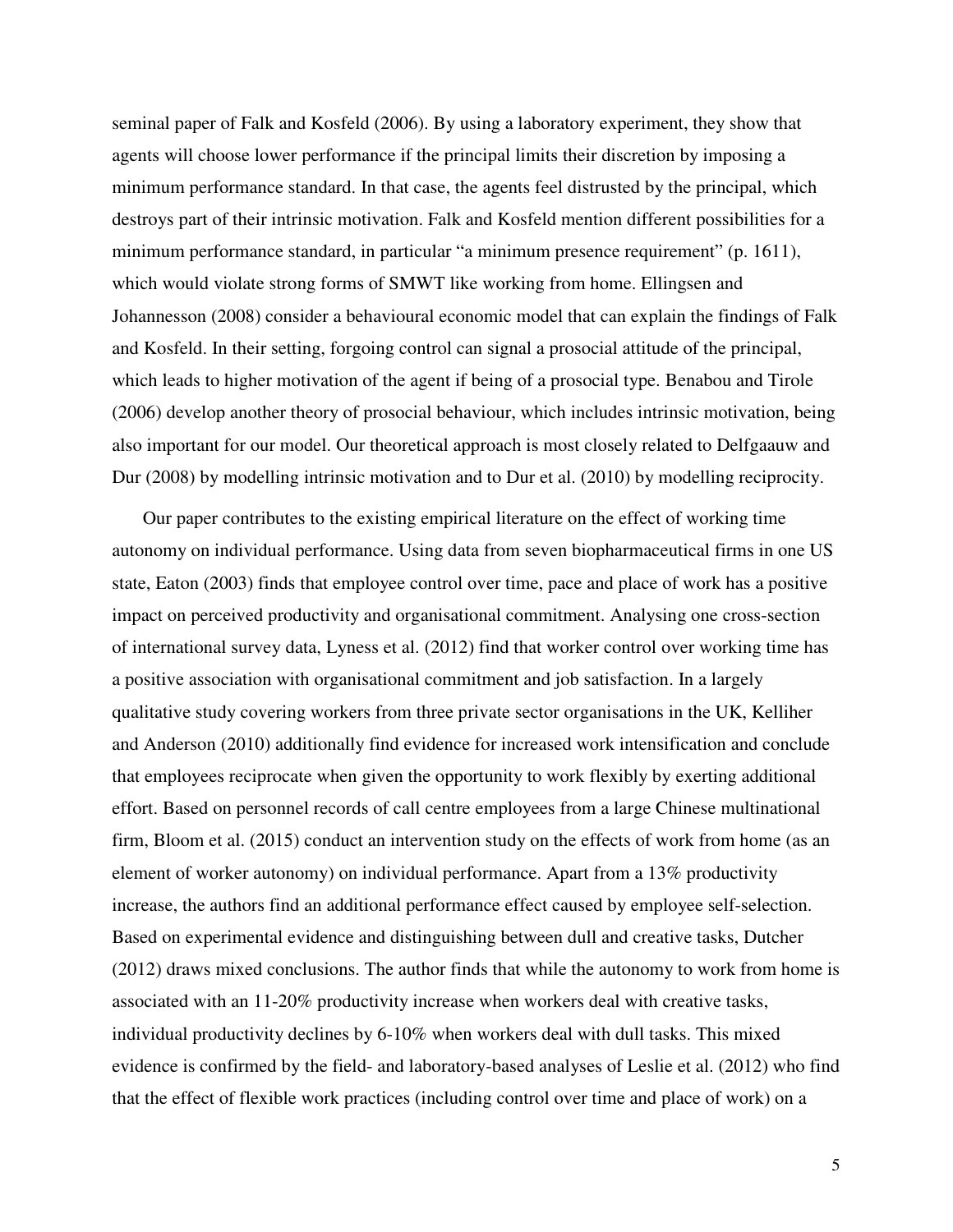worker's career depends on whether management interprets the employees' choice of flexible work practices as a signal of high or low organisational commitment.

In sum, the current empirical evidence on the impact of working time flexibility and autonomy on employee performance is quite inconclusive. Moreover, existing studies differ substantially with respect to validity and representativeness, so that the generalisability of these findings is unclear. For example, Bloom et al. (2015), Dutcher (2012), and Leslie et al. (2012) identify causal effects and thus provide reliable evidence for the specific settings that they analyse. In contrast, studies that look at a wider context by analysing more general survey data (e.g., Lyness et al., 2012) exploit cross-sectional data, and thus have only limited means of addressing endogeneity problems, which implies that management implications cannot be drawn from their results. In our study, we apply both representative panel data and estimation strategies that account for a wide range of potential endogeneity problems associated with working under an SMWT regime.

The remainder of the paper is organised as follows: In Section 2, we develop a theoretical model that analyses the consequences of SMWT on employee effort. Section 3 describes the data and variables and provides first empirical insights by discussing some descriptive statistics. The empirical analysis is split in two parts. In Section 4, we investigate the overall impact of SMWT on employee effort, while Section 5 is devoted to a supplementing complementarity analysis that explicitly focusses on the role of worker reciprocity and intrinsic motivation as potential moderating drivers of the SMWT effort effect. In Section 6, we conduct a range of robustness checks that clarify the interpretation of our results, and in Section 7 we use quantile regressions to further explore the heterogeneity of the effect. Finally, Section 8 concludes.

## **2 Theoretical model of self-managed working time and effort choice**

We analyse the consequences of SMWT on workers' effort choices by modifying the principalagent approach of Holmstrom and Milgrom  $(1987, 1990, 1991)$ .<sup>2</sup> Our modifications allow workers to be intrinsically motivated and to reciprocate the employer's offered degree of

<sup>&</sup>lt;sup>2</sup> We do not build on the seminal paper by Aghion and Tirole (1997), because it does not include intrinsic motivation and reciprocity and considers the pure motivational effect of becoming authorised without including incentive contracts.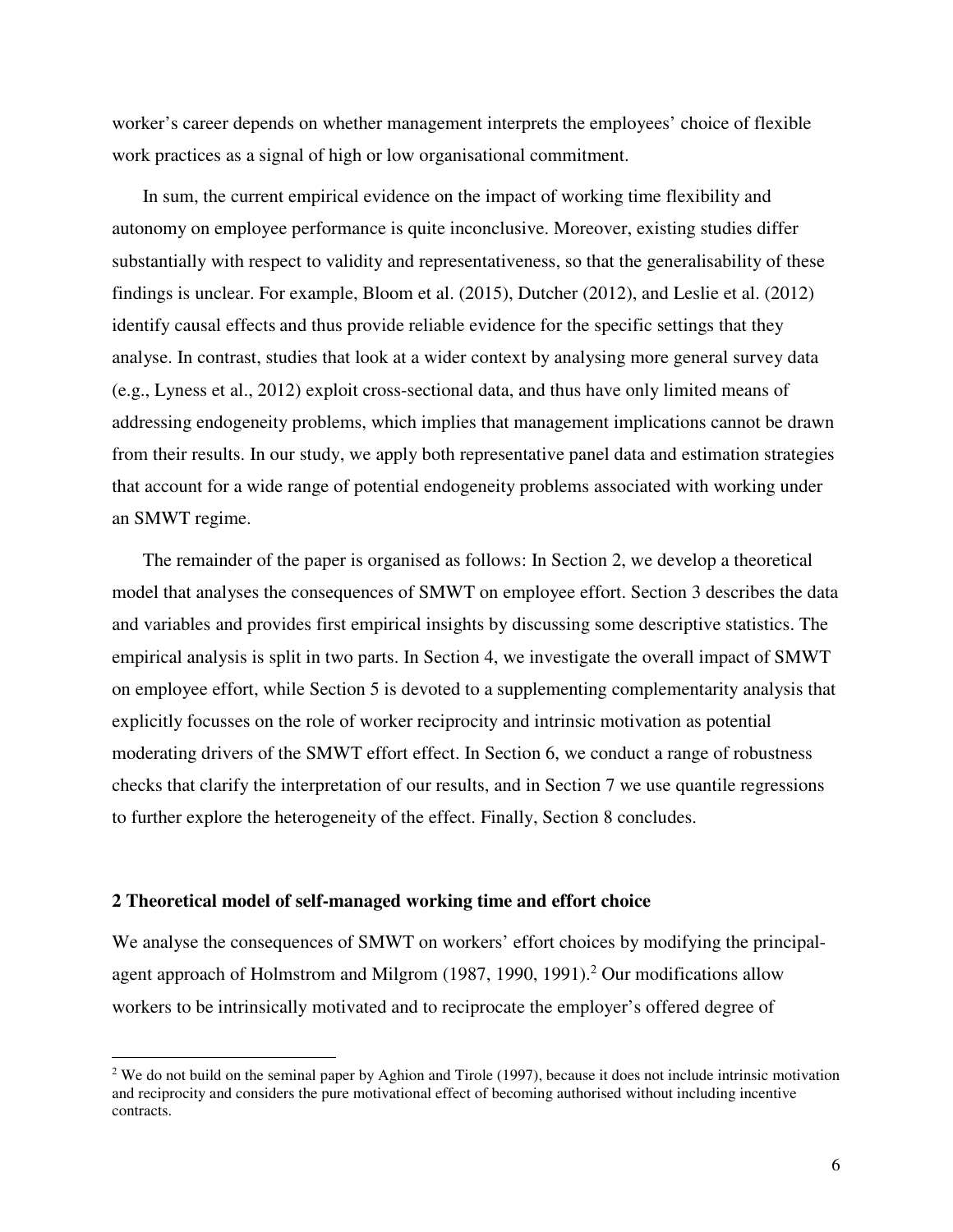working time autonomy. Furthermore, we pay attention to a loss of control by the employer due to the workers' higher discretion under SMWT. Finally, we take into account that the employer might compensate the loss of control by the use of alternative control instruments.

In our setting, we consider a risk-neutral, profit-maximizing employer who has to hire a worker in order to run a business. The worker is risk-averse. His utility function is given by 1 – exp(– *r* ∙ *y*) with *r* > 0 denoting the Arrow-Pratt measure of constant absolute risk aversion and *y* the worker's income. This income may also include perceived income from intrinsic motivation. The worker has the reservation value  $\bar{v} \ge 0$  in monetary terms, which indicates his best alternative job opportunity in the labour market.

By choosing non-negative effort *e*, the worker contributes *e* units to the employer's profit. The employer cannot directly observe the worker's effort choice, but he can make use of the verifiable performance measure  $m=e+\varepsilon$ . Both *e* and  $\varepsilon$  are unobservable by the employer, which leads to a standard moral-hazard problem. The term *ε* describes a normally distributed error or noise component with  $\varepsilon \sim N(0, \sigma_A^2/\kappa)$ . Thus, *m* is an unbiased estimator of the worker's true effort choice. The variance  $\sigma_A^2/\kappa$  $\frac{2}{A}$  /  $\kappa$  depends on the employer's decision whether to give the worker autonomy over his working time  $(A = 1)$  or not  $(A = 0)$ . In other words,  $A = 1$  indicates the choice of SMWT by the employer, whereas  $A = 0$  describes a working time arrangement with less worker autonomy. We assume that  $\sigma_1^2 > \sigma_0^2$ , that is, the introduction of SMWT is accompanied by a higher discretion of a worker, which leads to a less precise monitoring of his daily work by the employer in terms of  $1/\sigma_1^2 < 1/\sigma_0^2$ 2  $1/\sigma_1^2$  <  $1/\sigma_0^2$  (e.g., by the worker's possibility of working at home). The parameter  $\kappa > 0$  measures the intensity of chosen input and output control by the employer with  $\kappa \in \{\kappa_L, \kappa_H\}$  and  $\kappa_L < \kappa_H$ . Exercising control is costly for the employer. We assume that the employer's costs for choosing  $\kappa$  amount to  $K(\kappa) > 0$  with  $K' > 0$ . The performance measure *m* includes input-related indicators (e.g., control of working time, monitoring daily work) as well as output-related indicators (e.g., control of output quantity and quality). Whereas the introduction of SMWT leads to a loss of control since the employer foregoes an important input-related performance indicator, investment in additional control instruments via  $\kappa$  can compensate for this loss.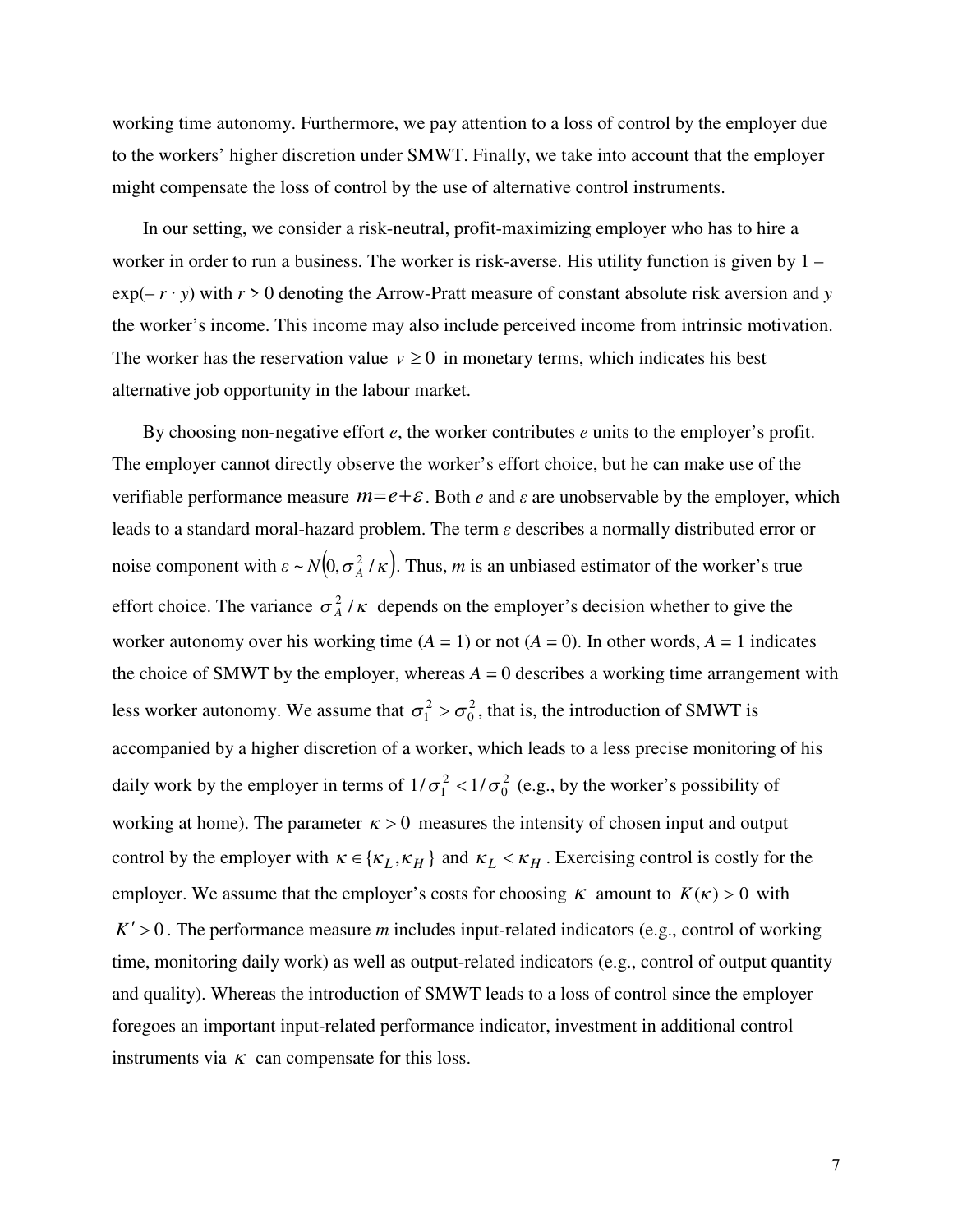We assume that the employer induces extrinsic motivation by offering the linear incentive scheme  $w(m) = \alpha + \beta m$ , where  $\alpha$  is a fixed wage component and  $\beta m$  incentive pay based on measured performance. In the following, we look for the optimal contract, consisting of an incentive scheme  $w(m)$ , a working time regime  $A \in \{0,1\}$  and a control intensity  $\kappa \in \{\kappa_L, \kappa_H\}$ .

We further deviate from the Holmstrom-Milgrom framework by introducing intrinsic motivation and reciprocal behaviour. Intrinsic motivation is modelled as in Delfgaauw and Dur  $(2008)$  via the worker's (perceived) income function<sup>3</sup>

$$
y = w(m) + \gamma_A \cdot V(e) - c(e)
$$
 with  $V(0) = 0, V' > 0, V'' \le 0$  and  $\gamma_A > 0$ . (1)

The term  $w(m) - c(e)$  describes the usual earned income minus effort costs.  $\gamma_A \cdot V(e) \ge 0$ characterises the perceived income from intrinsic motivation, which may depend on the employer's choice of the working time arrangement. Hence, our setup assumes that the worker directly benefits from exerting positive effort. Intrinsic motivation is an individual characteristic of the worker that may be independent of the employer's choice of *A* (i.e.,  $\gamma_1 = \gamma_0$  is possible). However, the modelling also allows intrinsic motivation being reinforced by SMWT (i.e.,  $\gamma_1 > \gamma_0$ ). This reinforcement is supported by recent findings in behavioural economics. Following the concept of hidden costs of control introduced by Falk and Kosfeld (2006),  $A = 0$ can be interpreted as choosing control over the worker's daily activity, which destroys part of his intrinsic motivation as the worker feels distrusted by the employer. Social psychological approaches also argue that the reinforcement seems realistic. For example, empowered workers who obtain autonomy over their working time might feel committed to their task, which increases intrinsic motivation (Baron and Kreps, 1999). In addition, under SMWT workers might perceive a stronger internal locus of causality which leads to higher intrinsic motivation according to self-determination theory (Deci and Ryan, 1985, 2000; Turban et al., 2007). To allow for an explicit computation of the optimal incentive scheme, we assume that the perceived income function is linear:  $V(e) = I \cdot e$  with  $I > 0$ .

<sup>&</sup>lt;sup>3</sup> Alternatively, intrinsic motivation could be modelled via realised output (e.g., Murdock, 2002). Such approach would have strong parallels to the modelling of feeling committed. A committed worker feels responsible for the produced output and obtains an extra utility when being successful (e.g., Francois, 2000; Besley and Ghatak, 2005; Friebel and Schnedler, 2011; Choe and Ishiguro, 2012).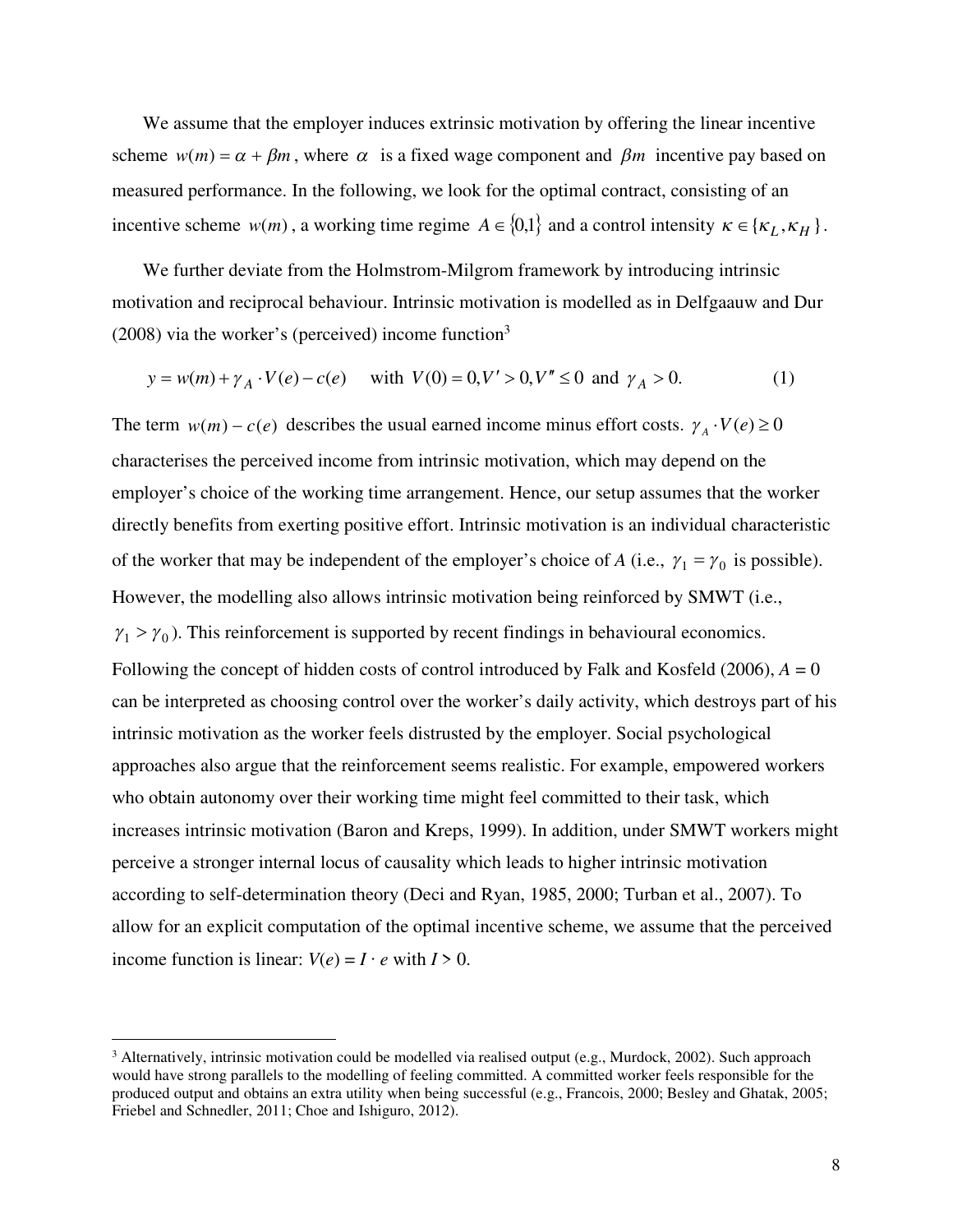Reciprocal behaviour by the worker can be motivated via social exchange theory, which was originally introduced by Blau (1964) and Homans (1958), or via the gift-exchange approach, suggested by Akerlof (1982). According to these approaches, a worker might feel obliged to reciprocate in a positive way to benefits provided by the employer. The worker interprets these benefits as signals of recognition for past performance, trust in his work morale or consideration for his work-life balance, and thus responds by exerting additional effort. In the present context, a worker might feel some basic reciprocity by getting a job offer with an interesting task from the employer. Depending on the individual type of worker, these reciprocal feelings can increase if a worker obtains autonomy over his working time, so that he exerts even more extra effort compared to a situation without SMWT. To model reciprocal behaviour in our moral-hazard context, we use the setup suggested by Dur et al. (2010), which focuses on the worker's effort cost function *c*(*e*):

$$
c(e) = \frac{e^2}{2} - \delta_A e \quad \text{with } A \in \{0, 1\} \text{ and } \delta_1 \ge \delta_0 \ge 0 \,. \tag{2}
$$

According to (2), the worker feels non-negative reciprocity, indicated by  $\delta_0 \ge 0$ . If  $\delta_0$  takes its lower bound zero, the worker does not feel any basic reciprocity; otherwise the worker behaves even reciprocally without SMWT. If  $\delta_1 = \delta_0$ , reciprocity is a purely individualistic trait of the worker and insensitive to the employer's choice of working time arrangement. If  $\delta_1 > \delta_0$ , the worker positively reciprocates offered SMWT. Technically, in case of zero reciprocity, the worker has a standard quadratic effort cost function and is not willing to choose positive effort without compensation. However, if the worker is reciprocal, then he minimizes effort costs by choosing  $e = \delta_A$  and he is even willing to choose effort up to  $\bar{e} = 2\delta_A$  without being paid for it.

The timeline is the following. First, the employer offers a contract (*A*, *κ*, *α*, *β*) to the worker, which specifies the working time regime, the monitoring intensity, and the details of the incentive scheme  $w(m)$ . Then, the worker decides whether to accept the contract or not. If the worker has accepted the contract, he will choose effort *e*, otherwise the game ends and the worker gets his reservation value  $\bar{v}$ . After the worker accepted the contract and chose effort, the performance measure *m* is realised and payments to the employer and the worker are made.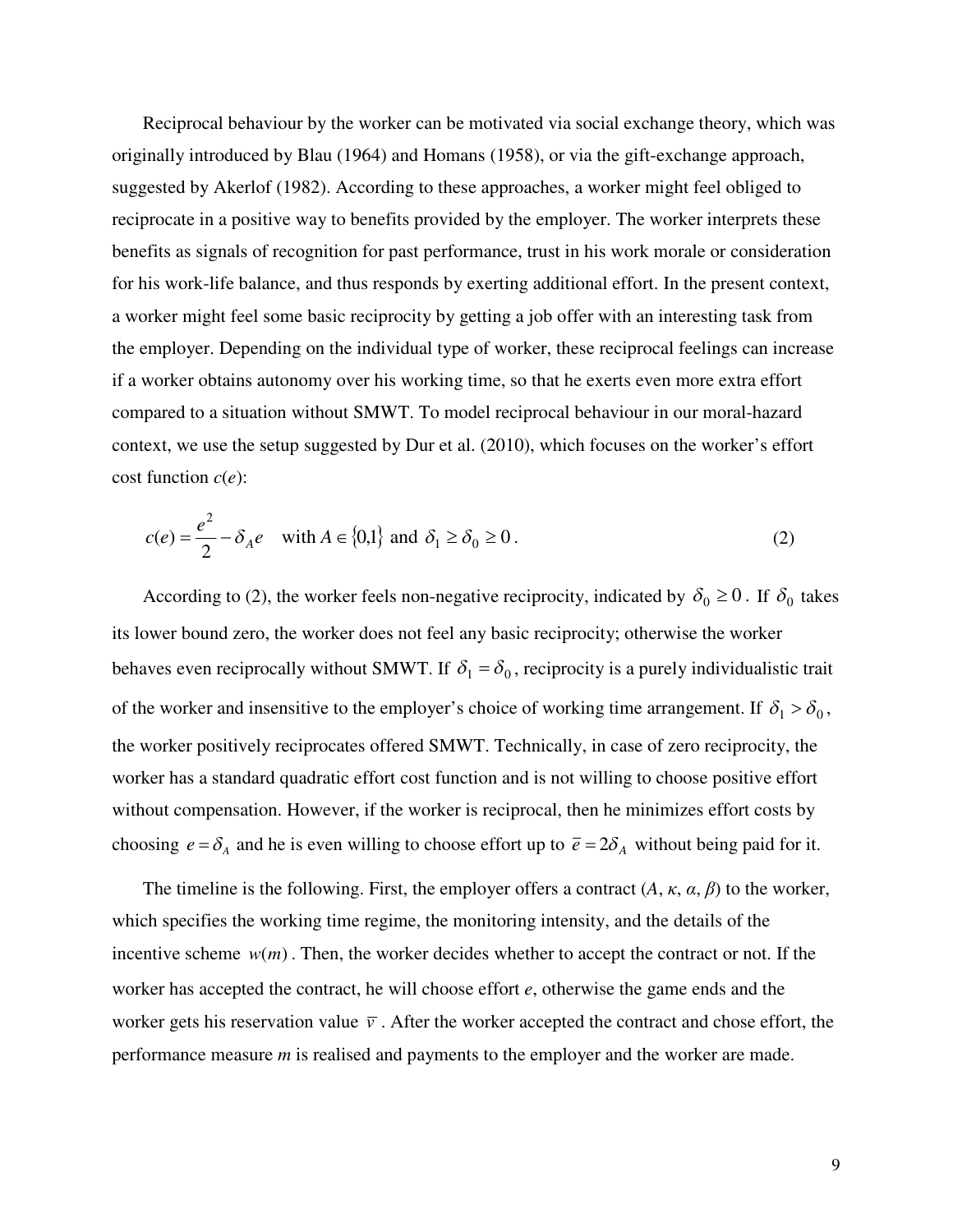We solve the model by backward induction, starting with the last decision of the two players, i.e., the worker's effort choice. The worker maximises his expected utility or, equivalently, his certainty equivalent

$$
CE = E[y] - \frac{r}{2}Var[y] = \alpha + \beta e + \gamma_A V(e) - \frac{e^2}{2} + \delta_A e - \frac{r}{2} \beta^2 \frac{\sigma_A^2}{\kappa},
$$

which follows from the worker's exponential utility function and noise being normally distributed.<sup>4</sup> The expression for *CE* shows that, in a technical sense, positive effects of SMWT (based on intrinsic motivation and reciprocity) and effort are complements. The first-order condition yields the following description of the optimal effort choice, *e \** : 5

$$
\beta + \gamma_A V'(e^*) - e^* + \delta_A = 0.
$$
\n(3)

Implicit differentiation yields  $\partial e^* / \partial \beta = \partial e^* / \partial \delta_A = 1 / [1 - \gamma_A V''(e^*)] > 0$  and  $\partial e^* / \partial \gamma_A =$  $V'(e^*) / [1 - \gamma_A V''(e^*)] > 0$ . Thus, the worker's effort rises by an increase in extrinsic and intrinsic motivation, as well as in the degree of reciprocity.

The employer maximises expected profit  $E[e^* - w(m)] - K(\kappa) = (1 - \beta)e^* - \alpha - K(\kappa)$  subject to the incentive constraint (3) and the participation constraint  $CE \geq \overline{v}$ . Since *α* does not influence incentives, but increases the employer's labour costs, under the optimal incentive scheme the employer chooses  $\alpha$  to make the participation constraint just bind and, hence, to extract all rents from the worker. Solving  $CE = \overline{v}$  for  $\alpha$  and inserting into the expected profit function shows that the employer chooses *β* to maximise

$$
\pi(A,\kappa) := e^*(\beta) + \gamma_A V(e^*(\beta)) - \frac{e^*(\beta)^2}{2} + \delta_A e^*(\beta) - \frac{r}{2}\beta^2 \frac{\sigma_A^2}{\kappa} - \overline{v} - K(\kappa)
$$
(4)

with the function  $e^*(\beta)$  being implicitly described by (3). The first-order condition yields<sup>6</sup>

$$
\left[1+\gamma_A V'(e^*(\beta)) - e^*(\beta) + \delta_A\right] \cdot \frac{de^*}{d\beta} - r\beta \frac{\sigma_A^2}{\kappa} = 0. \tag{5}
$$

<sup>4</sup> See, similarly, Holmstrom and Milgrom (1990, p. 88), Holmstrom and Milgrom (1991, p. 29).

<sup>&</sup>lt;sup>5</sup> The second-order condition  $\gamma_A V^{\prime\prime}(e) - 1 \le 0$  is satisfied.

 $6$  The second-order condition is clearly satisfied for our specification of  $V(e)$ , see below.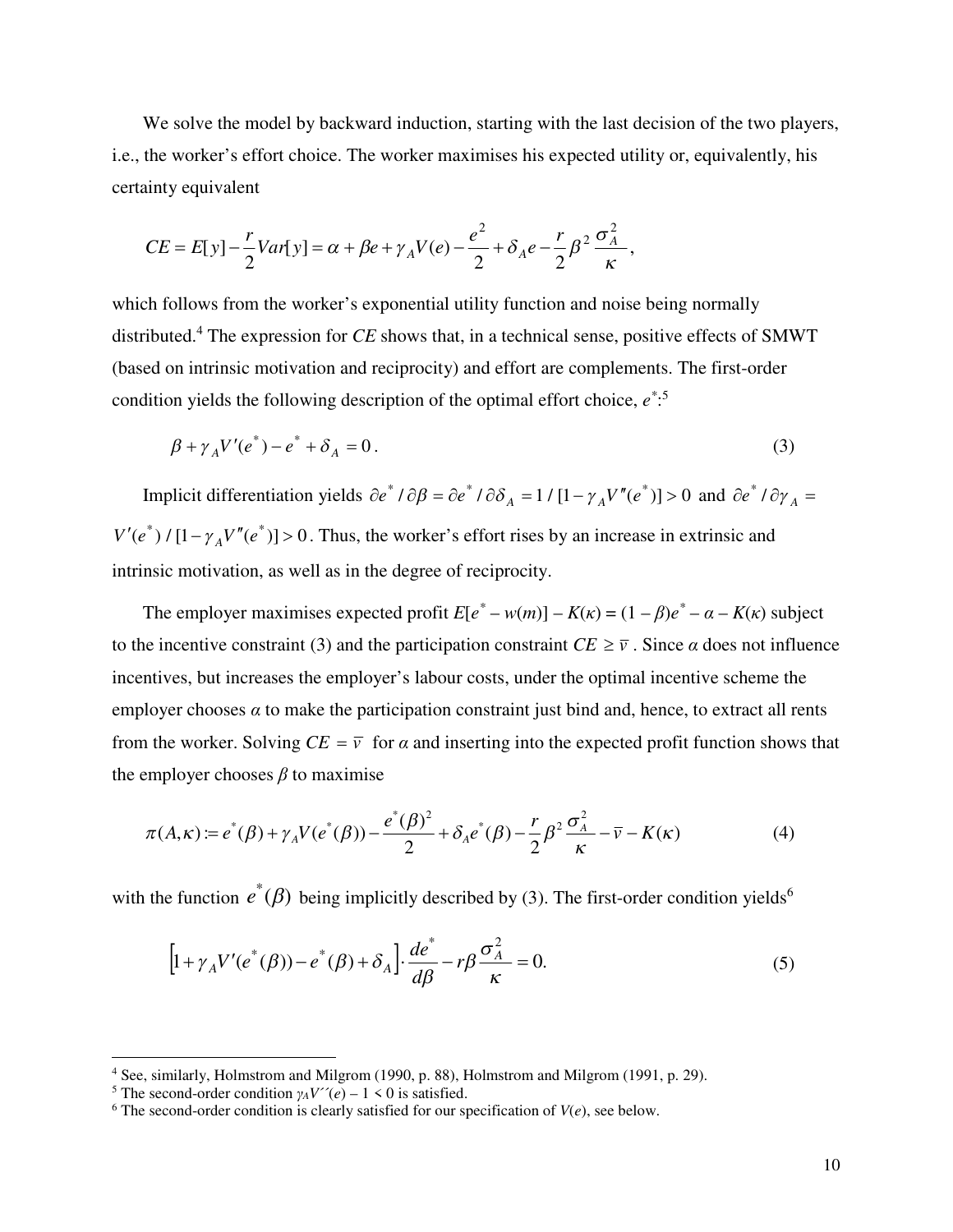By using the parametric specification for the perceived income introduced above,

 $V(e) = I \cdot e$ , the incentive constraint (3) becomes  $e^*(\beta) = \beta + \gamma_A I + \delta_A$  and the first-order condition (5) reduces to  $\beta^* = 1/[1 + (r\sigma_A^2 / \kappa)]$  as description of the optimal extrinsic incentives. The result for  $\beta^*$  shows that the following trade-off exists: The larger a worker's degree of risk aversion, *r*, and the smaller the overall precision of the performance measure,  $\kappa/\sigma_A^2$ , the lower powered will be optimal extrinsic incentives. This finding is not specific to linear incentive schemes but also holds qualitatively for non-linear schemes (see the incentiveintensity principle highlighted by Milgrom and Roberts, 1992). *β \** also shows that extrinsic motivation crucially depends on the working time arrangement and the control intensity. Since SMWT leads to a loss of control in the sense of  $\sigma_1^2 > \sigma_0^2$ , for a given control intensity  $\kappa$ , optimal extrinsic incentives will be lower powered under SMWT compared to working time arrangements that allow less worker discretion. However, the employer might prefer to combine the different working time arrangements  $A = 1$  and  $A = 0$  with different control intensities. In particular, the employer might prefer to combine SMWT (i.e.,  $A = 1$ ) with a high control intensity  $\kappa = \kappa_H$  to compensate for the loss of control due to higher worker discretion, and to combine  $A = 0$  with  $\kappa = \kappa_L$  because control of the working time already ensures a sufficiently precise performance measure *m*. To illustrate the possibility of such specific combinations of working time arrangement and control intensity, we replace  $\kappa$  by  $\kappa(A)$  in the following, where  $\kappa(A)$  denotes the optimal control intensity under optimal extrinsic incentives and the working time regime *A*.

At the first stage of the game, the employer chooses the contract  $(A, \kappa, \alpha, \beta)$  that maximizes his objective function (4). This optimal contract will comprise  $A = 1$  if and only if  $\pi(1,\kappa(1)) \ge$  $\pi(0,\kappa(0))$  or, equivalently,

$$
(2 + \Psi_1)\Psi_1 - (2 + \Psi_0)\Psi_0 \ge \frac{1}{1 + r\frac{\sigma_0^2}{\kappa(0)}} - \frac{1}{1 + r\frac{\sigma_1^2}{\kappa(1)}} + 2 \cdot [K(\kappa(1)) - K(\kappa(0))]
$$
(6)

with  $\Psi_A := \delta_A + \gamma_A I$  denoting that part of the induced optimal effort  $e^*(\beta)$  that is due to intrinsic motivation and reciprocal behaviour. Suppose, for a moment, that the difference in monitoring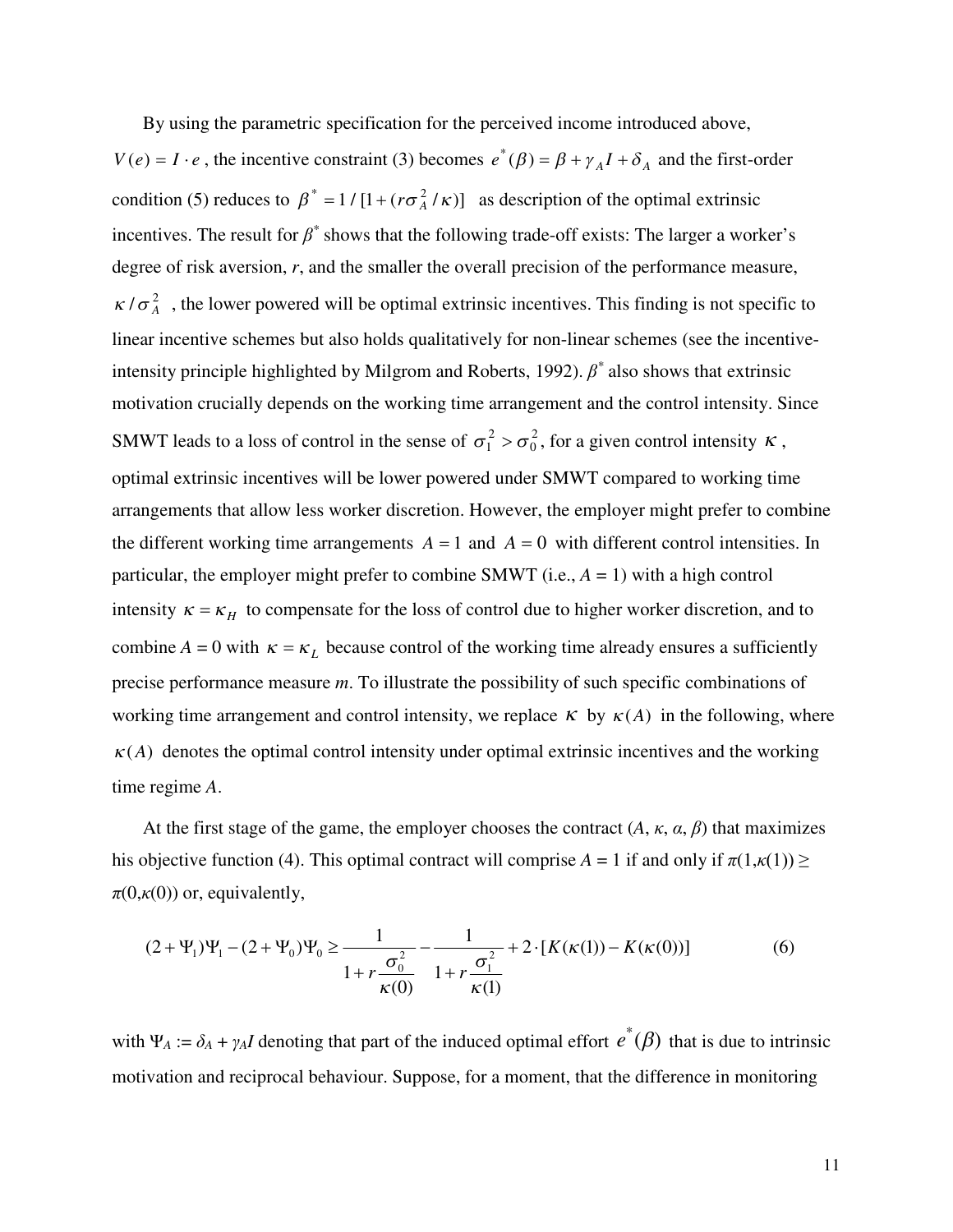costs,  $K(\kappa(1)) - K(\kappa(0))$ , is zero as the employer chooses the same monitoring intensity under *A*  $= 0$  and  $A = 1$  or that the difference is negligible. Condition (6) then shows that the employer will prefer SMWT if the additional incentives from intrinsic motivation and reciprocity are sufficiently large such that they dominate the possible disadvantage from a loss of control, which leads to higher labour costs as the employer has to compensate the worker for a higher risk premium.<sup>7</sup> We only speak of a *possible* disadvantage because, depending on *K*(*κ*), the employer might prefer  $\kappa(1) = \kappa_H$  but  $\kappa(0) = \kappa_L$  to compensate for the loss of control under SMWT. In that case, it is possible that  $\sigma_1^2 / \kappa_H \le \sigma_0^2 / \kappa_L$  $\boldsymbol{0}$  $\frac{2}{1}$  /  $\kappa_H \le \sigma_0^2$  /  $\kappa_L$  so that extrinsic incentives are restored. All in all, the employer's optimal contract will include  $\kappa = \kappa_H$  instead of  $\kappa = \kappa_L$  if, for given  $A \in \{0,1\}$ , the advantage of an increased precision of the performance measure exceeds the disadvantage in form of higher monitoring costs.

Finally, we can investigate whether SMWT leads to more or less effort compared to the working time regime  $A = 0$ . Inserting  $\beta^*$  into  $e^*(\beta)$ , using the notation  $\kappa(A)$ , and comparing the implemented optimal efforts under  $A = 0$  and  $A = 1$  shows that SMWT will lead to higher effort if and only if

$$
\Psi_1 - \Psi_0 \ge \frac{1}{1 + r \frac{\sigma_0^2}{\kappa(0)}} - \frac{1}{1 + r \frac{\sigma_1^2}{\kappa(1)}} \Leftrightarrow \delta_1 - \delta_0 + (\gamma_1 - \gamma_0)I \ge \frac{1}{1 + r \frac{\sigma_0^2}{\kappa(0)}} - \frac{1}{1 + r \frac{\sigma_1^2}{\kappa(1)}}.
$$
(7)

In words, the introduction of SMWT will boost worker effort if and only if the effort increase via intrinsic motivation and reciprocal behaviour exceeds the possible effort decrease from lower powered extrinsic incentives. Note that the left-hand side of (6) is larger than the left-hand-side of (7). Thus, if the employer chooses the same control intensity under both working time regimes, condition (7) will already imply condition (6) so that SMWT will always be optimal if it leads to higher effort. We use condition (7) to establish two opposing hypotheses.

HYPOTHESIS 1. *Incentives from intrinsic motivation and reciprocity dominate the possible loss in extrinsic motivation so that SMWT leads to extra effort compared to other working time arrangements that give less discretion to workers.*

 $<sup>7</sup>$  Recall that the participation constraint is binding under the optimal contract so that the employer has to</sup> compensate the worker for the whole risk premium.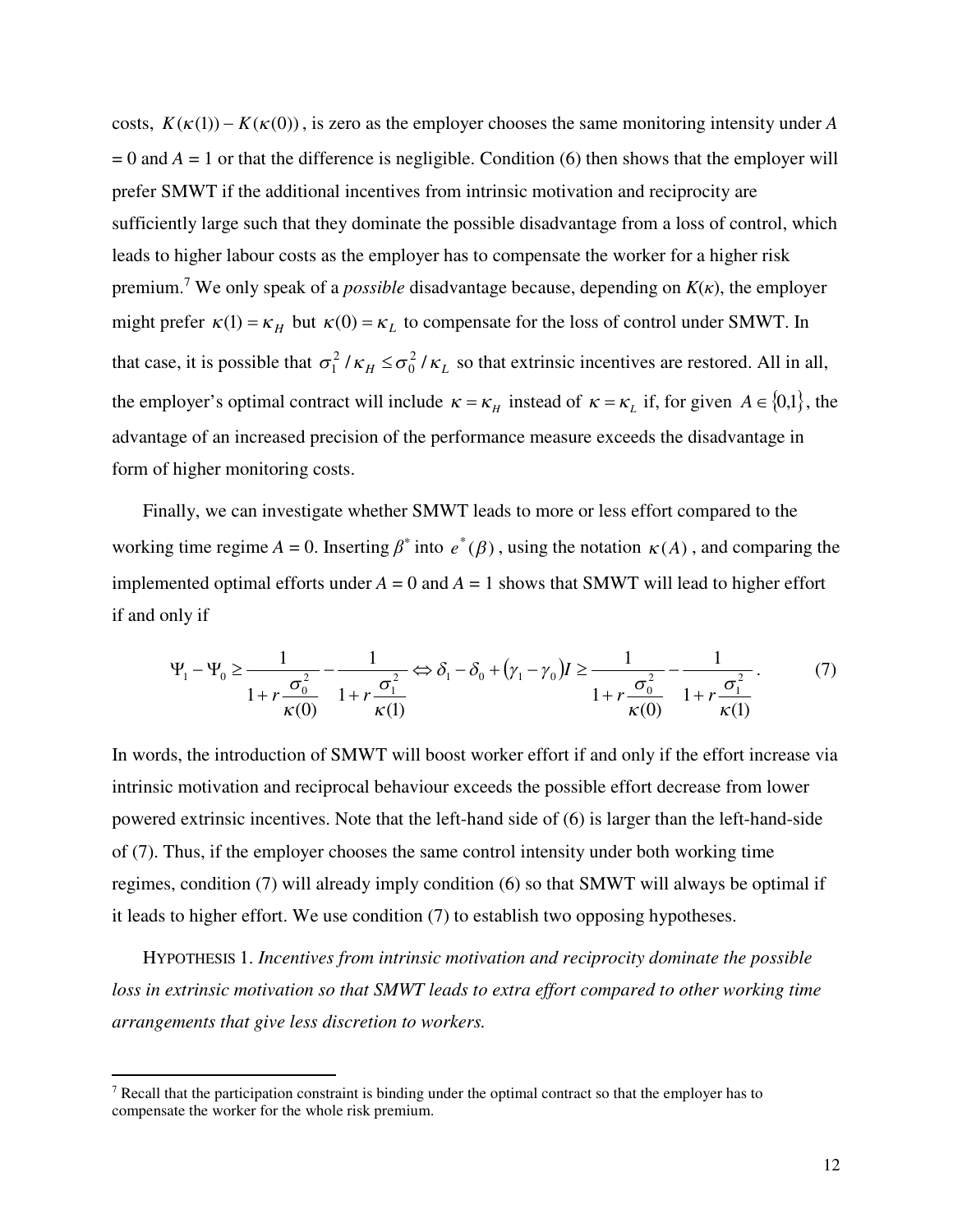In contrast, if a worker's intrinsic motivation and reciprocity are not very strong, or if they are not context dependent but belong to the personal traits of a worker, extra incentives from the introduction of SMWT will be negligible. If, at the same time, the large autonomy over working time yields a considerable loss of control and the costs for additional control,  $K(\kappa_H) - K(\kappa_L)$ , are quite large, the overall incentive effect of SMWT will become negative.

HYPOTHESIS 2. *The loss of control from larger worker autonomy dominates the incentives from intrinsic motivation and reciprocity so that SMWT leads to lower effort compared to other working time arrangements that give less discretion to workers.*

## **3 Data, variables and descriptive statistics**

Our empirical analysis is based on data from the German Socio-Economic Panel (SOEP). Starting in 1984, the SOEP is an annual longitudinal survey of about 22,000 individuals living in about 12,000 private households. The questionnaires cover a wide range of individual and jobrelated characteristics. Job-related characteristics, for example, include employment and occupational status, type of work contract, training, working conditions and working time arrangements, professional mobility, earnings, and job satisfaction. In addition, the SOEP contains a number of individual characteristics such as education, personality traits, living circumstances, health and individual well-being, family biographies, career history and household composition. The SOEP even includes some characteristics at the firm level, such as firm size, sector affiliation and works council presence. Some of the items are surveyed annually, while others are captured at more or less regular time intervals.<sup>8</sup> All in all, the SOEP is probably the most established and representative survey data set at the individual level in Germany, and one of the largest and longest running household panel studies in Europe.

In order to examine the relationship between SMWT and employee effort, we utilise the SOEP waves of 2003, 2005, 2007, 2009 and 2011. These five panel waves contain information about both the different forms of working time arrangements and measures of employee effort.

<sup>8</sup> For more comprehensive information about the SOEP, see Wagner et al. (2007).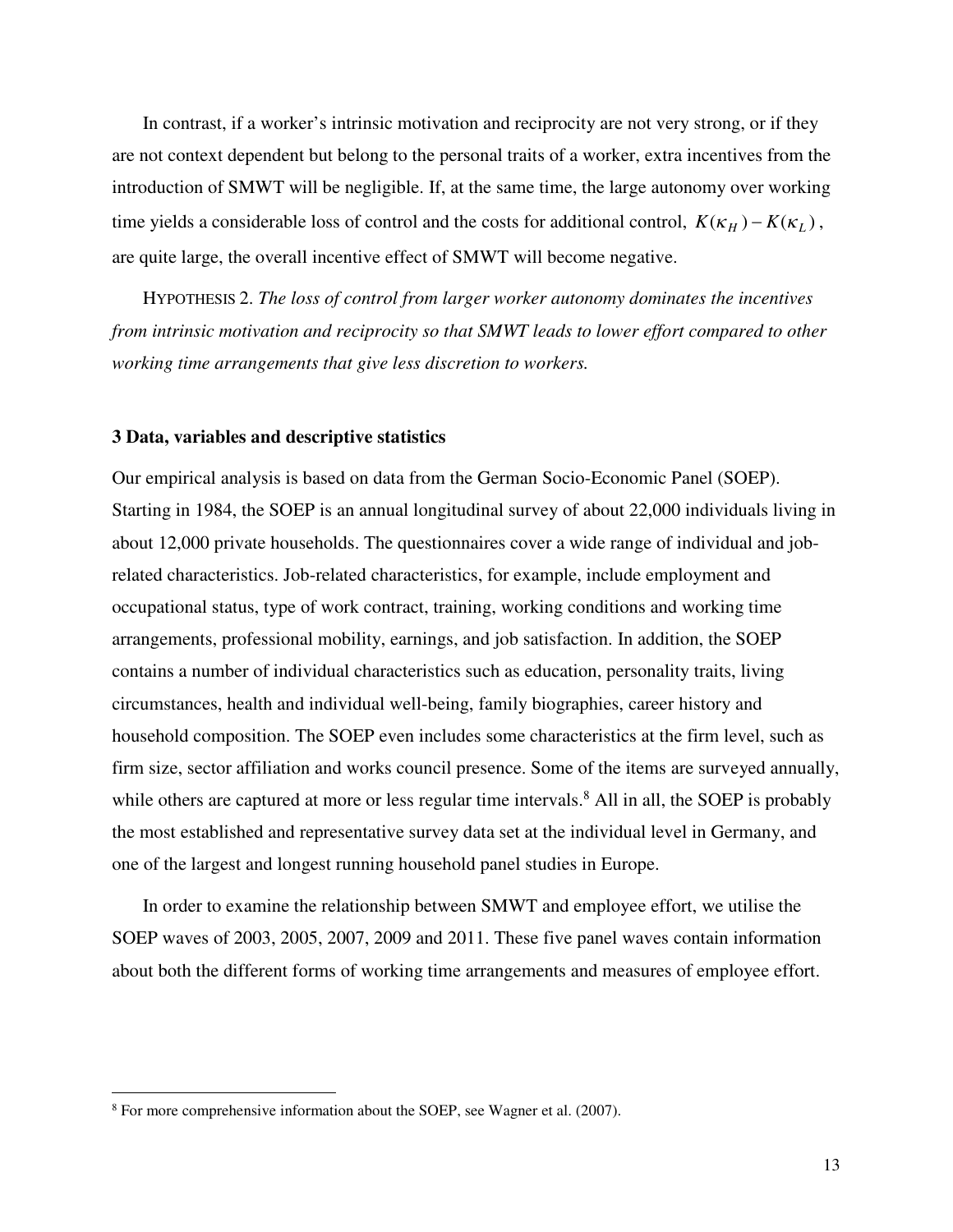We restrict the analysis to private and public sector employees and exclude self-employed persons, civil servants and apprentices.<sup>9</sup> Workers in the sample are aged between 17 and 65.

Workers are assigned to the respective working time regimes according to their answers to the following survey question: "*Which of the following working hours arrangements is most applicable to your work?*" Respondents could choose between four items.

- Fixed daily working hours
- Working hours fixed by employer, which may vary from day to day
- **Flexitime within a working hours account and a certain degree of self-determination of** daily working hours within this account
- Working hours fixed by employee, which may vary from day to day (SMWT).

Table 1 displays the incidence of the different working hours regimes between 2003 and 2011. The table demonstrates that fixed daily working time is still the most common form of working hours arrangements. It applies to about 43% of the employees in Germany. About 20% of the workers make use of flexitime within a working hours account. Furthermore, about 22.5% of employees work flexible hours that are determined by the employer. Finally, about 14.5% of the employees report having the freedom to determine working time at their own discretion. Table 1 also indicates that the percentages for each of the working time regimes remained quite stable over the past decade.

#### [Insert Table 1 and Table 2 about here]

Table 2 provides some information about work effort in each of the four working time regimes. As our main measure of extra effort, we use the difference between average actual working hours ( $WH^a$ ) and contractual working hours ( $WH^c$ ) per week, labelled  $\Delta WH = WH^a - WH^c$ . Although extra working time is an established measure of employee effort in the literature (e.g., Bell and Freeman, 2001), we also explore alternative performance

<sup>9</sup> Self-employed individuals are excluded, because they are their own boss by definition. Thus, they are able to choose their working hours freely and may also lack a clear workplace definition (Eldridge and Pabilonia, 2010; Golden, 2009). In addition, we remove obvious outliers from our sample. Specifically, we eliminate individuals who reported unrealistically low monthly gross wages. Consequently, our sample includes workers who earn at least 400 Euros per month. In Germany, workers with a monthly gross wage of up to 400 Euros (450 Euros since 2012) are often called 'mini-jobbers'.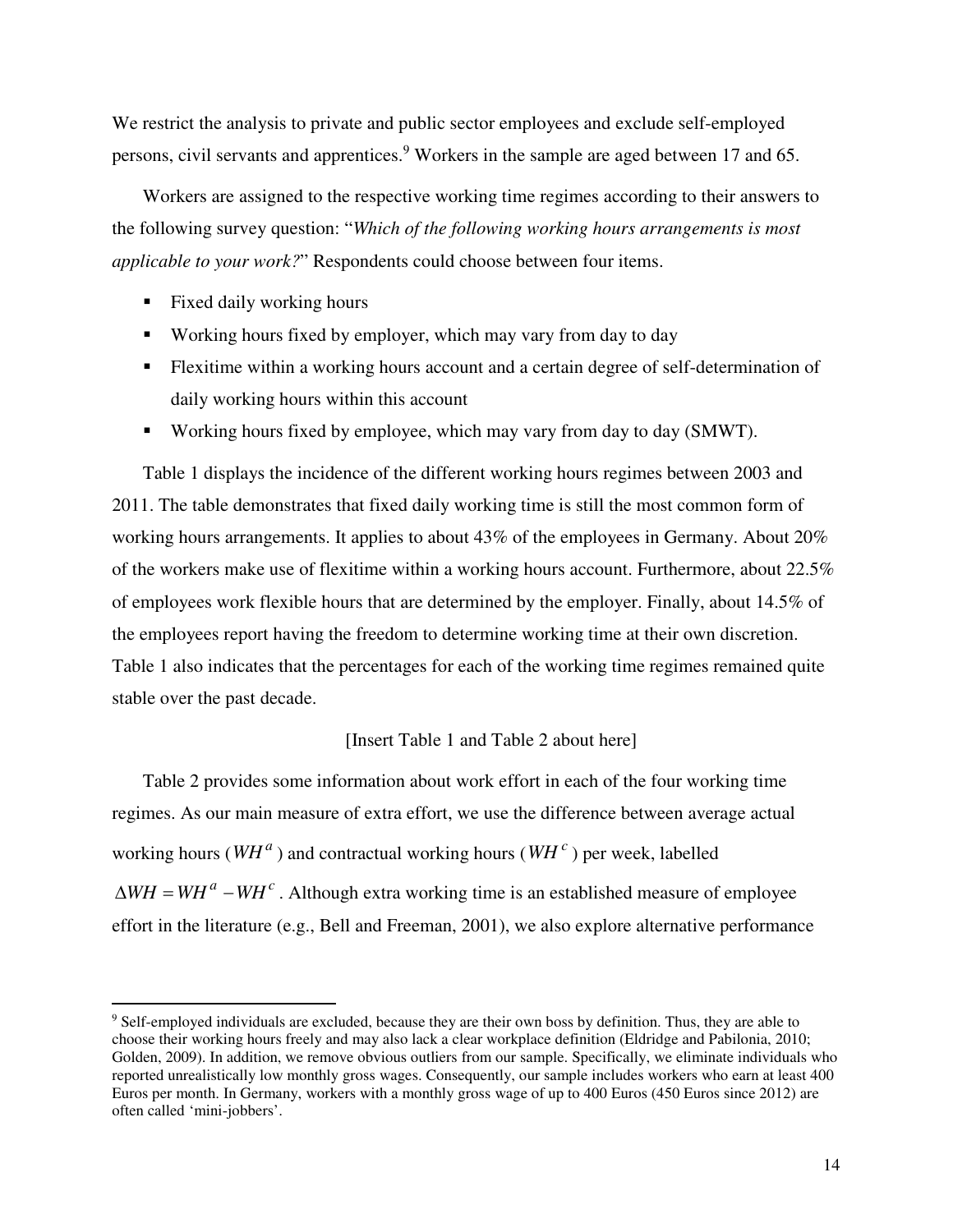measures used in the literature (such as absenteeism and hourly wages) to shed some light on the question of whether extra time spent at work is used productively or not (see Section 6).

The first striking result in Table 2 is that, on average, workers provide some extra effort in each of the four working time arrangements. However, there are substantial differences between the categories with respect to the extent of extra effort. While, on average,  $\Delta WH$  is relatively small in the fixed working time regime (2.2-2.7 hours per week), the largest amount of extra effort can be ascertained for employees with SMWT (6.9-8.1 hours per week). According to this finding, employees with SMWT provide, on average, an extra effort of up to one additional working day per week (in fulltime equivalents), which is about five hours more than workers in a fixed working time regime deliver.

Of course, these descriptive statistics only provide some first insights about average effort differences between the working time regimes. Conclusions regarding a meaningful effort effect of SMWT (and other working time arrangements) can only be drawn from multiple regression analyses that explicitly account for potential endogeneity bias.

#### **4 Effort effects of self-managed working time**

This section is devoted to the question whether or not SMWT has an impact on worker effort, thus testing the general implications of condition (7) in our theoretical model that leads to the derivation of Hypotheses 1 and 2. We expect the overall incentive effect to be positive if the effort increase induced by SMWT via reciprocal behaviour and intrinsic motivation is stronger than the potential effort decrease, which may result from the fact that SMWT is associated with a loss of employer control. Conversely, we expect a negative effect of SMWT on worker effort if the reverse is true.

# **4.1 Econometric model and estimation strategy**

In order to measure the impact of SMWT on worker effort, we specify the following fixed effects model:

$$
\Delta WH_{it} = \alpha_1 SM_{it} + \alpha_2 ED_{it} + \alpha_3 FT_{it} + JA_{it}\lambda + X_{it}\beta + \mu_{i,j(it)} + u_{it} \tag{8}
$$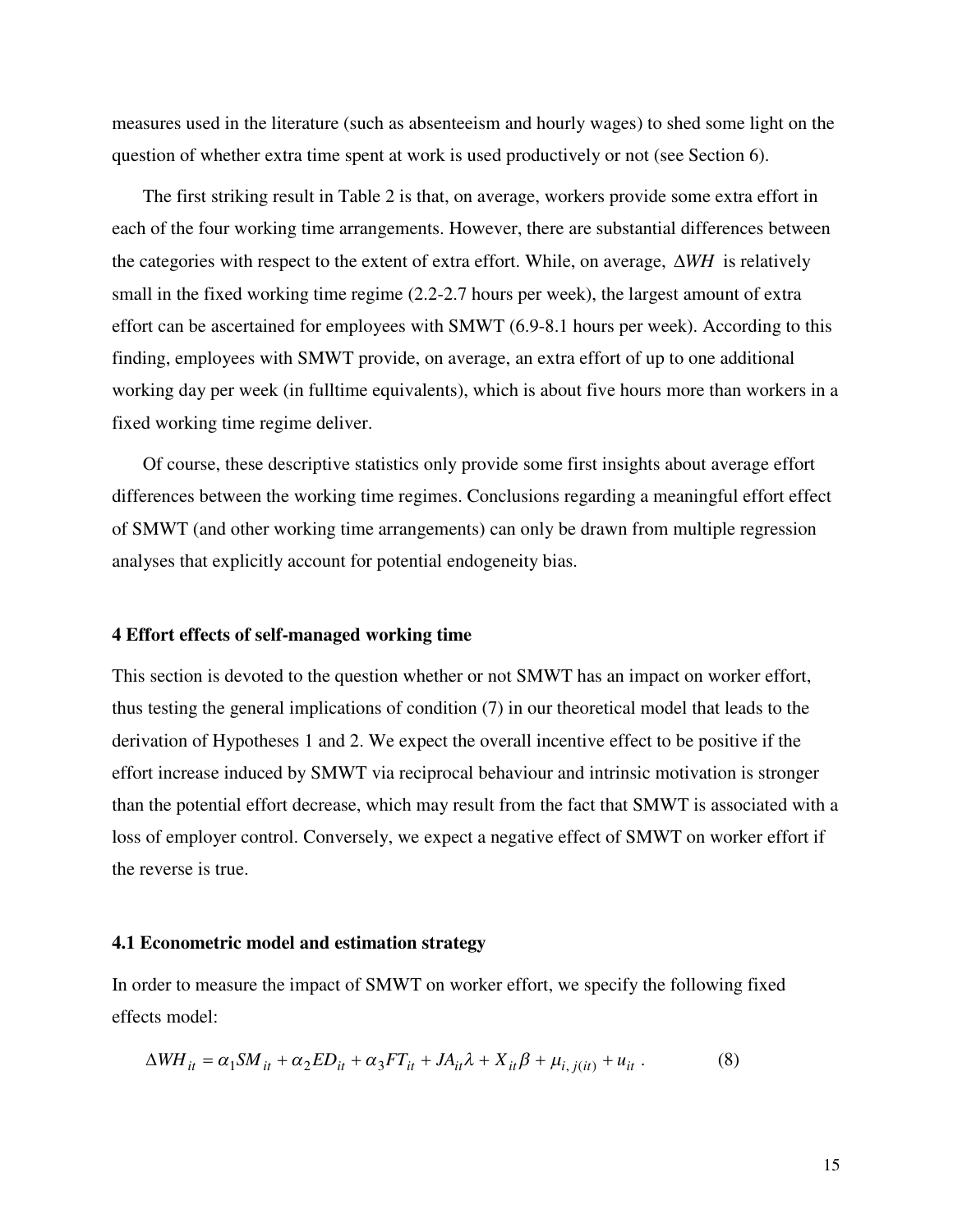The dependent variable  $\Delta WH$  measures the amount of extra effort (as defined above) of employee *i* at time *t*. Our main explanatory variables are dummy variables for three of the four working hours regimes, i.e., SMWT ( *SM* ), flexible working time determined by the employer (*ED*), and flexitime (*FT*). The coefficients  $\alpha_1$ ,  $\alpha_2$  and  $\alpha_3$  must be interpreted relative to the excluded reference group of the fixed working time regime, where for our purpose  $\alpha_1$  is of particular interest. *JA* is a vector of dummy variables measuring the degree of overall job autonomy. The vector *X* contains a rich set of socio-economic control variables which we discuss in the remainder of this section, and for which we provide detailed definitions and descriptive statistics in the supplementary material (see Table S5 of the supplementary material). Finally, *u* is an idiosyncratic error term with zero mean and finite variance, and  $\mu_{i,j(i)}$  is a worker-firm spell fixed effect. The subscript  $j(it)$  stands for the firm *j* in which worker *i* is employed at time *t*.  $\mu_{i,j(i)}$  is equivalent to the inclusion of dummy variables for all unique worker-firm combinations, and it controls for worker fixed effects and firm fixed effects as well as their combination.

The inclusion of worker-firm spell fixed effects implies that the variation we exploit results from changes in SMWT that workers experience while being employed in the same firm, thus holding time-invariant unobserved worker and firm characteristics constant. This is important to account for potential endogeneity of SMWT and associated bias in  $\alpha_1$  that would arise if more motivated workers choose to work under SMWT, or if firms that require higher effort from their workers (or that offer more incentives for effort) are more likely to operate SMWT.

However, including worker-firm spell fixed effects does not yet deal with endogeneity based on time-varying characteristics. Our first strategy to address this issue is to control for a vast range of observed time-varying characteristics that may affect worker effort and could be correlated with changes in SMWT. For example, firms that introduce SMWT may grant more autonomy also in other job dimensions, or they may assign more challenging or interesting tasks. These factors may increase worker effort and, if not controlled for, would be spuriously picked up by the SMWT coefficient  $\alpha_1$ . In particular, we control for an employee's overall job autonomy by including a set of dummy variables for different levels of occupational job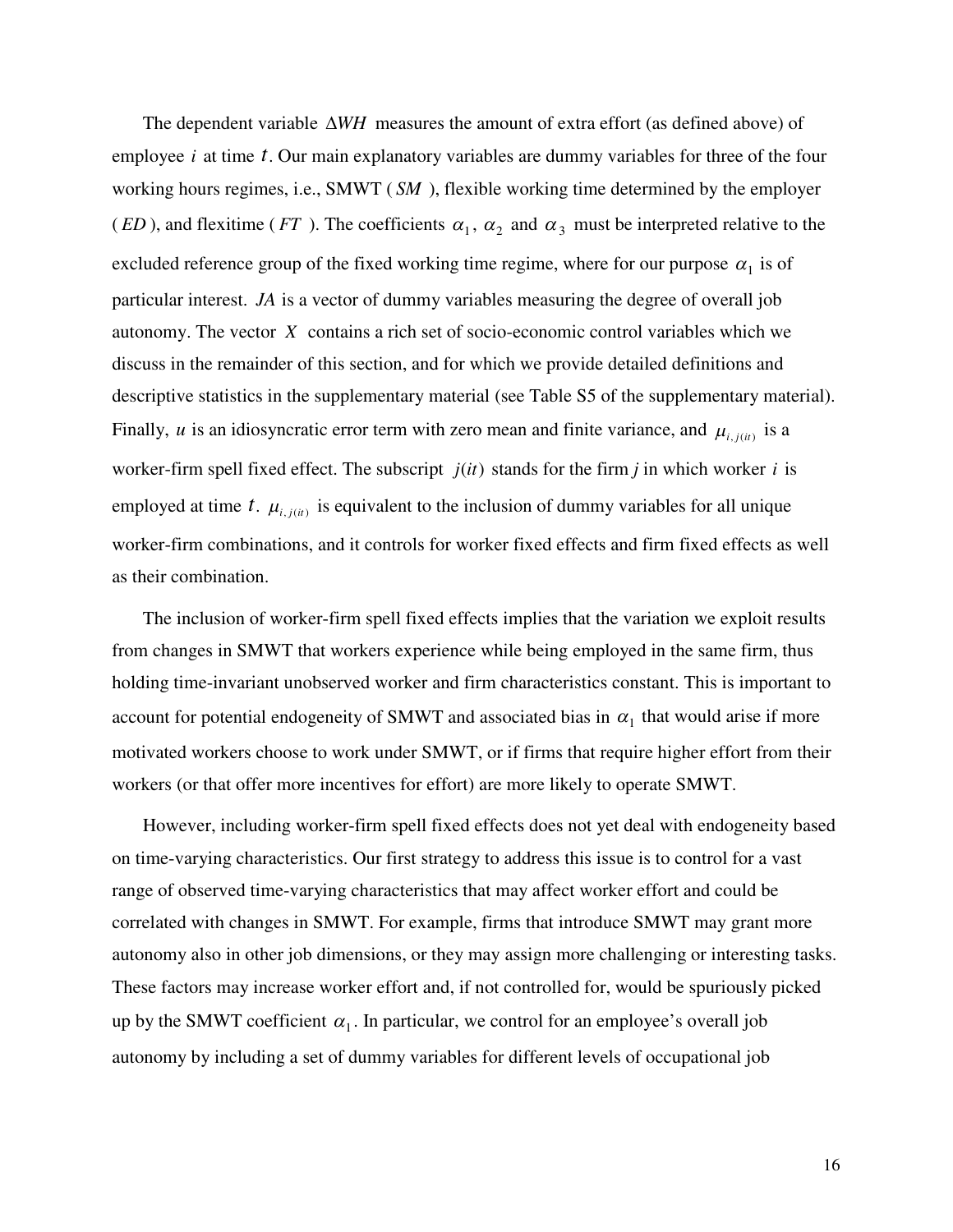autonomy summarized in *JA*. <sup>10</sup> Moreover, the vector *X* includes an extremely rich set of almost 1,300 occupation dummies.<sup>11</sup> As workers can change occupations at the same firm this partly controls for changes in task content. We further include a variable on job satisfaction, which proxies for confounding factors potentially related to SMWT to the extent that they affect worker effort through perceived job satisfaction.

In addition, *X* contains individual characteristics such as years of schooling, gender, nationality, marital status, the existence of children in the household, health status, satisfaction with health and household income, as well as the number of hours devoted to leisure-time activities. Besides occupation dummies and job satisfaction, it also includes further job characteristics that may influence a worker's extra effort, i.e., wage level, job tenure, employment status (full-time or part-time, permanent or fixed-term), employer changes, perceived job security, and previous experiences with full-time and part-time jobs as well as unemployment. We also add firm-level information (firm size class and sector affiliation of the respondent's company) to the vector of control variables. Moreover, *X* also includes a set of time dummies. Finally, in addition to the information provided by the survey, we match average annual unemployment rates of the different German federal states as published by the German Federal Statistical Office to our data. Table S5 (see the supplemental material) provides the definitions and descriptive statistics of the complete set of variables used in this study.

Our second strategy to account for time-varying unobserved heterogeneity is an instrumental variables estimation approach exploring lagged working time arrangements and a group-specific share of SMWT workers as instruments, which is extensively discussed in the supplemental material. Finally, in Section 6 we check whether our results are robust to additionally controlling for changes in contractual working time that might be confounded with SMWT, and whether the results hold across a range of different measures of worker performance as dependent variable.

 $10$  The job autonomy dummy variables are generated from an ordinally scaled variable ranging from 0 to 5, where higher values represent higher levels of job autonomy. The original autonomy variable called AUTONO\$\$ was constructed by the SOEP and provides information on the occupational autonomy for all employed individuals. For more details see the SOEP report 'Documentation PGEN – Person-related status and generated variables' under https://www.diw.de/documents/dokumentenarchiv/17/diw\_01.c.60055.de/pgen.pdf (p. 31) and the variables descriptions in the supplemental material (Table S5).

 $11$  This provides a very detailed picture. For example, the general occupation of waiter/waitress is broken up into several occupational codes, such as assistant waiter, waiter, senior waiter, bartender, and bar mixologist.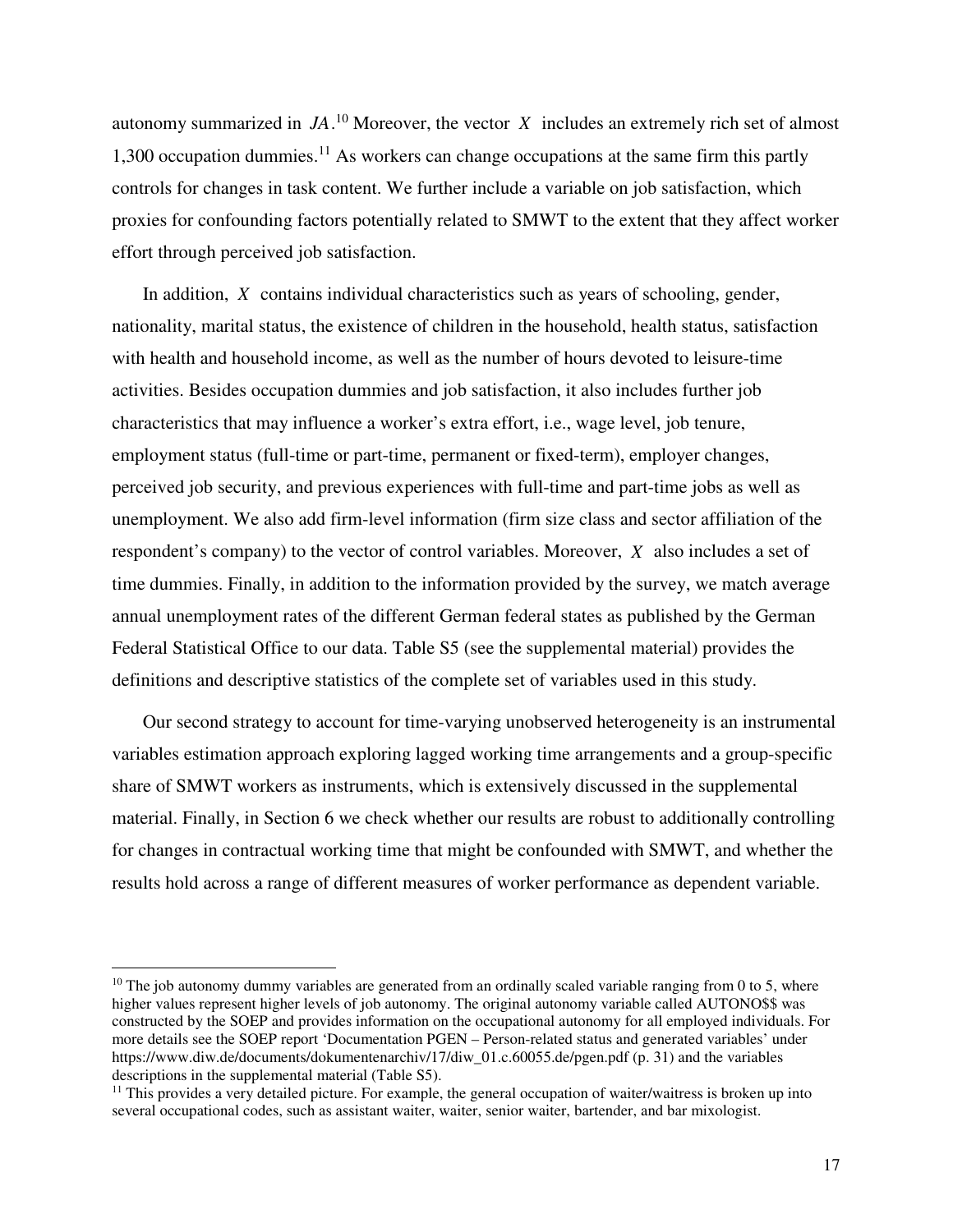## **4.2 Empirical results**

Table 3 displays the estimation results for the impact of SMWT on employee extra effort, as measured by  $\Delta WH$ . Column (1) contains the conventional ordinary least squares (OLS) estimates of an unconditional specification, where the dependent variable is solely regressed on the working time regime dummies and a constant. Column (2) describes the OLS estimates of the working time regime and the overall job autonomy dummies conditional on the complete set of covariates, while column (3) shows the marginal effects resulting from a Tobit maximum likelihood (ML) estimation.<sup>12</sup> The Tobit model accounts for the fact that  $\Delta WH$  has a mass point of values at zero, while negative values, though theoretically possible, are relatively scarce. Both OLS and Tobit ML estimates are unlikely to provide consistent estimates of  $\alpha_1$ ,  $\alpha_2$  and  $\alpha_3$ , unless *SM* and the other working time variables are strictly exogenous, i.e., uncorrelated with both the unobserved worker-firm spell fixed effect,  $\mu_{i,j(i)}$ , and the idiosyncratic error term,  $u_{it}$ . Hence, column (4) displays the fixed effects (FE) estimates of  $\alpha_1$ ,  $\alpha_2$  and  $\alpha_3$  from equation (8) using the within estimator.<sup>13</sup> This allows us to eliminate an endogeneity bias that is caused by time-invariant unobserved factors.

# [Insert Table 3 about here]

The most striking result of our estimates is that throughout all specifications SMWT has a positive influence on employee extra effort, which confirms Hypothesis 1. However, the magnitude of the positive impact sharply declines when accounting for observed heterogeneity in columns (2) and (3) as well as for time-constant worker- and firm-specific unobserved heterogeneity in column (4). Starting with an initial estimate of about 5 hours per week in the unconditional specification, the effect on average extra effort reduces to 3.3 hours in the complete OLS model or 2.7 hours in the corresponding Tobit specification, respectively, and finally ends up with a point estimate of 1.3 hours in the FE model.<sup>14</sup> Put differently, from the

 $12$  The control variables in Table 3 do not include performance evaluation, intrinsic motivation, and reciprocity that we have highlighted in the theory section. These will be added to our empirical analysis in Section 5. As we show below in Table 5, their inclusion does not change our main results in Table 3.

 $<sup>13</sup>$  All estimates that are not reported in the tables of this paper are available from the authors upon request. Summary</sup> statistics and a correlation matrix for major dependent and independent variables can be found in the supplemental material (see Tables S3 and S5).

 $14$  We also estimated a random effects (RE) Tobit model that was extended with additional regressors capturing the worker-firm-specific means over time for all time-varying covariates (Mundlak's approach). This model was used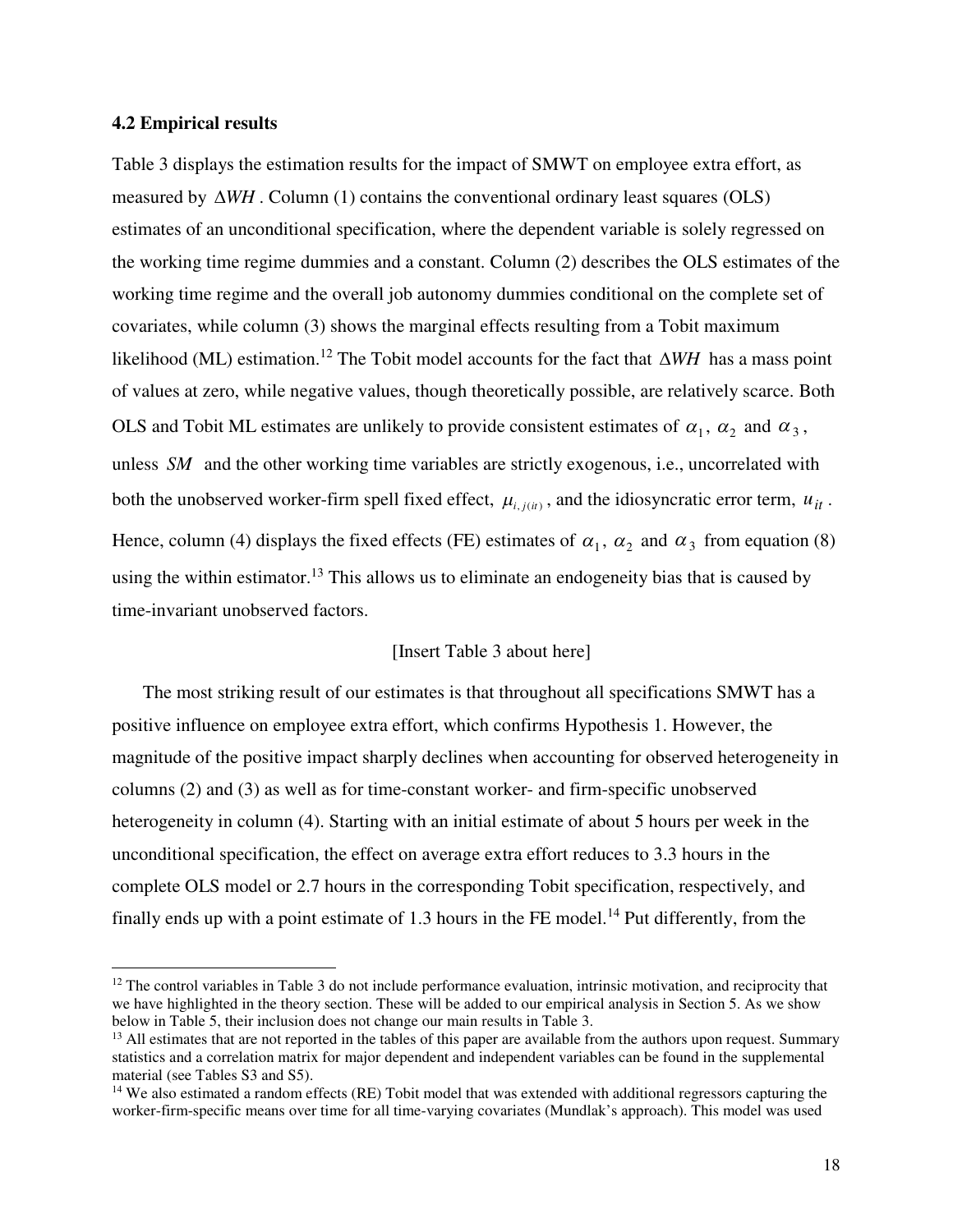initial 5 hours of extra effort obtained in the unconditional OLS estimation about 1.7 hours can be explained by observed individual, job or firm characteristics other than SMWT. From the remaining 3.3 hours, about 2 hours can be attributed to unobserved factors, leaving an effect of approximately 1.3 hours that can be ascribed to the policy of SMWT itself. This is about 26% of the initially estimated impact.

Our main conclusions from these results are twofold. First, controlling for selection into SMWT (based on unobserved time-invariant worker and firm characteristics) and for changes in the workplace environment potentially related to SMWT (based on a large set of time-varying workplace characteristics) clearly matters, as it reduces the positive effort effect of SMWT considerably. Second, there remains a moderate positive effect. The 95% confidence interval from our preferred FE estimate ranges between 1.0 and 1.7 hours. Therefore, our findings document that Hypothesis 2 assuming a negative effect of SMWT on workers' effort choice can be clearly rejected.<sup>15</sup> On the contrary, compared to the fixed working hours arrangement there remains a positive regime effect of about 80 minutes of excess working time per week, which supports Hypothesis 1. Additional instrumental variables estimates produce very similar results (here, the SMWT effect is approximately 1.5 hours of extra working time per week) and the associated endogeneity tests show that after controlling for worker-firm spell fixed effects there remains no further endogeneity, which would suggest that the FE estimate of  $\alpha_1$  can be interpreted as a causal effect. An extensive discussion on this issue can be found in the supplemental material.

# **5 Complementarity analysis**

In this section, we go more into the details of our theoretical model derived in Section 2. According to our empirical findings discussed in the previous section, the overall incentive effect of SMWT is positive. This suggests that incentives from intrinsic motivation and worker reciprocity dominate the opposing incentive effect due to a loss of employer control associated

because the FE Tobit model leads to inconsistent parameter estimates (e.g., Baltagi 2008). The SMWT effect obtained in this regression is highly significant and larger than the conventional FE estimate (2.808 vs. 1.346). Since the FE estimate is more conservative than its counterpart obtained from the RE Tobit-Mundlak model, and *WH* is not strictly censored at zero (because some negative values can be observed), we decided to continue with the FE estimates and did not incorporate the RE Tobit-Mundlak model into Table 3.

<sup>&</sup>lt;sup>15</sup> We will come back to this point in a more detailed discussion in Section 7.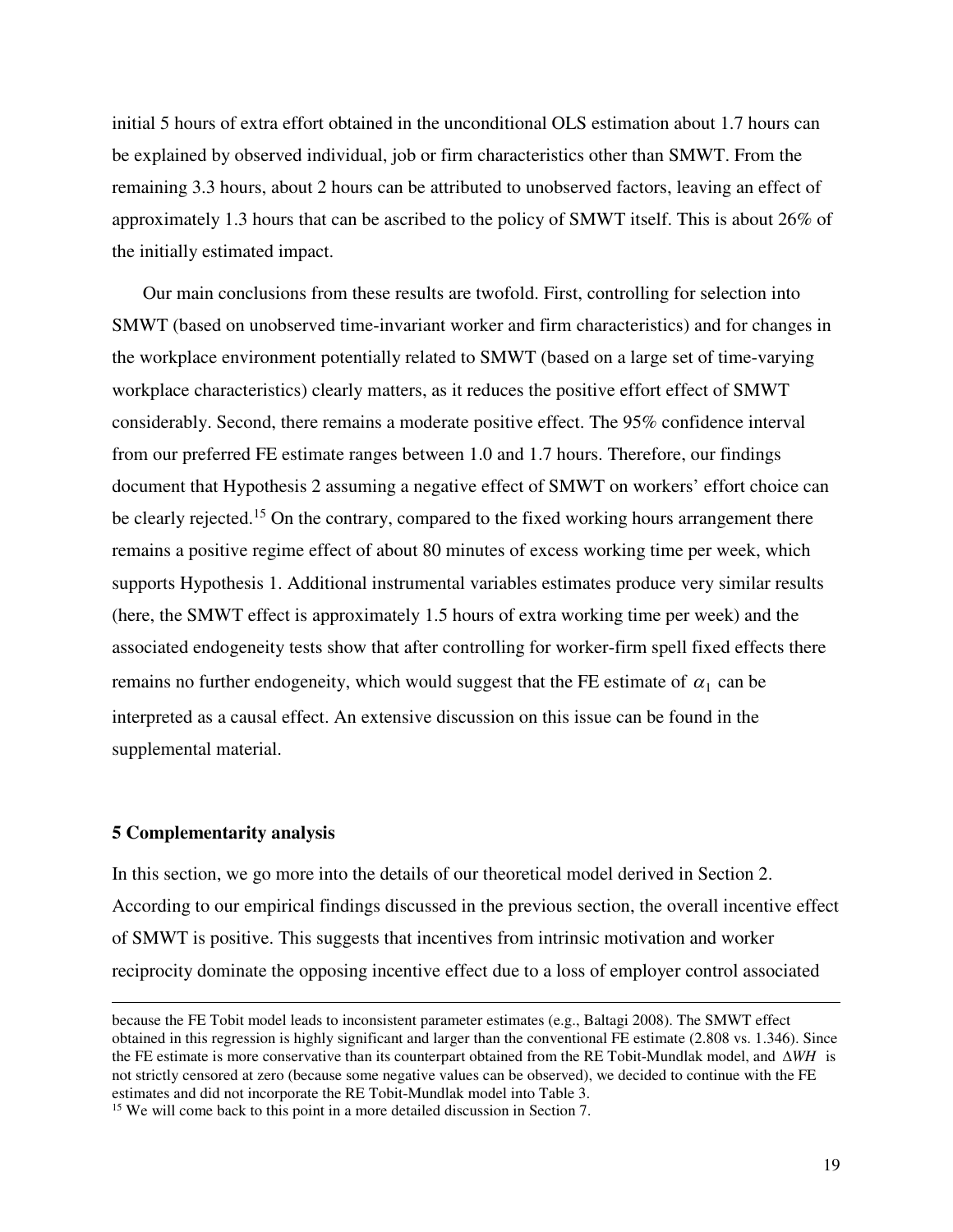with SMWT. In the following, we aim at disentangling this positive overall incentive effect by asking whether SMWT increases worker reciprocity, intrinsic motivation, or both. If SMWT indeed promotes the workers' intrinsic motivation or positive reciprocity, then these worker characteristics and SMWT are complements in producing effort. Identifying such complementarities enables us to refine the management implications to be drawn, because we can then establish under which circumstances the introduction of SMWT has the strongest effort effects.

#### **5.1 Econometric modelling**

By definition, complementary items have a larger performance impact when utilised jointly rather than separately, and hence, their interaction effect on performance is positive. In this section, we therefore test for positive interaction effects by augmenting our preferred FE model (8) with interaction terms on SMWT and the worker characteristics of intrinsic motivation and reciprocity.

In order to be able to precisely estimate the interaction terms of interest, it is important to augment the econometric model not only with proxies for intrinsic motivation and worker reciprocity, but also with a measure that reflects the potential impact of extrinsic motivation on employee effort. Recall from our theoretical model in Section 2 that the employer might be interested in choosing a high control intensity  $\kappa = \kappa_H$  to compensate for the loss of control from SMWT. In practice, the introduction of SMWT may be accompanied by a measure for monitoring employee output as a substitute for the rescinded duty to register working hours.<sup>16</sup> In our econometric analysis, we address this idea by including a human resource policy measure aimed at increasing extrinsic motivation. Specifically, we add a dummy variable for performance evaluation, *PE* , which indicates whether or not an employee's performance is regularly evaluated by a supervisor.<sup>17</sup> Not controlling for extrinsic motivation involves the risk that an

<sup>&</sup>lt;sup>16</sup> Based on case studies, Moen et al. (2011a, 2011b) analyse such scenarios, which they call 'results only work environment (ROWE)'.

 $17$  The information about performance evaluations was originally only surveyed in 2004, 2008 and 2011. We replaced the missing values by imputing the 2004 observations to 2003 and 2005, and by imputing the 2008 observations to 2007 and 2009. Imputation might be inappropriate when workers switched employers. Our results are, however, virtually the same when we re-estimate equation (15) on a sample of workers who stayed with their employer.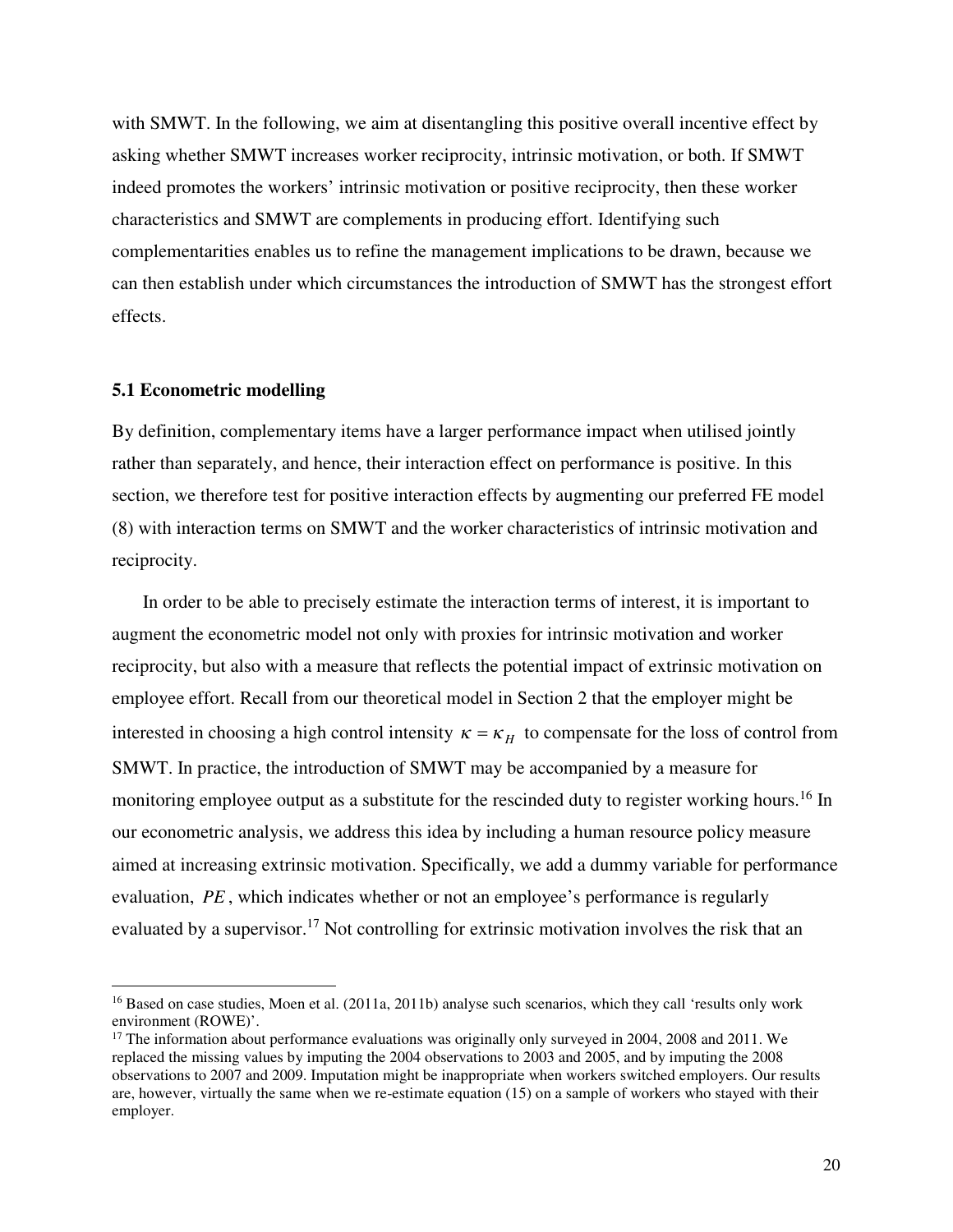effort effect, which is effectively caused by extrinsic motivation, would falsely be attributed to intrinsic motivation or worker reciprocity.

Recall first that according to self-determination theory employees who perceive a stronger internal locus of causality are likely to exert a higher effort level due to increased intrinsic motivation. Working under an SMWT arrangement should strengthen the perception of an internal locus of causality, and this might be the reason for the positive effort effect of SMWT that was identified previously. Technically, in our model in Section 2, the left-hand side of condition (7) increases in the intrinsic motivation parameter *I* if  $\gamma_1 > \gamma_0$ , i.e., if intrinsic motivation under SMWT is higher than under a working time arrangement with less worker autonomy.

We test for such a complementary relationship by interacting our SMWT variable in the working hours regression with a measure for intrinsic motivation. For this purpose, we make use of a variable that gives information about an employee's work morale or work attitude, respectively. More precisely, we consider the responses of the surveyed individuals to the question: "*If you could choose your own number of working hours, taking into account that your income would change according to the number of hours: How many hours would you want to work*?" From this we construct a binary measure of intrinsic motivation *IM* that takes the value 1 if a worker's desired weekly working hours are equal or higher than his contractual weekly hours, and the value 0 if the desired hours fall short of contractual working time. Hence, we assume that the desire to work at least as much hours as contractually agreed serves as a signal for an employee's sensation of joy at work, commitment to the job, or his aspiration level concerning work attitude or work morale.

This assumption would be violated in the following cases. First, workers may wish to work longer hours because their current work load is so high that they are not able to finish their tasks within their contractually agreed working hours. Second, workers may be *extrinsically* motivated to work longer hours in order to earn more money by changing from part-time to full-time employment or in order to increase their probability of receiving an overall pay rise or a promotion. To provide evidence supporting the idea that *IM* indeed measures intrinsic motivation, as opposed to work load or extrinsic motivation, we restrict our sample to full-time workers and regress *IM* on a number of proxies for work load ("Work strain", "Time

21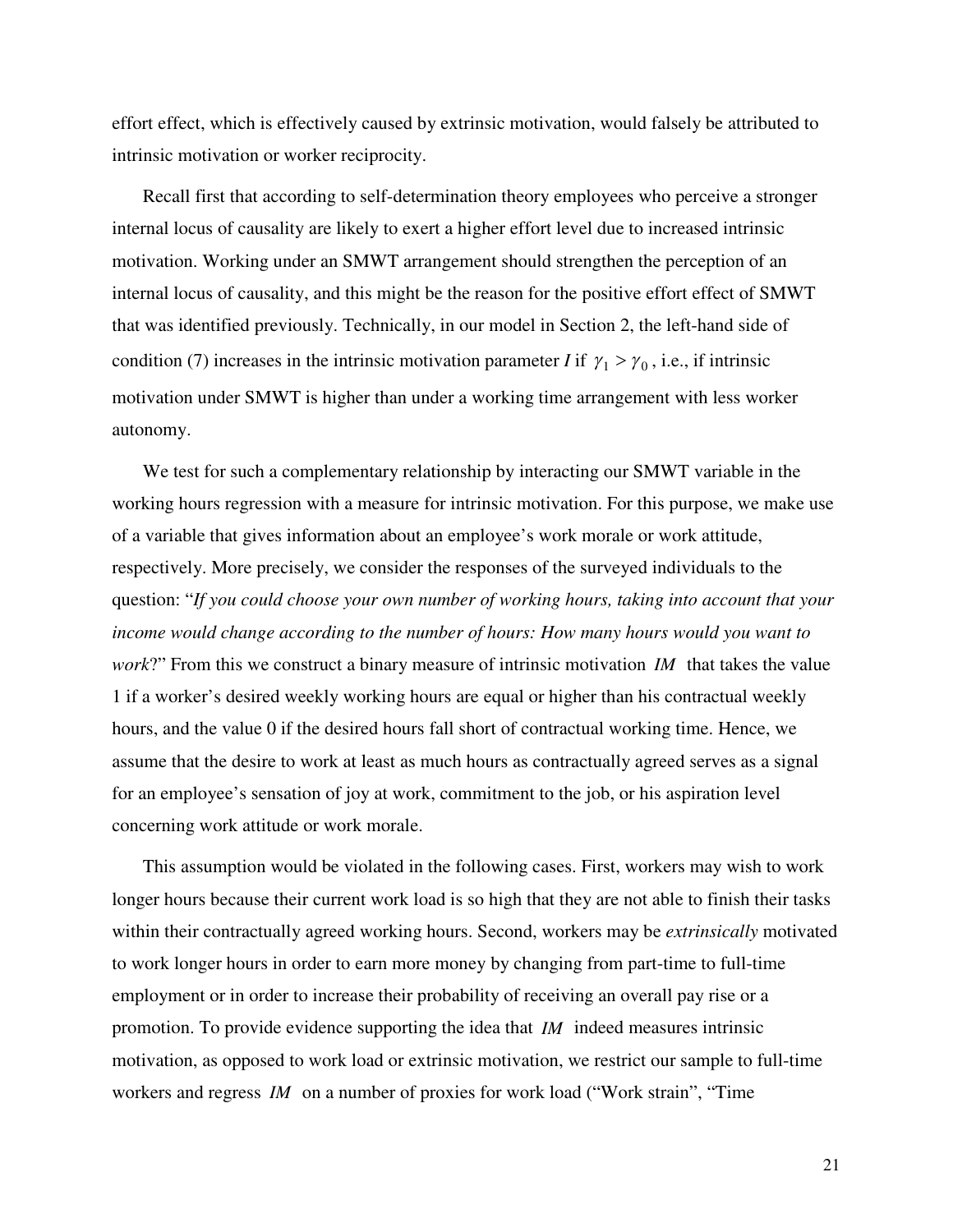pressure"), extrinsic motivation ("Paid overtime", "Expected promotion", Expected pay rise"), and various dimensions of intrinsic motivation ("Job satisfaction", "Sacrifice", "Unpaid overtime", "Hard-working", "Thorough", "Task efficiently", "Joy at work"). The results and the precise variable definitions are reported in Table 4. Each row of the table represents results from a separate linear regression where *IM* is regressed on each of the single indicator variables separately.<sup>18</sup>

# [Insert Table 4 about here]

The results are striking. While all the indicators for intrinsic motivation are highly significant and positively associated with *IM* , none of the work load or extrinsic motivation indicators is positively related to *IM* . Both work load indicators and paid overtime are even negatively associated with *IM* . An employee's desire to work at least as much hours as contractually agreed thus indicates joy at work, (over)commitment to the job, or a high job-related aspiration level, and thus expresses typical dimensions of intrinsic motivation.

Furthermore, recall that according to social exchange theory and the gift-exchange approach, a worker may be encouraged to provide extra effort as an act of positive reciprocity in response to being granted SMWT. In our theoretical model discussed in Section 2, this idea is explicitly considered as condition (7) will be more likely to be satisfied if  $\delta_1 > \delta_0$ . Thus, we would expect the effort effect of reciprocity to be stronger for SMWT workers than for employees who do not work under an SMWT arrangement. We test this idea by interacting our SMWT variable with a binary measure *R* that distinguishes high-level from low-level reciprocators. We constructed *R* from the respondent's degree of approval, measured on a 7-point Likert scale ranging from 1 ("*does not apply to me at all*") to 7 ("*applies to me perfectly*"), to the following statements: (a) "*If someone does me a favour, I am prepared to return it.*" (b) "*I go out my way to help somebody who has been kind to me before.*" (c) "*I am ready to bear personal costs to help*

<sup>&</sup>lt;sup>18</sup> As indicated in the last column of Table 4, the reason for running separate regressions rather than incorporating all indicators into one regression model lies in their very different availability across the panel waves. Limited availability across the panel waves is also the reason why most of the intrinsic motivation proxies in Table 4 could not be used as the main *IM* indicator. Only job satisfaction and the share of unpaid overtime are surveyed annually. We did not use job satisfaction as a measure for *IM* because this measure is an overall measure also including dimensions other than intrinsic motivation, such as satisfaction with pay, promotion prospects, or supervision. Furthermore, we did not use the share of unpaid overtime as our *IM* measure because whether overtime is paid or unpaid depends partly on the employer, occupation and industry, and thus it is unclear to what extent the share of unpaid overtime indeed reflects worker preferences or motivation.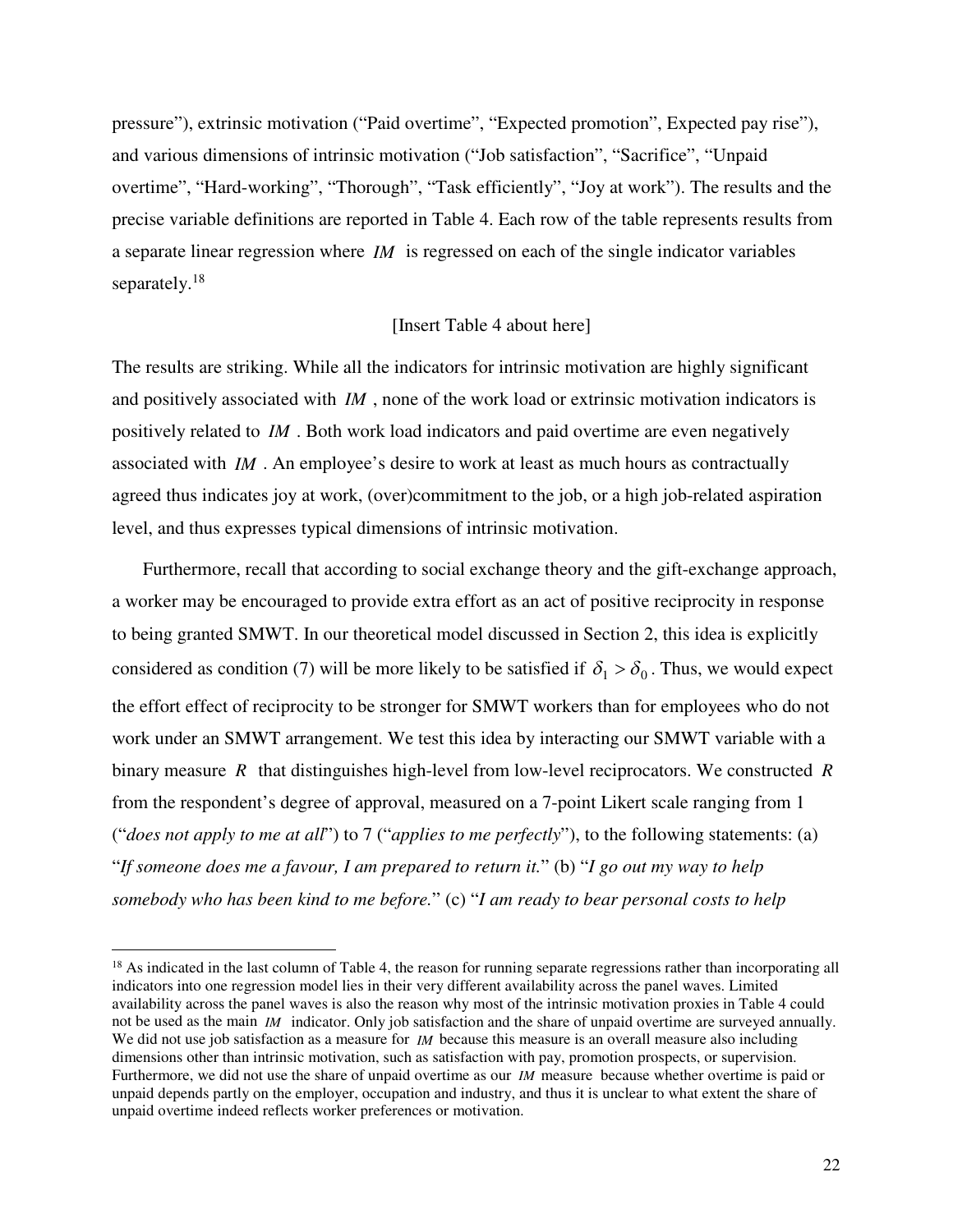*somebody who helped me before.*" For each individual we calculated the average across the three questions and defined *R* to be equal to one if an individual's average equals or exceeds the median, and equal to 0 if it is below the median.<sup>19</sup> Our regression model can then be written as

$$
\Delta WH_{it} = \alpha_{11}SM_{it} + \alpha_{2}ED_{it} + \alpha_{3}FT_{it} + \pi_{1}IM_{it} + \pi_{2}R_{it} + \pi_{3}PE_{it}
$$
  
+  $\pi_{4}IM_{it} \times SM_{it} + \pi_{5}R_{it} \times SM_{it} + \pi_{6}PE_{it} \times SM_{it} + JA_{it}\lambda + X_{it}\beta + \mu_{i,j(it)} + u_{it}$ . (9)

Here,  $\pi_1$  indicates the effect of intrinsic motivation on  $\Delta WH$  for workers without SMWT, while  $\pi_1 + \pi_4$  captures the corresponding effect for SMWT workers. The term  $\pi_1$  corresponds to  $\gamma_0$  in our theoretical model, while  $\pi_1 + \pi_4$  is the empirical analogue for  $\gamma_1$ . As a result,  $\pi_4 > 0$  would support our theoretical prediction  $\gamma_1 > \gamma_0$ . In addition,  $\pi_4 > 0$  would indicate complementarity between SMWT and intrinsic motivation implying that SMWT is particularly effective when targeted towards intrinsically motivated workers. This leads to the following hypothesis:

HYPOTHESIS 3. *The effort effect of intrinsic motivation is stronger for SMWT workers than for non-SMWT workers, so SMWT and intrinsic motivation are complements in producing worker effort*.

Moreover,  $\pi$ <sub>2</sub> measures the effect of positive reciprocity on  $\Delta WH$  for workers without SMWT, while  $\pi_2 + \pi_5$  indicates the corresponding effect for SMWT workers. Note that  $\pi_2$  corresponds to  $\delta_0$  in our theoretical model, while  $\pi_2 + \pi_5$  reflects  $\delta_1$ . Hence,  $\pi_5 > 0$  would confirm the theoretical prediction  $\delta_1 > \delta_0$ . Furthermore,  $\pi_5 > 0$  would indicate a complementary association between SMWT and reciprocity implying that SMWT is particularly effective when targeted towards positively reciprocating workers. We can therefore state the following hypothesis:

HYPOTHESIS 4. *The effort effect of positive reciprocity is stronger for SMWT workers than for non-SMWT workers, so SMWT and reciprocity are complements in producing worker effort*.

 $19$  Information about reciprocity is originally surveyed only in 2005 and 2010. We therefore replaced the missing values by imputing the 2005 observations to the years 2003 and 2007, and by imputing the 2010 observations to the years 2009 and 2011. This procedure should not be problematic, because personality traits are unlikely to change very quickly over time. For a short summary of the debate on whether personality traits can be assumed to be timeconstant or time-varying, see Heineck and Anger (2010).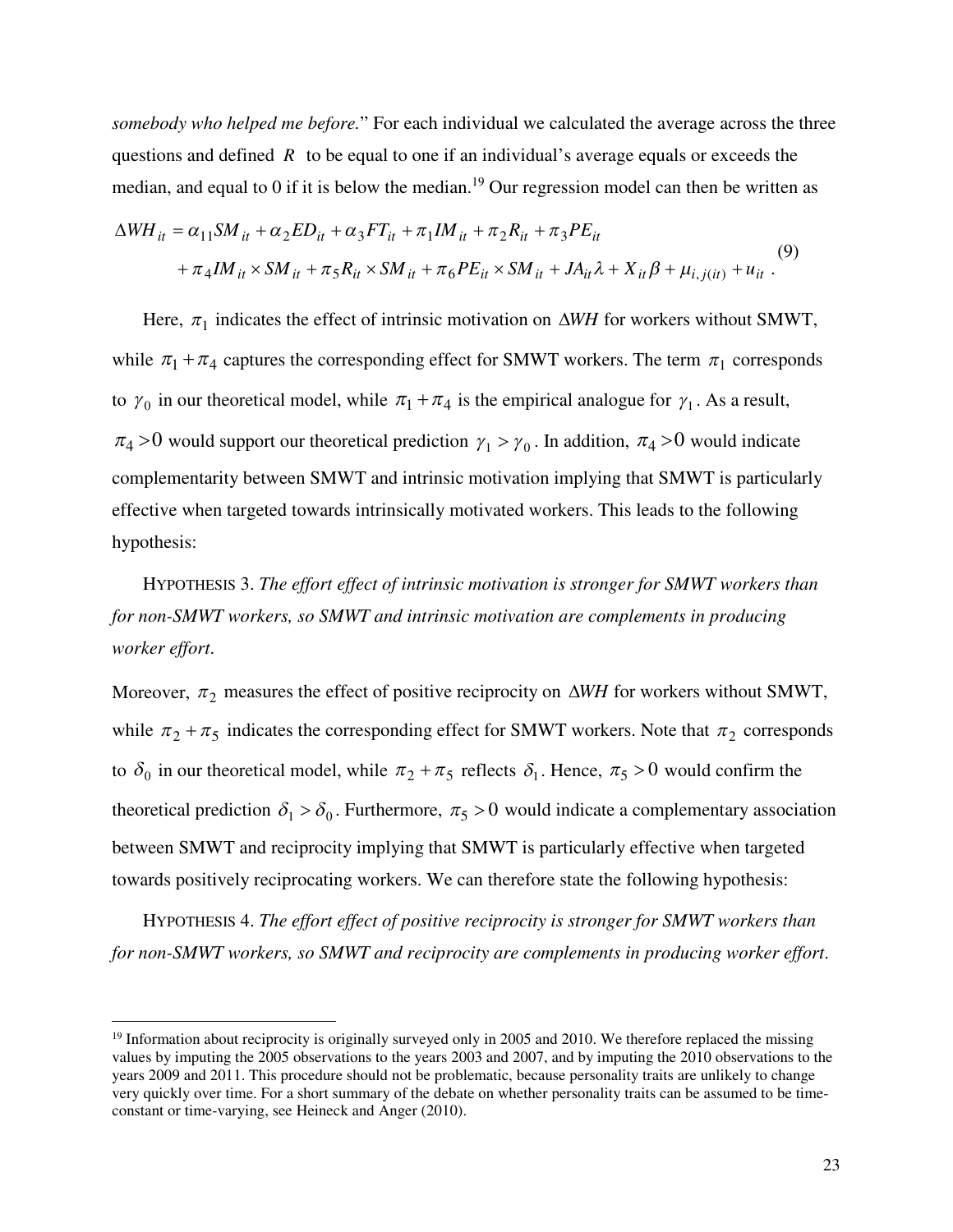Finally,  $\pi_6 > 0$  would indicate complementarity between SMWT and performance evaluations implying that it is more effective to introduce SMWT jointly with measures of output control.

# **5.2 Empirical results**

Table 5 displays the parameter estimates of the SMWT variable ( *SM* ) as well as the intrinsic motivation ( *IM* ), reciprocity ( *R* ), and performance evaluation ( *PE* ) variables, and the corresponding interaction effects. The specification in column (1) extends equation (8) by including *IM* , *R* , and *PE* and shows that, compared to the results in column (4) of Table 3, the SMWT effect is barely affected by the inclusion of these additional variables. The remainder of Table 5 is restricted to full-time workers for whom our *IM* measure is more reliable (see the discussion in Section 5.1). As column (2) shows, this restriction leads to a moderate increase in the SMWT coefficient compared the effect in column (1) (1.657 vs. 1.289, corresponding to about 100 minutes more working hours per week vs. about 80 minutes). Moreover, we find that both intrinsic motivation and reciprocity affect employee extra effort positively, but the effect of intrinsic motivation exceeds the reciprocity effect in terms of size and significance. On the contrary, performance evaluations do not contribute to increased worker effort significantly. The finding that the main SMWT effect does not decline when including the performance pay variable is important, because it suggests that the SMWT effect is not simply driven by the fact that firms have replaced their previous input monitoring activities (recorded working hours) by output monitoring via performance evaluation.

# [Insert Table 5 about here]

In column (3) we present the results from the estimation of equation (9), allowing for complementarity between SMWT and *IM* , *R* and *PE* . In column (4) we extend that specification by breaking *PE* up in two types of performance evaluation, with and without consequences on pay or promotion ( $PE_1$  and  $PE_2$ ).<sup>20</sup> Our results demonstrate a distinct

 $20$  Performance evaluations with consequences have an influence on an employee's monthly gross salary, yearly bonus payments, future salary increases, or potential promotions. Distinguishing between performance evaluations with and without consequences might roughly correspond to the distinction of formal versus informal performance evaluation. However, we cannot entirely rule out that some subtle forms of informal performance evaluation may not be picked up by our performance evaluation measure.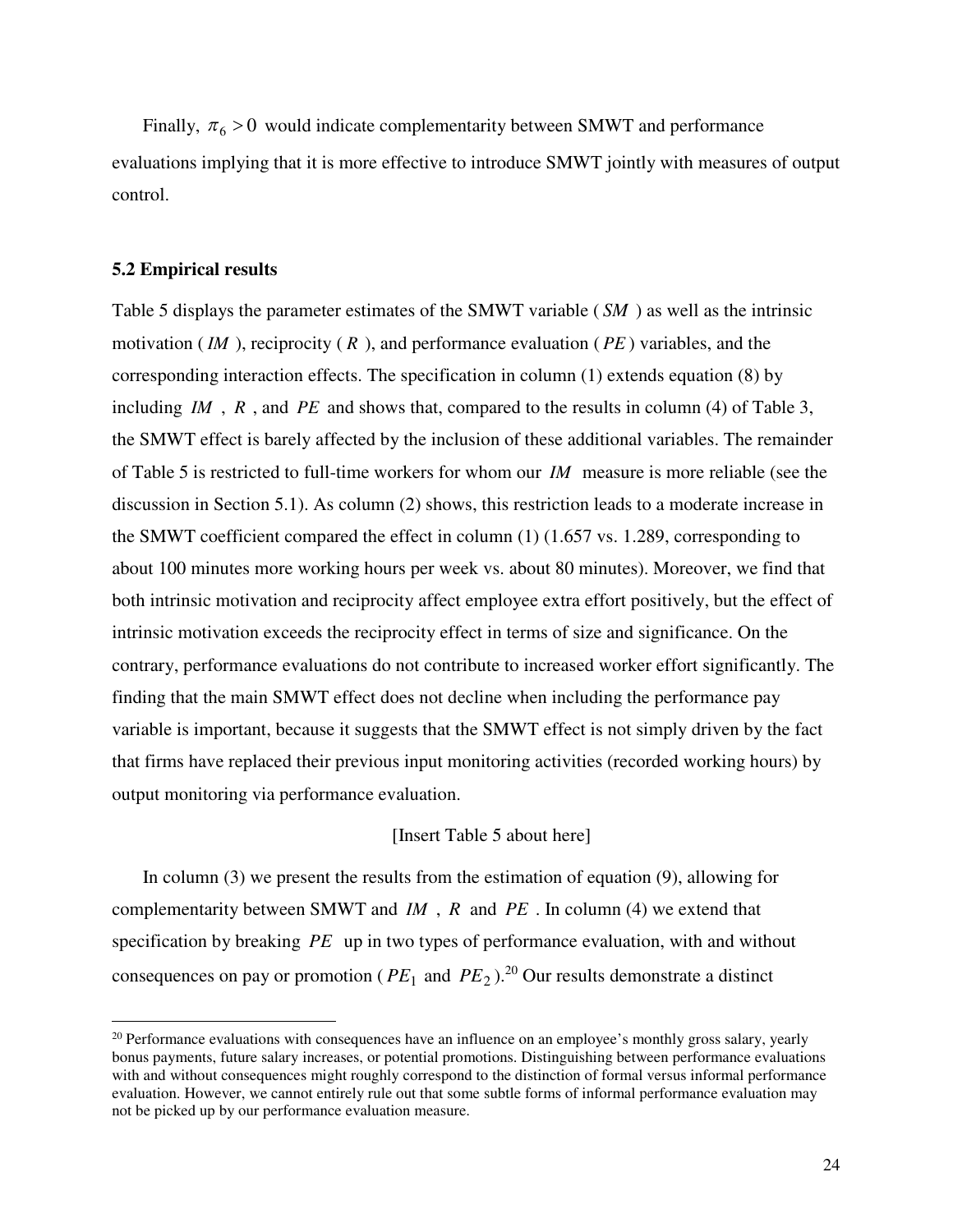complementary relationship between intrinsic motivation and SMWT. The positive and statistically significant coefficient on the interaction term  $IM \times SM$  – corresponding to  $\pi_4$  in equation (9) – implies that the combination of being intrinsically motivated and working under SMWT yields an extra effort effect over and above the sum of the two separate effects of being only intrinsically motivated ( $\pi_1$ ) and of working only under SMWT ( $\alpha_{11}$ ). In particular,

 $\pi_4$  = 0.816 in column (3) and  $\pi_4$  = 0.824 in column (4), both significant at the 5% level, suggest that the effect of intrinsic motivation on extra effort is about 50 minutes per week higher for workers with SMWT than for workers without SMWT, confirming our theoretical prediction  $\gamma_1 > \gamma_0$  from Hypothesis 3.<sup>21</sup> At the same time, the positive interaction effect also implies that intrinsically motivated workers have a higher SMWT effect (amounting to  $1.053 + 0.816 = 1.869$  hours; see column (3)) than not intrinsically motivated workers (whose SMWT effect is 1.053).

Turning to Hypothesis 4, we note from Table 5 that the interaction effect of SMWT with reciprocity  $R \times SM$  – corresponding to  $\pi_5$  in equation (9) – is 0.088 in column (3) and 0.095 in column (4), both times not significantly different from zero. This implies that we cannot find empirical support for our theoretical prediction  $\delta_1 > \delta_0$  and suggests that SMWT does not amplify a worker's level of reciprocity, and thus, reciprocity is not found to be complementary to SMWT in producing extra effort. This finding is in line with Giardini and Kabst (2008) who argue that German employees might not perceive the employer's provision of work-family practices (such as SMWT) as a special benefit that would elicit a sense of obligation in them to reciprocate. Instead, due to Germany's long tradition as a social market economy, German employees are assumed to expect a lot from their employers, which explains their lack of reciprocity. If indeed specific characteristics of the German labour market are responsible for the missing impact of reciprocity, this fact will even strengthen our general findings on the positive incentive effects of SMWT. In that case, the sole effect of intrinsic motivation complemented by SMWT already leads to extra incentives in the German labour market. Due to additional incentives from reciprocity, the positive incentive effect of SMWT must therefore be even larger in those labour markets that lack the German characteristic mentioned above.

<sup>&</sup>lt;sup>21</sup> For workers without SMWT, the effect of intrinsic motivation in column (2) is 0.687 (about 40 minutes per week), whereas this is  $0.687+0.816=1.503$  (about 1 hour and 30 minutes per week) for workers with SMWT.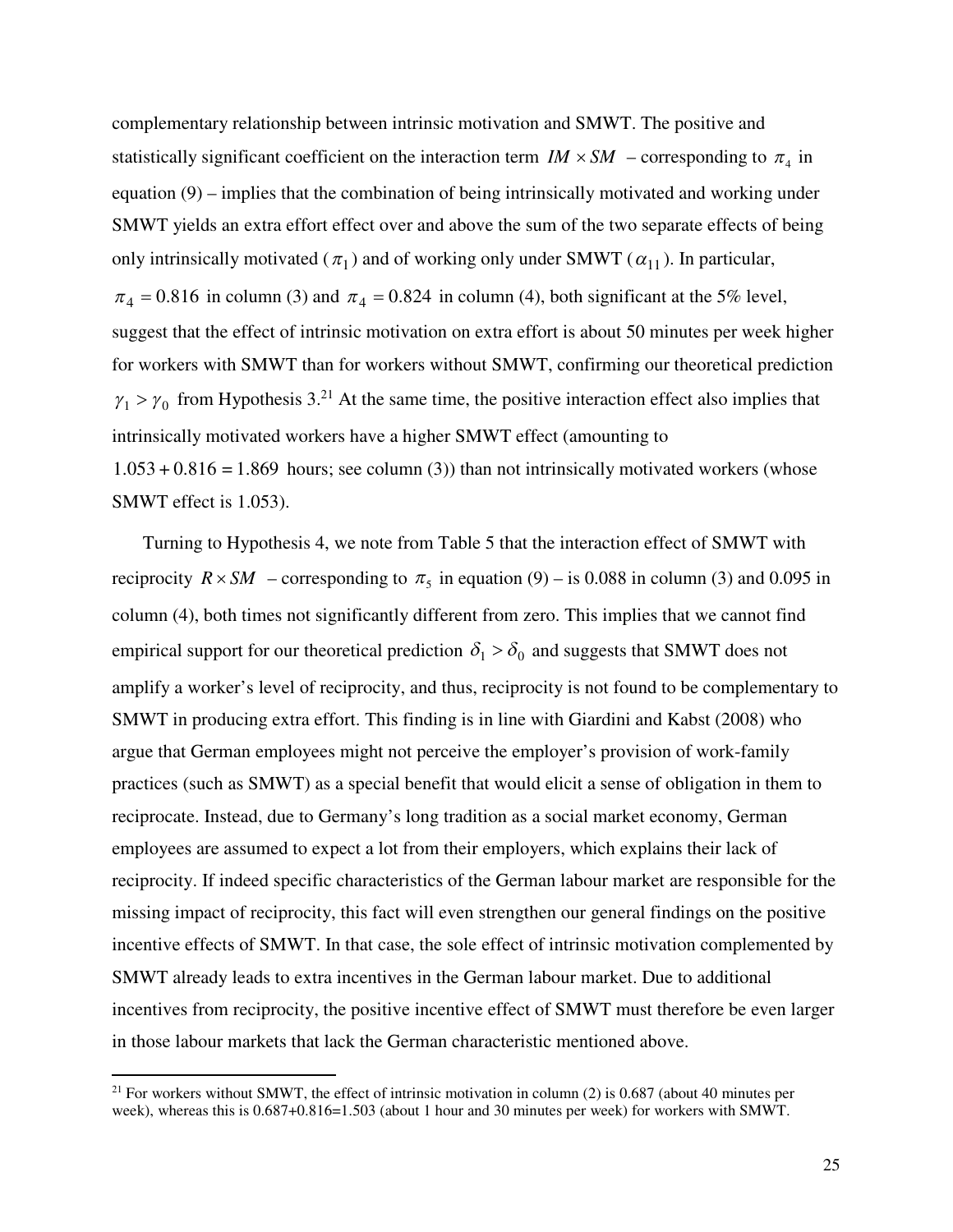Performance evaluations, however, do not increase the SMWT effect. This holds for both the combined performance evaluation measure (column (3) of Table 5) and the separate performance evaluation measures that differentiate between performance evaluations with and without consequences (column (4) of Table 5). The interaction terms of SMWT with performance pay  $PE \times SM$  – corresponding to  $\pi_6$  in equation (9) – are statistically insignificant. Hence, we conclude that intrinsic motivation is strongly complementary to SMWT, but reciprocity and performance evaluations are not. From a management perspective, SMWT is therefore likely to boost worker effort the most if it is targeted towards highly self-motivated workers, whereas accompanying performance evaluations do not seem to be necessary to keep worker effort high. Intrinsic motivation should therefore be a criterion for selecting employees into SMWT arrangements.

#### **6 Alternative performance measures**

In this section, we probe the robustness of our results and try to gain additional insight on how to interpret the previous results by using a range of different performance measures. We report the results in Table 6, which presents the respective SMWT coefficient  $\alpha_1$  resulting from different estimation approaches.

#### [Insert Table 6 about here]

In Panel A of Table 6, we use alternative measures of extra work, which are all based on hours of working time. Recall that in our baseline specification the dependent variable *WH* is defined as an employee's actual working time minus his contractual working time. Throughout the paper, we interpret the positive SMWT effect on  $\Delta WH$  as an increase in workers' extra effort. However, this interpretation would be wrong if firms routinely reduced contractual working time after the introduction of SMWT.<sup>22</sup> Then,  $\Delta WH$  would increase without any increase in actual working time, and the interpretation of the effect in terms of extra effort would

<sup>&</sup>lt;sup>22</sup> Recall in this context our descriptive results displayed in Table 2, according to which SMWT employees, on average, indeed appear to be faced with slightly lower contractual working hours than employees in the other working time arrangements. We also ran an auxiliary FE regression model, where contractual working hours were regressed on SMWT and the same set of covariates that was also applied to produce the estimates of Table 3, column (4). The SMWT effect on contractual working hours is negative and highly significant, albeit quite moderate (coefficient:  $-0.332$  – corresponding to about 20 minutes less working time per week than the contractual weekly working time of employees in a fixed working time regime –, standard deviation: 0.118).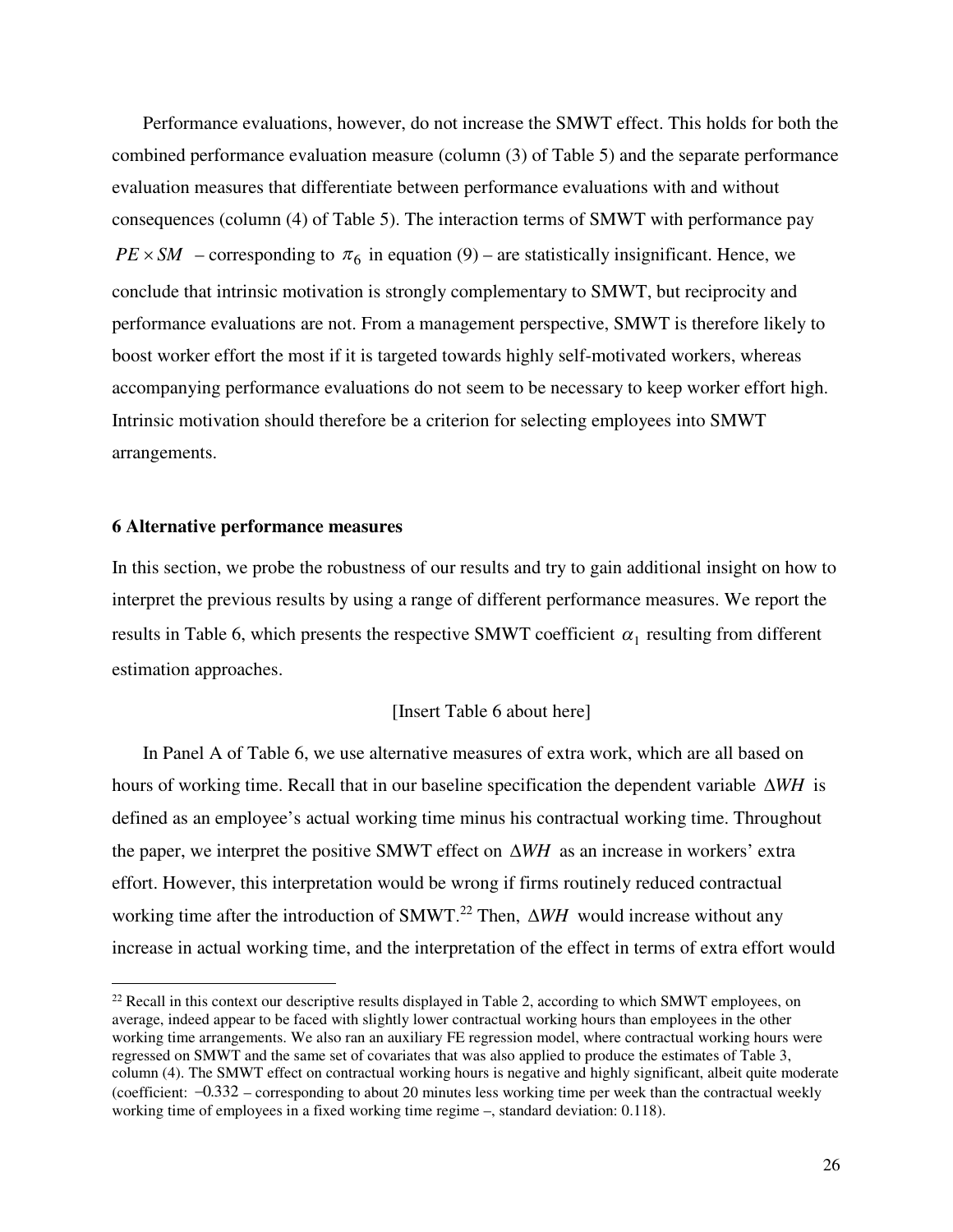be flawed. In the first row of Panel A we therefore test to what extent our results may be driven by changes in contractual working hours by adding contractual working hours as a covariate to our baseline specification of equation (8). Holding contractual working hours constant in that way ensures that any resulting SMWT effect can only be driven by increases in actual working time. The OLS and FE effects for this robustness check are reported in columns (1) and (2) of Table 6, respectively. The effects are very similar to our baseline results of columns (2) and (4) in Table 3 and thus rule out that our main results are driven by systematic changes in contractual working hours.<sup>23</sup>

In the remaining rows of Panel A, we present further robustness checks where we reestimate our baseline specification of equation (8) using alternative measures of extra work. First, we use the amount of self-reported overtime work in the recent month prior to the survey (overtime last month). In addition, we use a measure labelled  $\Delta WH_2$  that, similarly to our main dependent variable  $\Delta WH$ , is defined as actual minus contractual working time. However, while our original measure defines actual working time only by the average actual hours spent doing the main job, the alternative measure additionally includes commuting times as well as the number of working hours committed to a potential second job.<sup>24</sup> Both of these specifications show positive and significant SMWT effects (albeit somewhat smaller than our baseline effect), further suggesting that our results do not depend on the exact definition of working time that we use to define the dependent variable.

A further worry in interpreting our main result is the question whether the extra time spent on the job as a consequence of SMWT indeed represents an increase in the worker's output and is thus desirable from the point of view of the employer, or whether the extra time is perhaps spent inefficiently. Put differently, less monitoring might induce SMWT workers to work more but less efficiently. We address this concern in Panel B of Table 6 by showing results from a series of pooled cross section and panel data regressions of our baseline specification in equation (8), where we replaced our original dependent variable  $\Delta WH$  by alternative measures of

 $^{23}$  The coefficient for contractual working hours is highly significant with the anticipated negative sign  $(-0.094$  in the pooled OLS and -0.152 in the FE model; not displayed in Table 6).

 $^{\overline{2}4}$  In order to calculate the actual working hours variable in this case, we analysed the responses to the following question: "*How many hours do you spend on job, apprenticeship, and second job on a typical weekday, Saturday, and Sunday (including commuting times)?*" Actual working hours are then calculated as the number of working hours on a typical workday times 5 plus the number of working hours on typical Saturdays and Sundays.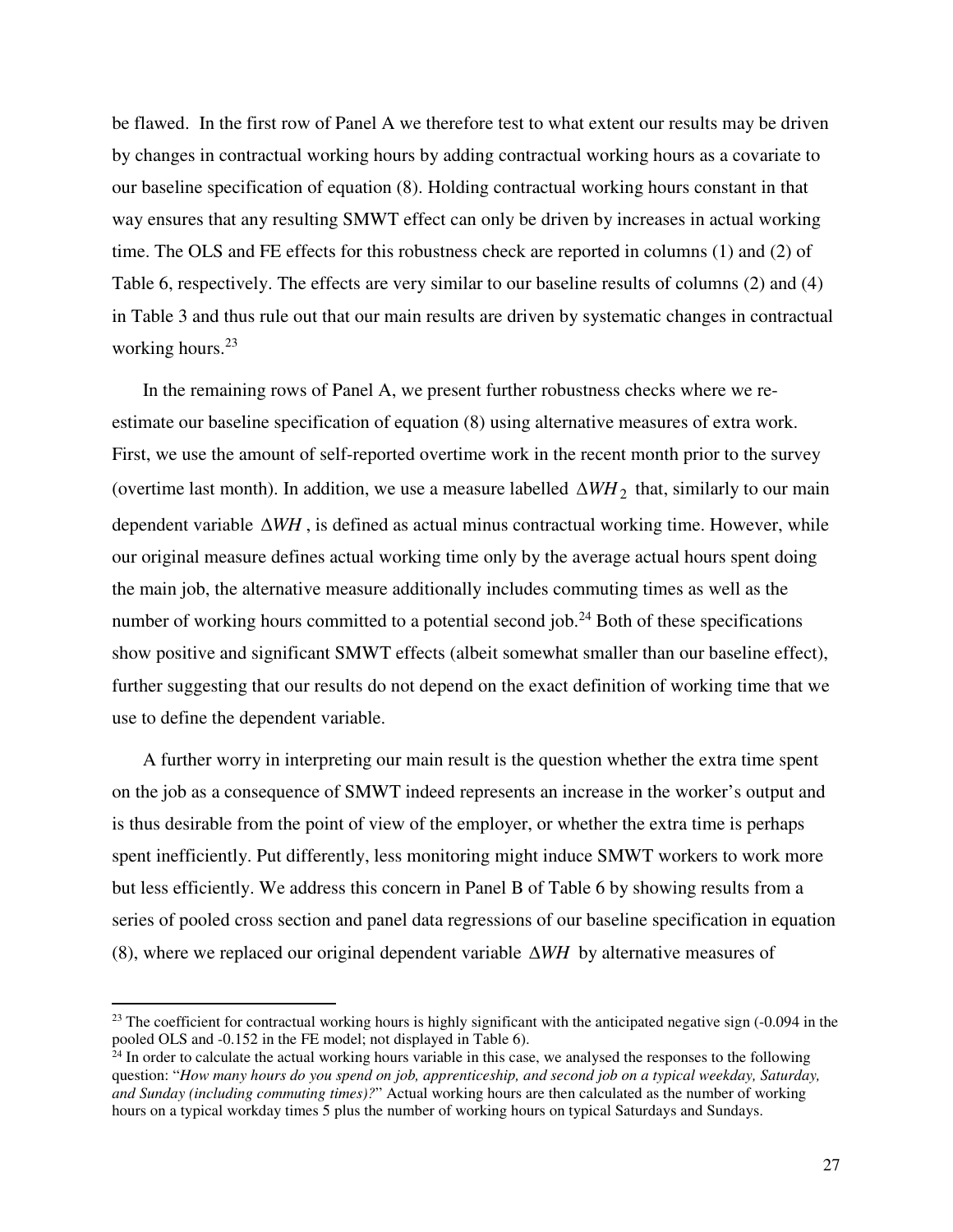individual performance. First, we use worker absenteeism measured as the number of days absent from work as an alternative measure for (inverse) worker performance (using a linear specification in columns (1) and (2) and a Tobit specification in columns (3) and (4)).<sup>25</sup> This is a popular measure of worker performance in studies using large-scale observational survey data (e.g., Audas et al., 2004; Cornelissen et al., 2011; Ichino and Riphahn, 2005). The rationale for using this variable is that after controlling for variables that capture a worker's health (which are included among our baseline regressors), days absent from work indicate low work morale or shirking rather than sickness-related absence. The other alternative dependent variables in Panel B of Table 6 are hourly wages (measured as monthly gross wage divided by actual working hours), an ordinally scaled measure indicating an employee's worries about job security, and a binary measure indicating whether or not the respondent sees himself as someone who completes tasks effectively and efficiently.<sup>26</sup>

Importantly, SMWT has a negative effect on absenteeism, reducing the number of days absent from work by about 1.3 days per year in the FE model (column (2)) and the random effects (RE) Tobit-Mundlak model (column (4)), while holding health indicators and other control variables constant in both specifications. This suggests that SMWT indeed increases work morale, thus supporting our view that the extra time spent at work is productive. This interpretation is further corroborated by the fact that we find no negative SMWT effect on hourly wages and on self-reported efficiency (which arguably are proxies for a worker's productivity per hour spent on the job), or on worries about job security. Overall, therefore, there is little reason to believe that our SMWT effect on extra working hours measures inefficient usage of working hours rather than employee effort. This is also supported by firm-level evidence of Beckmann (2016) who finds a causal impact of the introduction of SMWT on both firm productivity and wage costs.

Finally, in Panel C of Table 6, we re-estimate our baseline model using various measures of non-standard working hours as alternative dependent variables. These include work in the evening or at night as well as work at weekends. From the respondents' information we generate

<sup>25</sup> The original question in the SOEP questionnaires is: "*How many days were you unable to work in year X due to illness?*"

<sup>&</sup>lt;sup>26</sup> There are three categories for the 'worries about job security' variable: strong worries (value 1), some worries (value 2), and no worries (value 3). The original efficiency variable is ordinally scaled between 1 and 7. The dummy variable has been set to 1 if the ordinal variable takes the values 6 or 7. The definitions of all additional variables applied in this section can be found in Table S5 (see the supplemental material).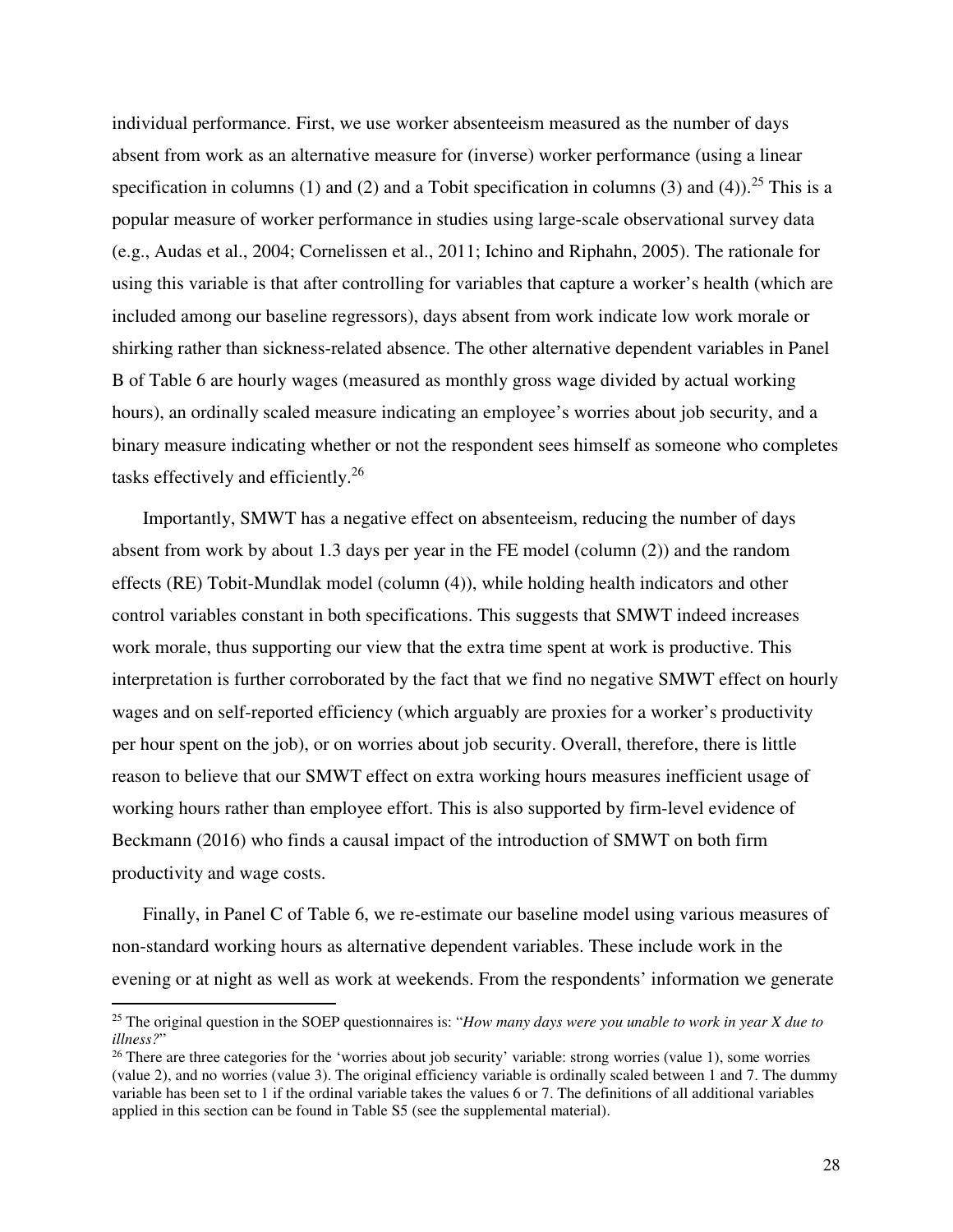dummy variables indicating whether or not employees sometimes work in the evenings (after 7 p.m.), at night (after 10 p.m.), as well as on Saturdays and Sundays, and estimate linear probability models.<sup>27</sup> According to the fixed effects estimates (column  $(2)$ ), SMWT increases the probability that a worker works non-standard working hours by between 3.9% for work at night and 8.4% for evening work.

Our overall conclusion from these robustness checks is that the SMWT effect on extra work is not an artefact of the way in which our main dependent variable was defined. On the contrary, it seems to represent a real increase in working time spent productively at work. Moreover, some of the extension of working time as a result of SMWT seems to affect non-standard working hours such as evening, night, and week-end work.

## **7 Does the SMWT effect vary along the distribution of extra working time?**

In some European countries (e.g., Germany and Switzerland) there is an ongoing political debate on the question whether the introduction of SMWT perhaps harms employee well-being by promoting substantial self-organized work intensification (e.g., Lehndorff, 2007; Singe and Croucher, 2003).<sup>28</sup> Some practitioners, such as employer and employee representatives, seem to be split on this question. While employer representatives typically emphasise the positive effect that SMWT is expected to have on employees' job autonomy and work-life balance, unions often tend to oppose SMWT. One of their main arguments is that recording working hours protects workers from being exploited by the employer. Consequently, the omission of working hours registration in SMWT arrangements would pressurise workers to intensify effort in order to meet the employer's expectations. The claim is that work intensification might reach a level that could even harm the workers' physical and mental health.<sup>29</sup> SMWT is also controversially discussed among managers, as was recently demonstrated by the cancelation of working from home (which is often a component of SMWT) at Yahoo enacted by CEO Marissa Mayer. In particular, Mrs.

<sup>&</sup>lt;sup>27</sup> See Angrist and Pischke (2009, Section 3.4.2) for a justification of applying linear regression models to limited dependent variables.

<sup>&</sup>lt;sup>28</sup> For the Swiss debate see, e.g., http://www.seco.admin.ch/dokumentation/publikation/00008/00022/04951/index. html?lang=de. Additionally, in Switzerland SMWT arrangements may even come into conflict with current labour legislation. For a general discussion on the impact of decentralisation practices on worker stress see, e.g., Azkenazy (2001).

 $29$  Another argument is that due to the omission of working hours registration, SMWT allows employers to deprive their employees of paying overtime premiums.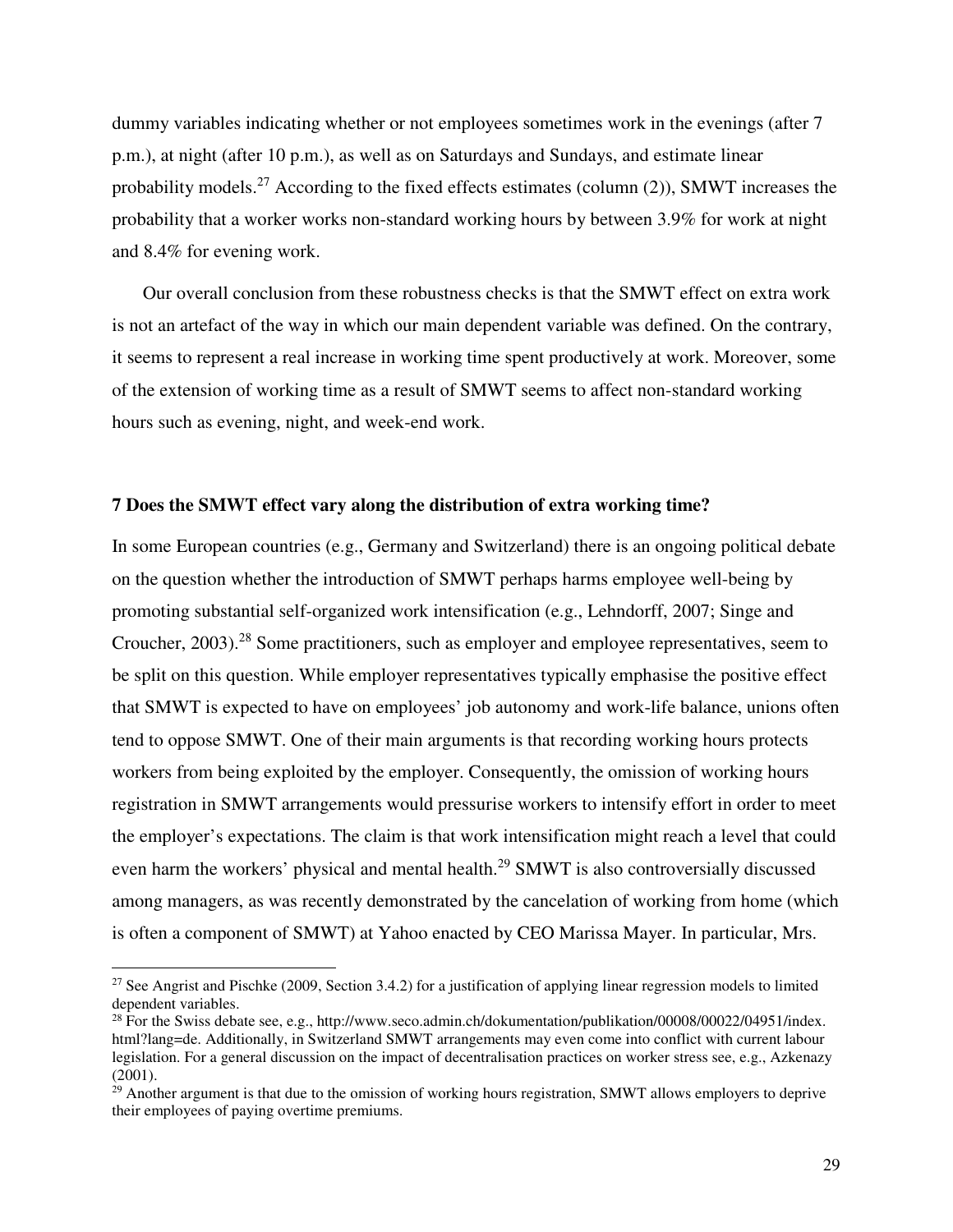Mayer raised concerns that work from home would undermine the employees' work morale (Miller and Perlroth, 2013).

However, our results from Section 4 show that neither the concerns in terms of unhealthy work intensification nor the shirking conjecture appear to be appropriate. On the contrary, we find a moderate positive effect of SMWT on employee extra effort. This moderate effort increase induced by SMWT clearly contradicts the shirking hypothesis and is presumably too small to justify the claim of unhealthy work intensification. Moreover, we find no indication for reciprocal work intensification as presumed, for example, in Kelliher and Anderson (2010).

On the other hand, given the fact that our SMWT estimate is an average effect, it may still be possible that SMWT causes employee shirking in some workplaces and work intensification in others depending on various factors, such as the culture and the nature of relationship. In order to test whether the SMWT effect varies along the distribution of extra working time, we run a fixed effects quantile regression model applying the estimation procedure introduced in Powell (2014a, 2014b). The estimation results for the SMWT effect are shown in Figure 1.

# [Insert Figure 1 about here]

Figure 1 demonstrates that the point estimate for SMWT indeed varies along the distribution of extra working hours  $\Delta WH$  ranging between 0.699 and 3.366 extra working hours per week.<sup>30</sup> Furthermore, we observe a quite steady increase of the SMWT effect from lower to higher quantiles. In sum, since the estimated SMWT effects are neither negative nor excessively high, two conclusions arise from these results. First, there is no evidence for the conjecture that SMWT promotes employee shirking. This holds even at lower quantiles of the distribution of extra working hours. Second, we also do not find support for the (unhealthy) work intensification hypothesis. This conclusion might perhaps be debatable if one focusses on the SMWT effects estimated at higher quantiles. For example, the maximum SMWT effect of 3.366 extra hours per week estimated at the 90% quantile translates to about 40 extra minutes per working day that can be ascribed to the work under an SMWT regime. An amount of 40 extra minutes per day is, of course, not negligible. However, we believe that this level of extra work should be compensated by extensive decision rights of the employees to determine their own working hours. This assessment is confirmed by studies that examine the effects of SMWT and other forms of

<sup>&</sup>lt;sup>30</sup> Apart from the SMWT coefficient at the 15% quantile, all other coefficients are highly significant.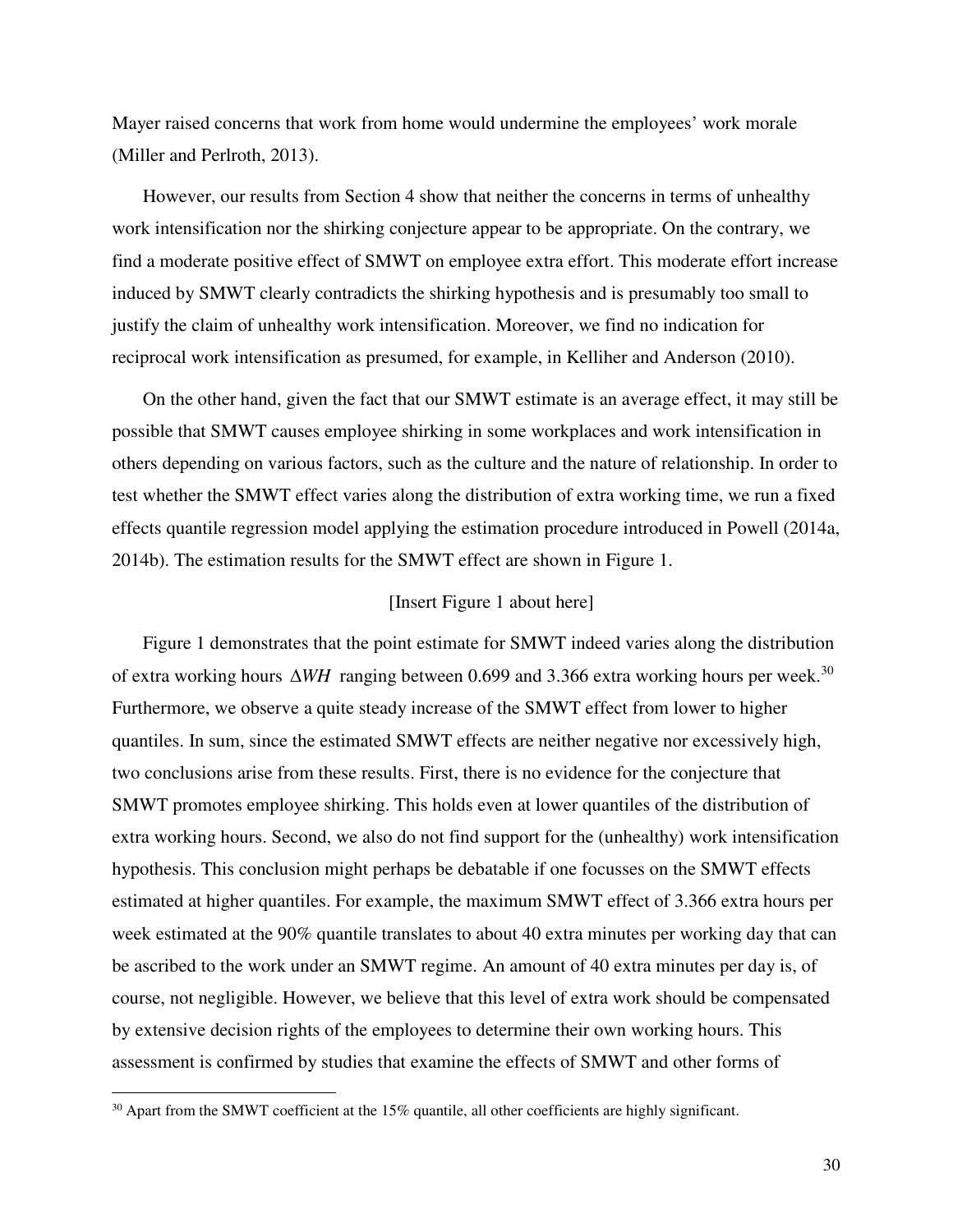working time autonomy on stress at work or the workers' mental health (e.g., Cottini and Lucifora, 2013; Shvartsman and Beckmann, 2015). None of these studies found significant associations between working time autonomy and stress intensity or mental health problems. In fact, the results displayed in Figure 1 are consistent with our result on the complementary relationship between SMWT and intrinsic motivation, i.e., the SMWT effect increases with higher quantiles because intrinsically motivated workers are more likely to be present at higher quantiles.

#### **8 Conclusion**

In this paper, we examine the impact of self-managed working time (SMWT), which provides employees with autonomy over scheduling their own working hours, on employee effort. Our theoretical model shows that SMWT will lead to an overall positive effect on effort if intrinsic motivation and reciprocal behaviour dominate a possible decline of extrinsic incentives due to a loss of control. Using a large representative individual-level panel data set, the German Socio-Economic Panel (SOEP), we empirically examine the effect of SMWT on employee effort, as measured by the difference of employees' actual working time and their contractual obligation.

Without controlling for selection into SMWT based on observable and unobservable characteristics, we find a large and significant association between SMWT and extra working time, which sharply declines when accounting for observed and unobserved characteristics. Our preferred fixed effects estimates imply the following decomposition of the raw difference of five hours of extra work per week between workers with SMWT and workers with fixed working time. About one hour and 40 minutes of the initial five weekly hours of extra working time can be attributed to selection on observable individual, job or firm characteristics. Roughly another two hours can be attributed to unobserved factors, leaving an average effect of approximately 80 minutes that can be ascribed to the policy of SMWT itself. We present additional evidence that SMWT increases rather than reduces worker performance as proxied by a number of alternative measures of extra work, individual productivity, and non-standard working hours. These results justify our interpretation of the SMWT effect on extra working time as an effect on worker effort. Furthermore, we find positive SMWT effects at various quantiles along the distribution of extra working time, where effect sizes increase at higher quantiles. This additionally supports our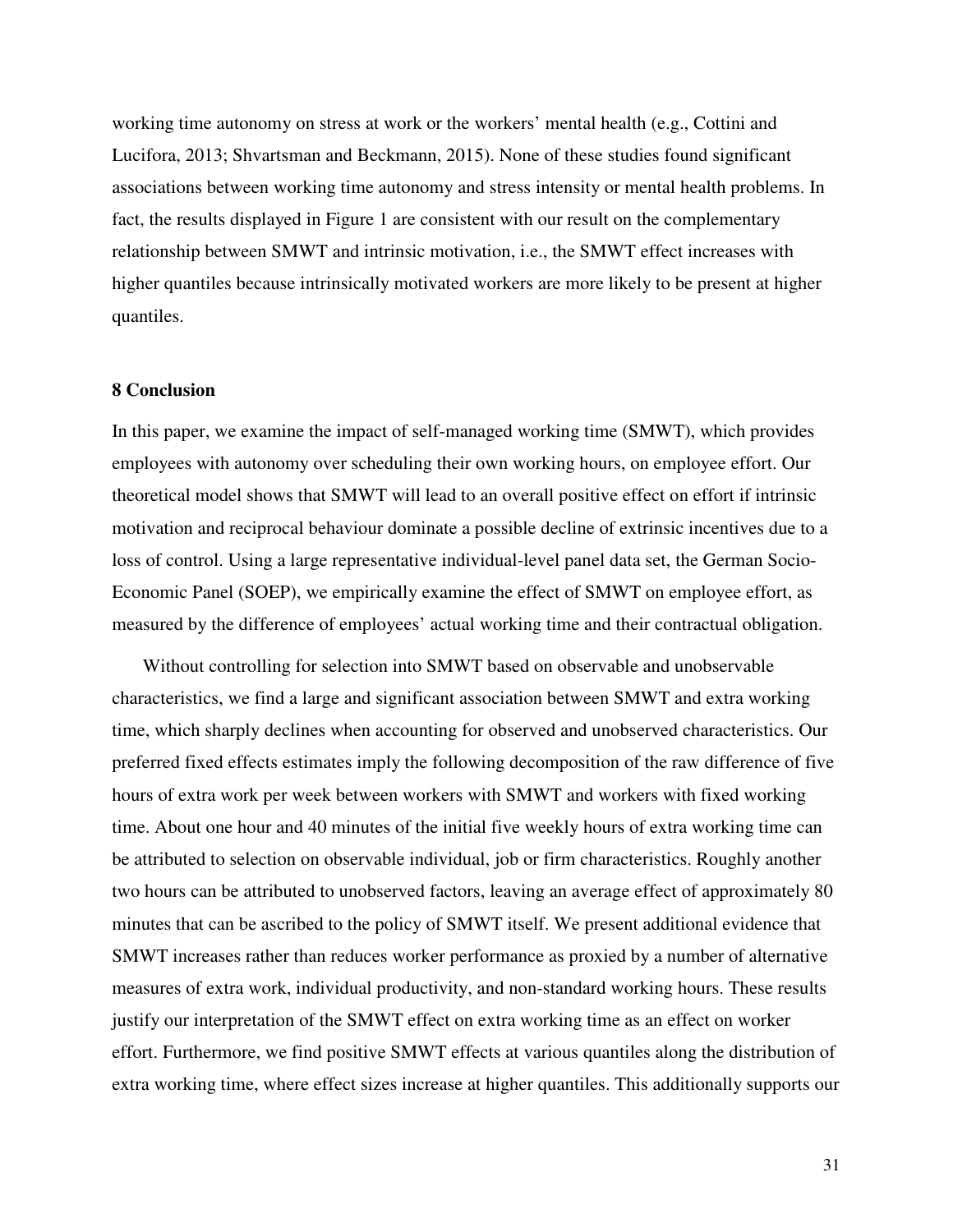previous results regarding the rejection of the shirking hypotheses, while at the same time there is no reason to believe that SMWT promotes (unhealthy) work intensification.

We conduct supplementing analyses to obtain some information about potential complementarities between SMWT, intrinsic motivation and worker reciprocity. First of all, we find that SMWT amplifies the positive effort effect of an employee's intrinsic motivation, where intrinsic motivation is measured as an employee's desire to work at least as much hours as contractually agreed, which we show to be a signal for joy at work, commitment to the job, or a high aspiration level concerning work attitude or work morale. Specifically, we find that the effect of being self-motivated while working under an SMWT arrangement is approximately 1.5 hours per week, which exceeds the effect of being self-motivated without SMWT by about 50 minutes. However, we find no complementarity between SMWT and employee reciprocity, which rules out reciprocity as a potential channel of the SMWT effect. Perhaps surprisingly, we also find no complementarity between SMWT and performance evaluations as an indicator of extrinsic motivation. This suggests that it is particularly effective to select intrinsically motivated workers into SMWT, while additional performance evaluations do not boost the effort effect of SMWT.

The main estimation strategy that we employed consists of controlling for worker-firm spell fixed effects (holding time-invariant unobserved worker and firm characteristics constant) and controlling for a large array of detailed time-varying worker and firm characteristics. We are confident that this has removed the most important endogeneity biases. This view is confirmed by an exploratory instrumental variables approach (see the supplemental material) which delivers statistically significant results that are qualitatively similar to our main results (though with wider confidence intervals). Nevertheless, it would clearly be desirable in future research to analyse our research question by conducting a field experiment, for example, exploiting a company-wide policy change towards SMWT, or (even better) implementing random assignment of SMWT. That would probably allow estimating a cleaner causal effect than is possible to estimate based on observational data. However, it should be born in mind that field experiments usually apply to specific contexts (such as specific firms or specific occupations), and therefore may have limited generalisability. We therefore believe that it is also important to conduct generalisable studies such as ours, controlling for biases as much as is possible in a large-scale observational dataset.

32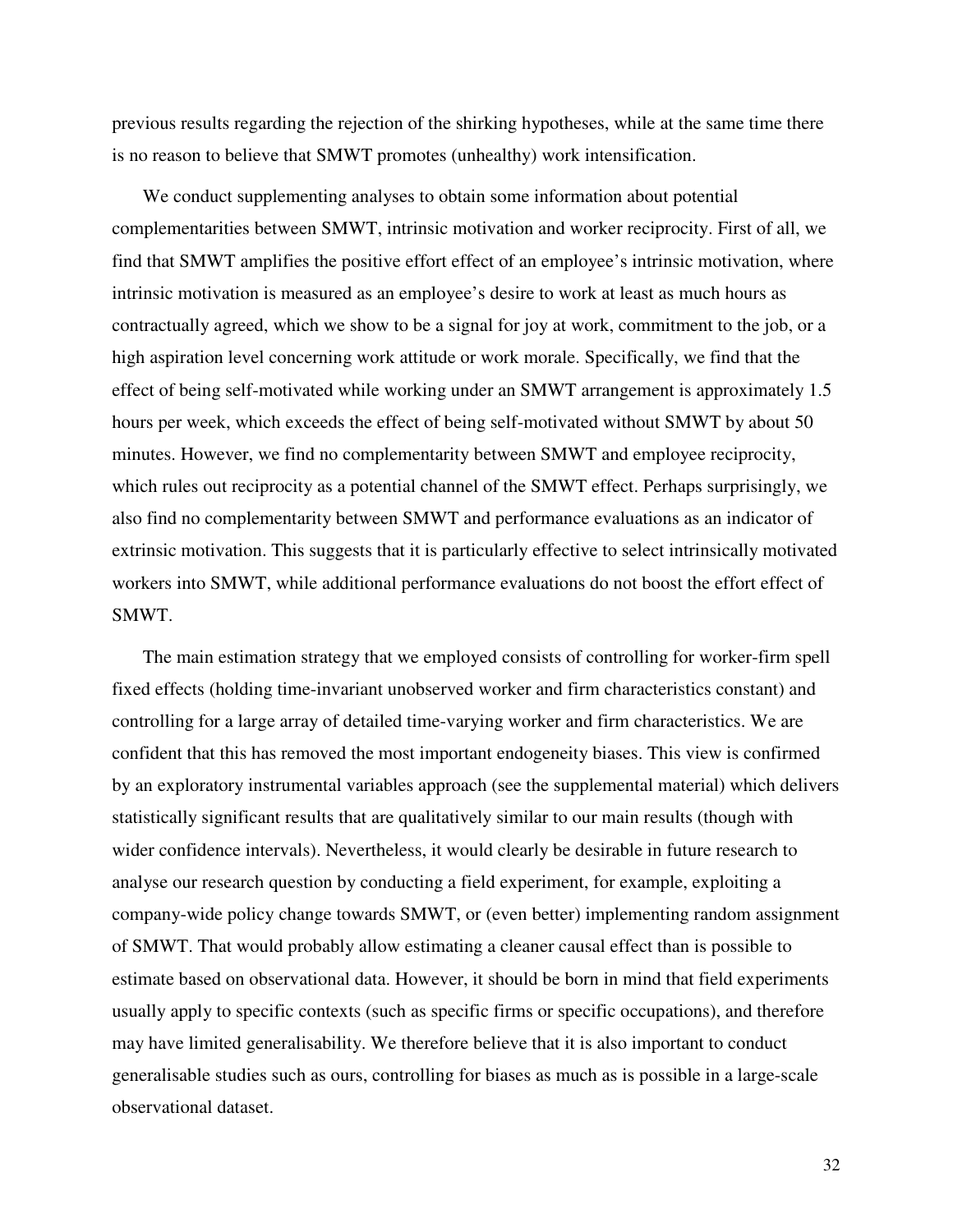The results of our study provide some important policy implications that are relevant for both management and employee representatives. While the latter may be concerned about a potential work intensification following the introduction of SMWT, managers might consider adopting SMWT (e.g., in the context of fringe benefits or work-life balance programs) and wonder whether SMWT is associated with increased employee effort or shirking. According to our empirical results, the extra effort effect induced by SMWT is positive but modest, so both employers and employees should benefit from the use of SMWT. Employers can benefit from introducing SMWT, because, on average, SMWT arrangements do not encourage employee shirking, but instead tend to elicit positive effort effects. The largest effort effect can be achieved if managers select intrinsically motivated employees for working under SMWT. On the other hand, employees should also benefit from SMWT, because the modest effort effect could probably be compensated by the increased time autonomy coming along with SMWT. Consistent with this idea is our finding that the effort increasing effect caused by SMWT is more a matter of improved employee motivation than of reciprocal work intensification.

# **Acknowledgements**

We would like to thank two anonymous referees as well as the editors Scott J. Adams and Daiji Kawaguchi for valuable comments and suggestions. This research did not receive any specific grant from funding agencies in the public, commercial, or not-for-profit sectors.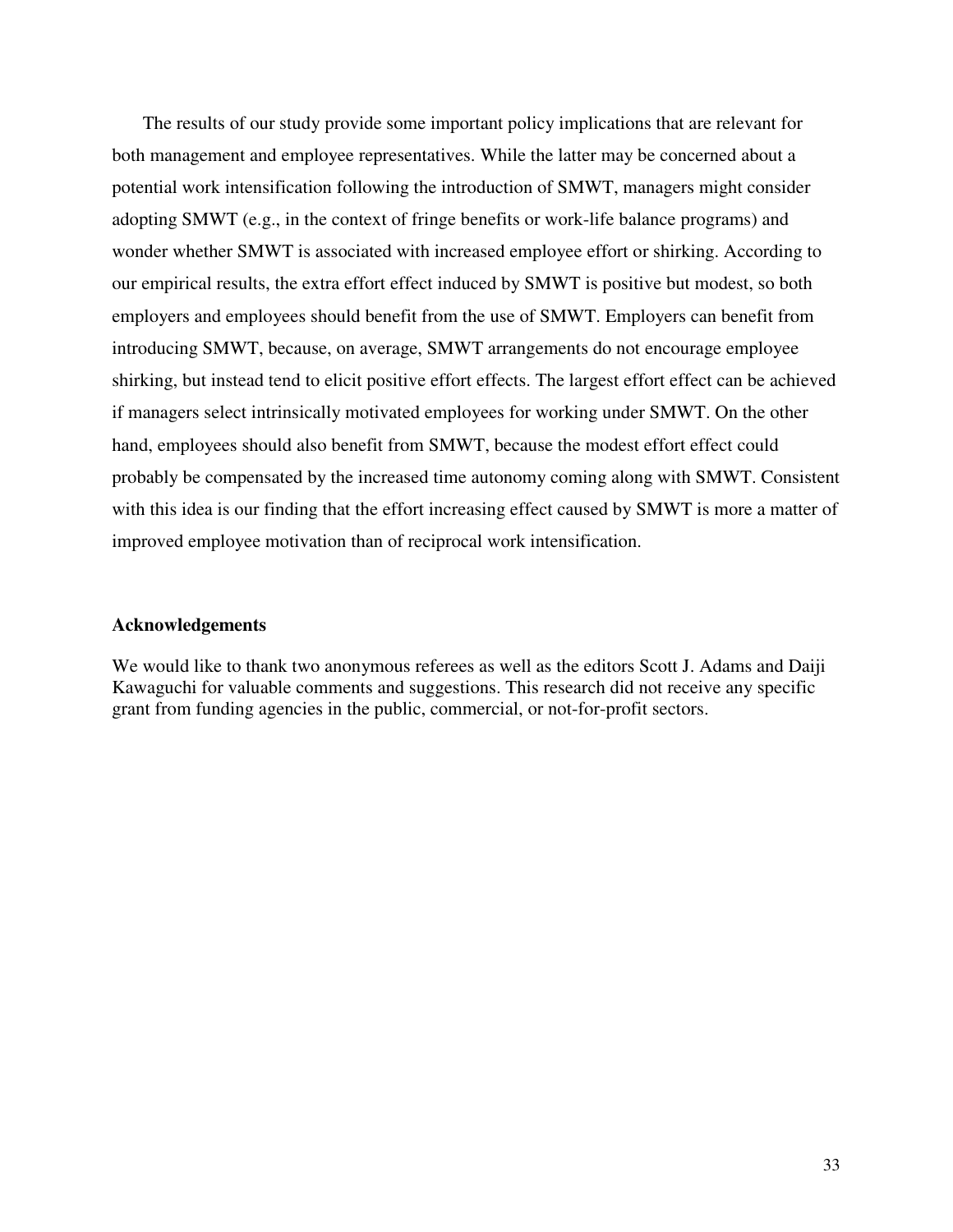# **References**

- Aghion, P., Tirole, J., 1997. Formal and real authority in organizations. Journal of Political Economy 105, 1-29.
- Aghion, P., Bloom, N., Van Reenen, J., 2013. Incomplete contracts and the internal organization of the firm. Journal of Law, Economics, and Organization 30, i37-i63.
- Akerlof, G.A., 1982. Labor contracts as partial gift exchange. Quarterly Journal of Economics 97, 543-569.
- Angrist, J.D., Pischke, J.-S., 2009. Mostly Harmless Econometrics. Princeton: Princeton University Press.
- Askenazy, P., 2001. Innovative workplace practices and occupational injuries and illnesses in the United States. Economic and Industrial Democracy 22, 485–516.
- Audas, R., Barmby, T., Treble, J., 2004. Luck, effort, and reward in an organizational hierarchy. Journal of Labor Economics 22, 379-395.
- Baltagi, B.H., 2008. Econometric Analysis of Panel Data, 4th ed. Chichester, UK: John Wiley & Sons.
- Baron, J.N., Kreps, D.M., 1999. Strategic Human Resources. New York: John Wiley & Sons.
- Beckers, D.G.J., Kompier, M.A.J., Kecklund, G., Härmä, M., 2012. Worktime control: theoretical conceptualization, current empirical knowledge, and research agenda. Scandinavian Journal of Work, Environment & Health 38, 291-297.
- Beckmann, M., 2016. Self-managed working time and firm performance: microeconometric evidence. Mimeo.
- Bell, L.A., Freeman, R.B., 2001. The incentive for working hard: explaining hours worked differences in the US and Germany. Labour Economics 8, 181-202.
- Benabou, R., Tirole, J., 2006. Incentives and prosocial behaviour. American Economic Review 96, 1652-1678.
- Besley, T., Ghatak, M., 2005. Competition and incentives with motivated agents. American Economic Review 95, 616-636.
- Blau, P.M., 1964. Exchange and Power in Social Life. New York: John Wiley & Sons.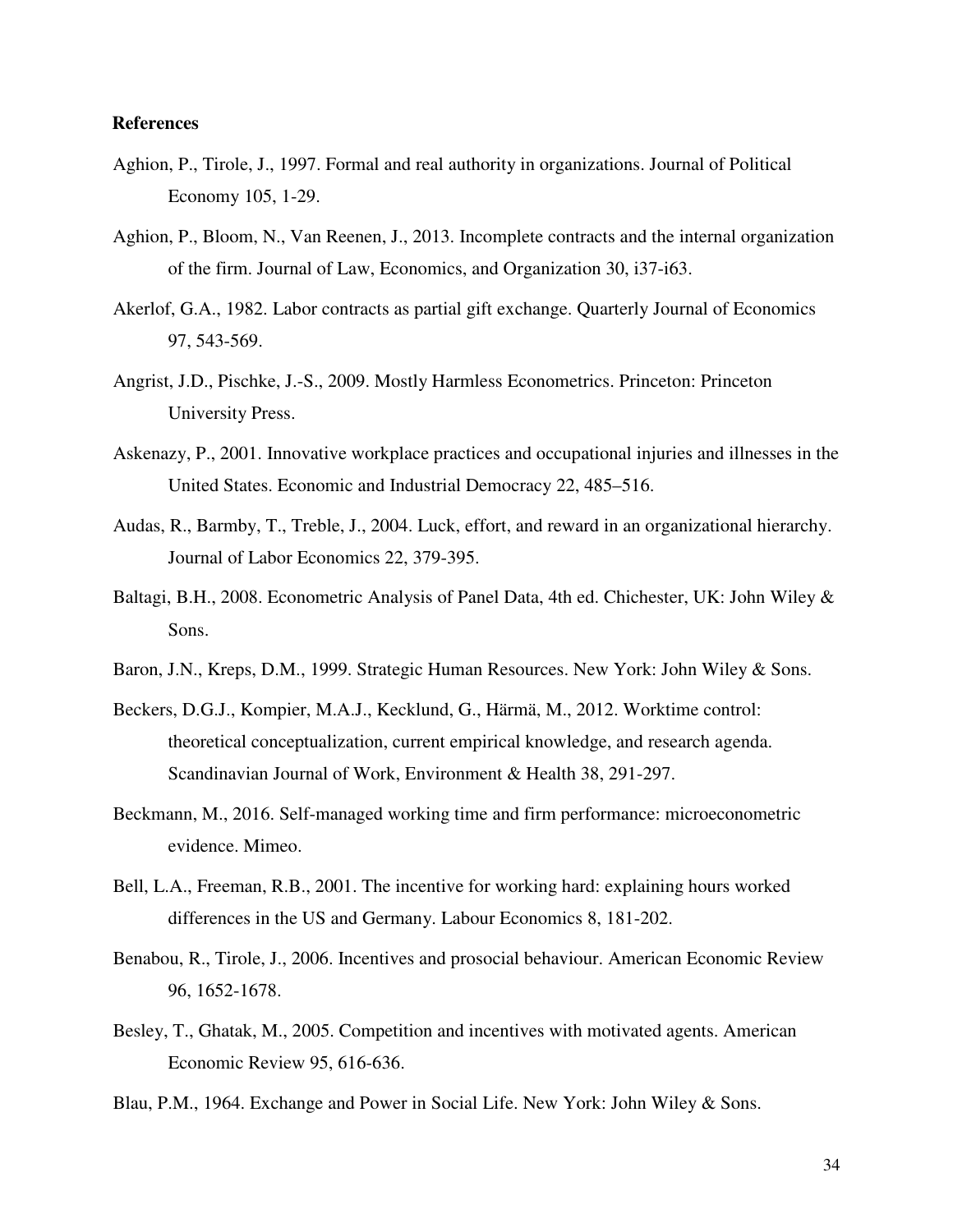- Bloom, N., Liang, J., Roberts, J., Ying, Z.J., 2015. Does working from home work? Evidence from a Chinese experiment. Quarterly Journal of Economics 130, 165-218.
- Bloom, N., Van Reenen, J., 2011. Human resource management and productivity. In: Ashenfelter, O., Card, D., (Eds.). Handbook of Labor Economics, Vol. 4b. North-Holland: Elsevier, 1697-1767.
- Choe, C., Ishiguro, S., 2012. On the optimality of multi-tier hierarchies: coordination versus motivation. Journal of Law, Economics, and Organization 28, 486-517.
- Cornelissen, T., Himmler, O., Koenig, T., 2011. Perceived unfairness in CEO compensation and work morale. Economics Letters 110, 45-48.
- Cottini, E., Lucifora, C., 2013. Mental health and working conditions in Europe. Industrial and Labor Relations Review 66, 958-988.
- Deci, E.L., Ryan, R.M., 1985. Intrinsic Motivation and Self-Determination in Human Behavior. New York: Plenum.
- Deci, E.L., Ryan, R.M., 2000. The "what" and "why" of goal pursuits: human needs and the selfdetermination of behaviour. Psychological Inquiry 11, 227-268.
- Delfgaauw, J., Dur, R., 2008. Incentives and workers' motivation in the public sector. Economic Journal 118, 171-191.
- Dur, R., Non, A., Roelfsema, H., 2010. Reciprocity and incentive pay in the workplace. Journal of Economic Psychology 31, 676-686.
- Dutcher, E.G., 2012. The effects of telecommuting on productivity: an experimental examination – the role of dull and creative tasks. Journal of Economic Behavior and Organization 84, 355-363.
- Eaton, S.C., 2003. If you can use them: flexibility policies, organizational commitment, and perceived performance. Industrial Relations 42, 145-167.
- Ellingsen, T., Johannesson, M., 2008. Pride and prejudice: the human side of incentive theory. American Economic Review 98, 990-1008.
- Eldridge, L.P., Pabilonia, S.W., 2010. Bringing work home: implications for BLS productivity measures. Monthly Labor Review 133, 18-35.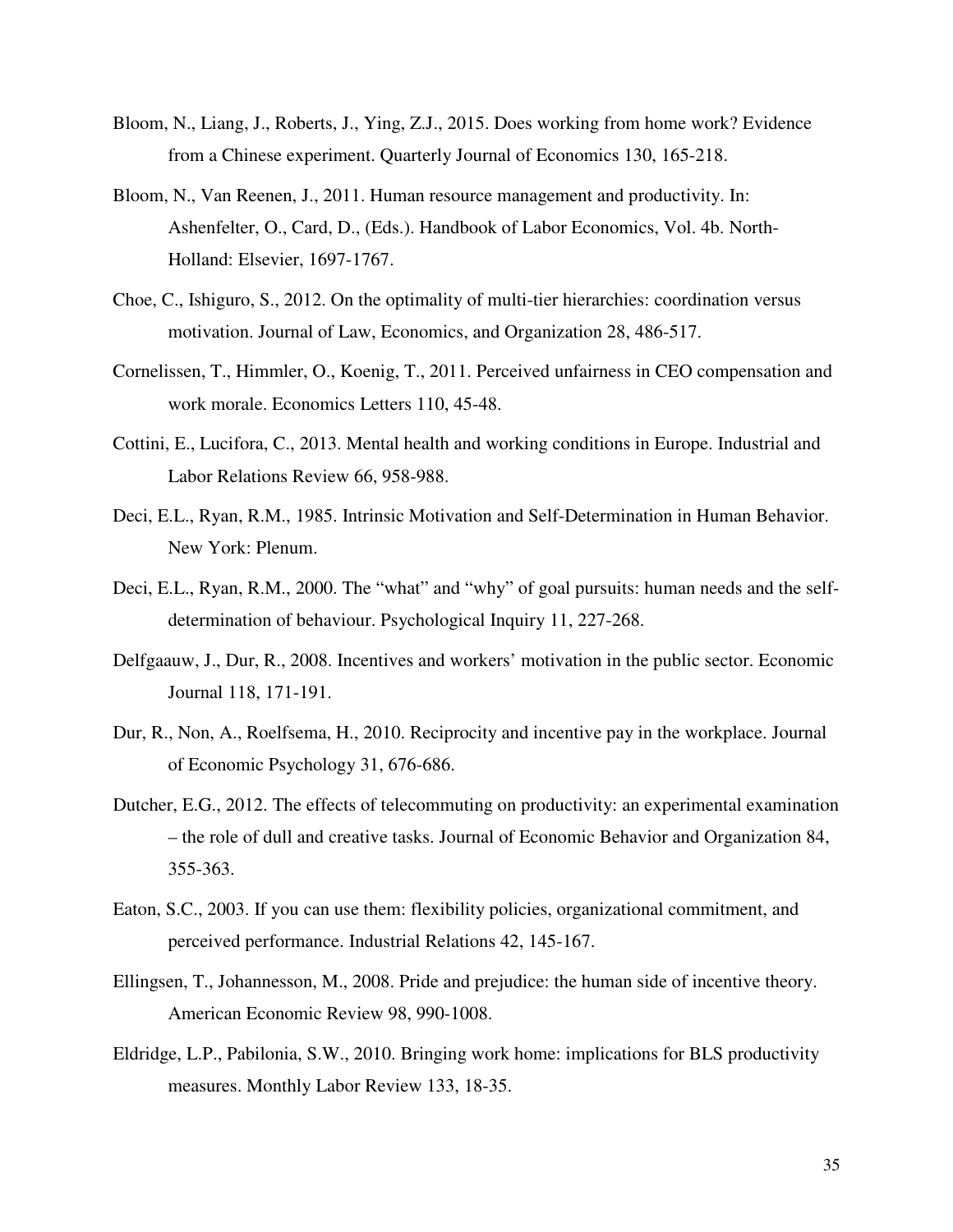- Falk, A., Kosfeld, M., 2006. The hidden costs of control. American Economic Review 96, 1611- 1630.
- Francois, P., 2000. 'Public service motivation' as an argument for government provision. Journal of Public Economics 78, 275-299.
- Friebel, G., Schnedler, W., 2011. Team governance: empowerment or hierarchical control. Journal of Economic Behavior and Organization 78, 1-13.
- Giardini, A., Kabst, R., 2008. Effects of work-family human resource practices: a longitudinal perspective. International Journal of Human Resource Management 19, 2079-2094.
- Godart, O., Görg, H., Hanley, A., 2016. Trust-based work-time and innovation: evidence from firm level data. Forthcoming in: Industrial and Labor Relations Review, doi:10.1177/0019793916676259.
- Golden, L., 2009. Flexible daily work schedules in U.S. jobs: formal introduction needed?. Industrial Relations 48, 27-54.
- Golden, L., 2012. The effects of working time on productivity and firm performance: a research synthesis paper. International Labour Office, Conditions of Work and Employment Branch, Geneva.
- Goudswaard, A., Dhondt, S., Vergeer, R., Oeij, P., 2012. Organisation of working time: implications for productivity and working conditions. European Foundation for the Improvement of Living and Working Conditions.
- Heineck, G., Anger, S., 2010. The returns to cognitive abilities and personality traits in Germany. Labour Economics 17, 535-546.
- Holmstrom, B., Milgrom, P., 1987. Aggregation and linearity in the provision of intertemporal incentives. Econometrica 55, 303-328.
- Holmstrom, B., Milgrom, P., 1990. Regulating trade among agents. Journal of Institutional and Theoretical Economics 146, 85-105.
- Holmstrom, B., Milgrom, P., 1991. Multitask principal-agent analyses: incentive contracts, asset ownership, and job design. Journal of Law, Economics, and Organization 7, 24-52.
- Homans, G.C., 1958. Social behavior as exchange. American Journal of Sociology 63, 597-606.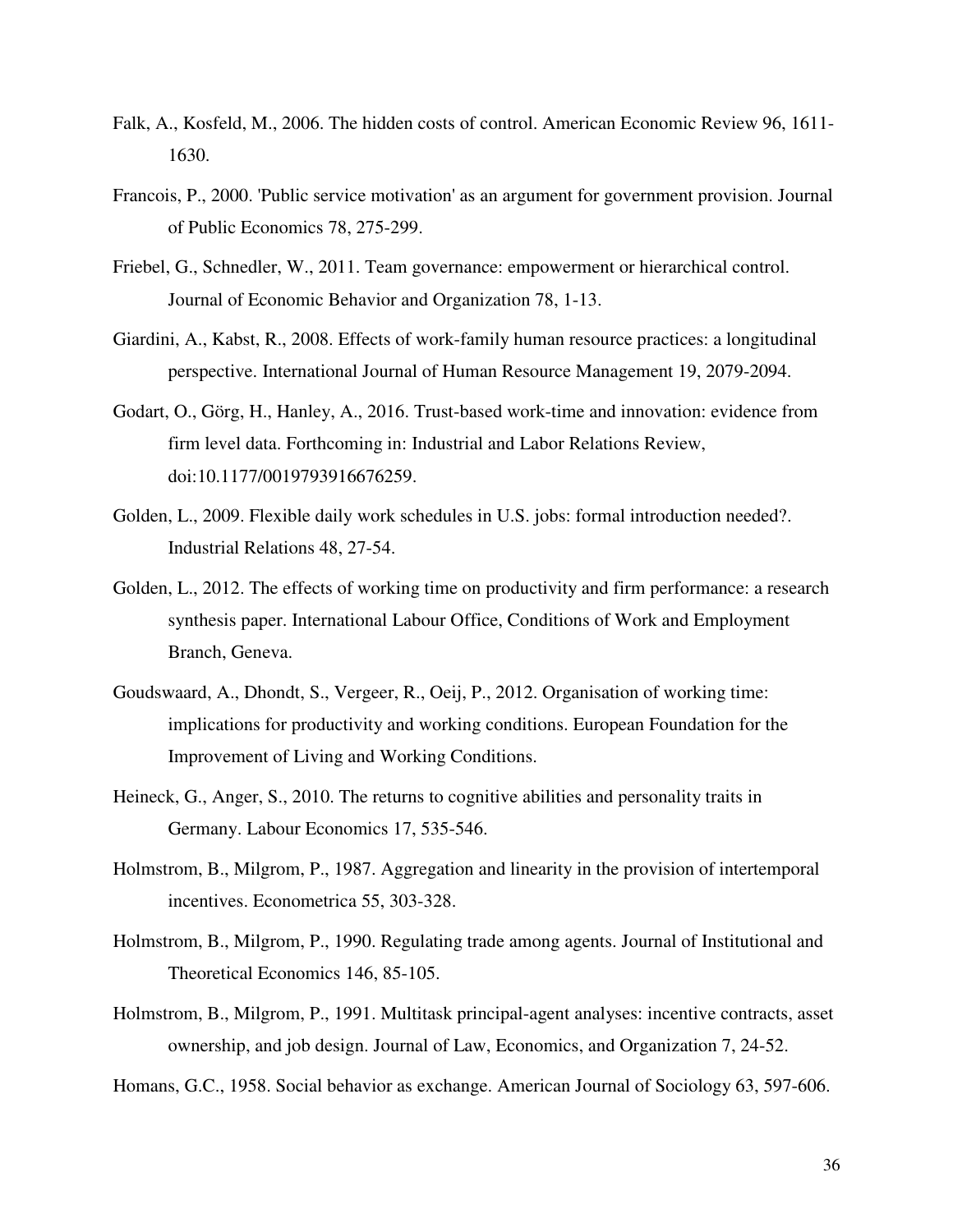- Ichino, A., Riphahn, R.T., 2005. The effect of employement protection on worker effort: absenteeism during and after probation. Journal of the European Economic Association 3, 120-143.
- Kelliher, C., Anderson, D., 2010. Doing more with less? Flexible working practices and the intensification of work. Human Relations 63, 83-106.
- Kelly, E.L., Moen, P., 2007. Rethinking the clockwork of work: why schedule control may pay off at work and at home. Advances in Developing Human Resources 9, 487-506.
- Lambert, S.J., 2000. Added benefits: the link between work-life benefits and organizational citizenship behaviour. Academy of Management Journal 43, 801-815.
- Lehndorff, S., 2007. Flexibility and control: new challenges for working time policy in the European Union. Labour & Industry 17, 9-27.
- Leslie, L.M., Flaherty Manchester, C., Park, T.-Y., Mehng, S.A., 2012. Flexible work practices: a source of career premiums or penalties?. Academy of Management Journal 55, 1407- 1428.
- Lyness, K.S., Gornick, J.C., Stone, P., Grotto, A.R., 2012 It's all about control: worker control over schedule and hours in cross-national context. American Sociological Review 77, 1023-1049.
- Milgrom, P., Roberts, J., 1992. Economics, Organization and Management. Englewood Cliffs: Prentice Hall.
- Miller, C.C., Perlroth, N., 2013. Yahoo says new policy is meant to raise morale. The New York Times, March 5, 2013, http://www.nytimes.com/2013/03/06/technology/yahoos-inoffice-policy-aims-to-bolster-morale.html?pagewanted=all&\_r=0.2013.
- Moen, P., Kelly, E.L., Hill, R., 2011a. Does enhancing work-time control and flexibility reduce turnover? A naturally occurring experiment. Social Problems 58, 69-98.
- Moen, P., Kelly, E.L., Tranby, E., Huang, Q., 2011b. Changing work, changing health: can real work-time flexibility promote health behaviors and well-being?. Journal of Health and Social Behavior 52, 404-429.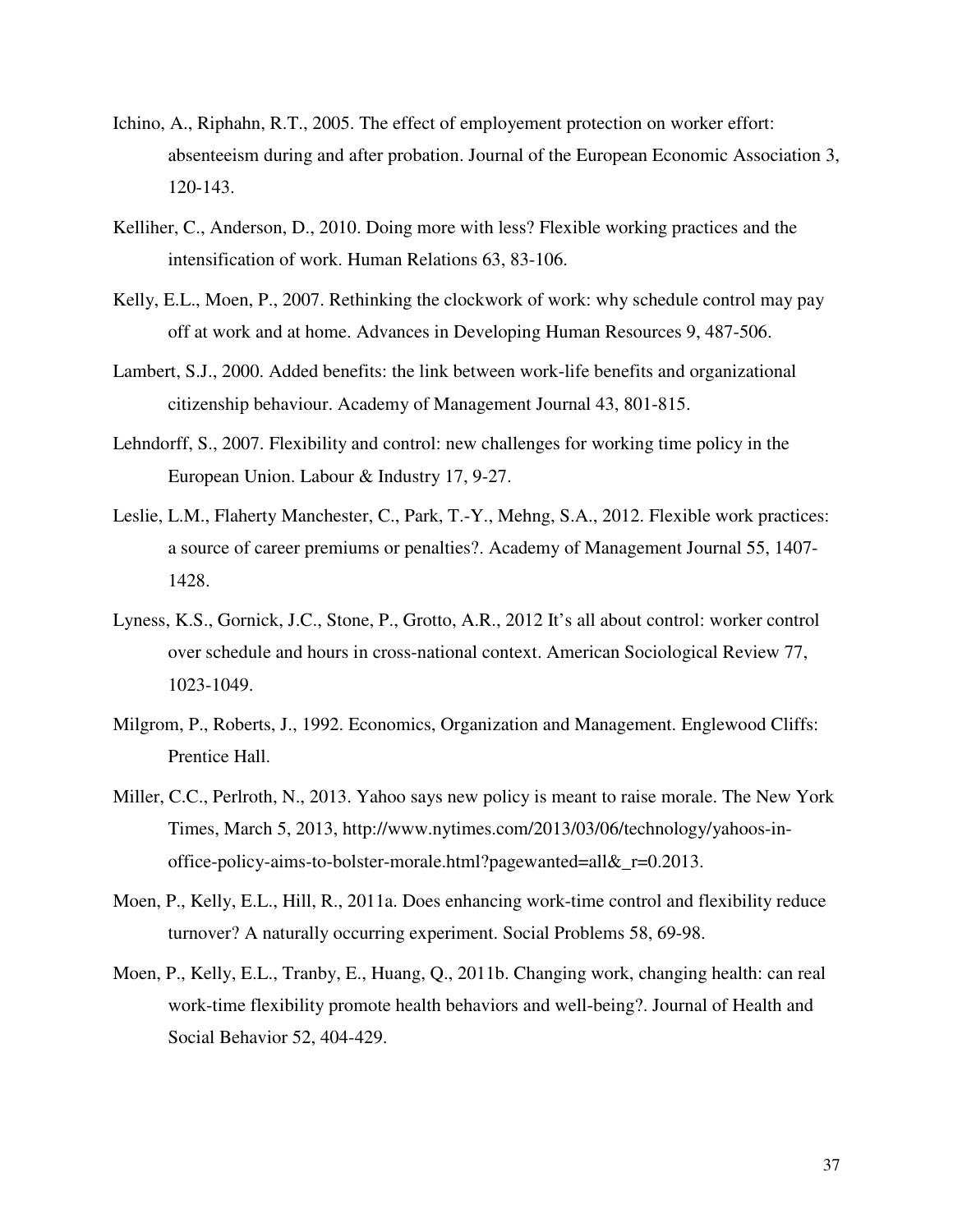- Murdock, K., 2002. Intrinsic motivation and optimal incentive contracts. RAND Journal of Economics 33, 650-671.
- Nijp, H.H., Beckers, D.G.J., Geurts, S.A.E., Tucker, P., Kompier, M.A.J., 2012. Systematic review on the association between employee worktime control and work-non-work balance, health and well-being, and job-related outcomes. Scandinavian Journal of Work, Environment & Health 38, 299-313.
- Powell, D., 2014a. Did the economic stimulus payments of 2008 reduce labor supply?. Evidence from quantile panel data estimation. Working Papers, RAND Corporation Publications Department.
- Powell, D., 2014b. Documentation for quantile regression for panel data (QRPD). Mimeo.
- Shockley, K.M., Allen, T.D., 2012. Motives for flexible work arrangement use. Community, Work & Family 15, 217-231.
- Shvartsman, E., Beckmann, M., 2015. Stressed by your job: does personnel policy matter?. Journal of Applied Science Studies 135, 429-464.
- Singe, I., Croucher, R., 2003. The management of trust-based working time in Germany. Personnel Review 32, 492-509.
- Turban, D.B., Tan, H.H., Brown, K.G., Sheldon, K.M., 2007. Antecedents and outcomes of perceived locus of causality: an application of self-determination theory. Journal of Applied Social Psychology 37, 2376-2404.
- Wagner, G.G., Frick, J.R., Schupp, J., 2007. The German Socio-Economic Panel study (SOEP): scope, evolution and enhancements. Journal of Applied Science Studies 127, 139-170.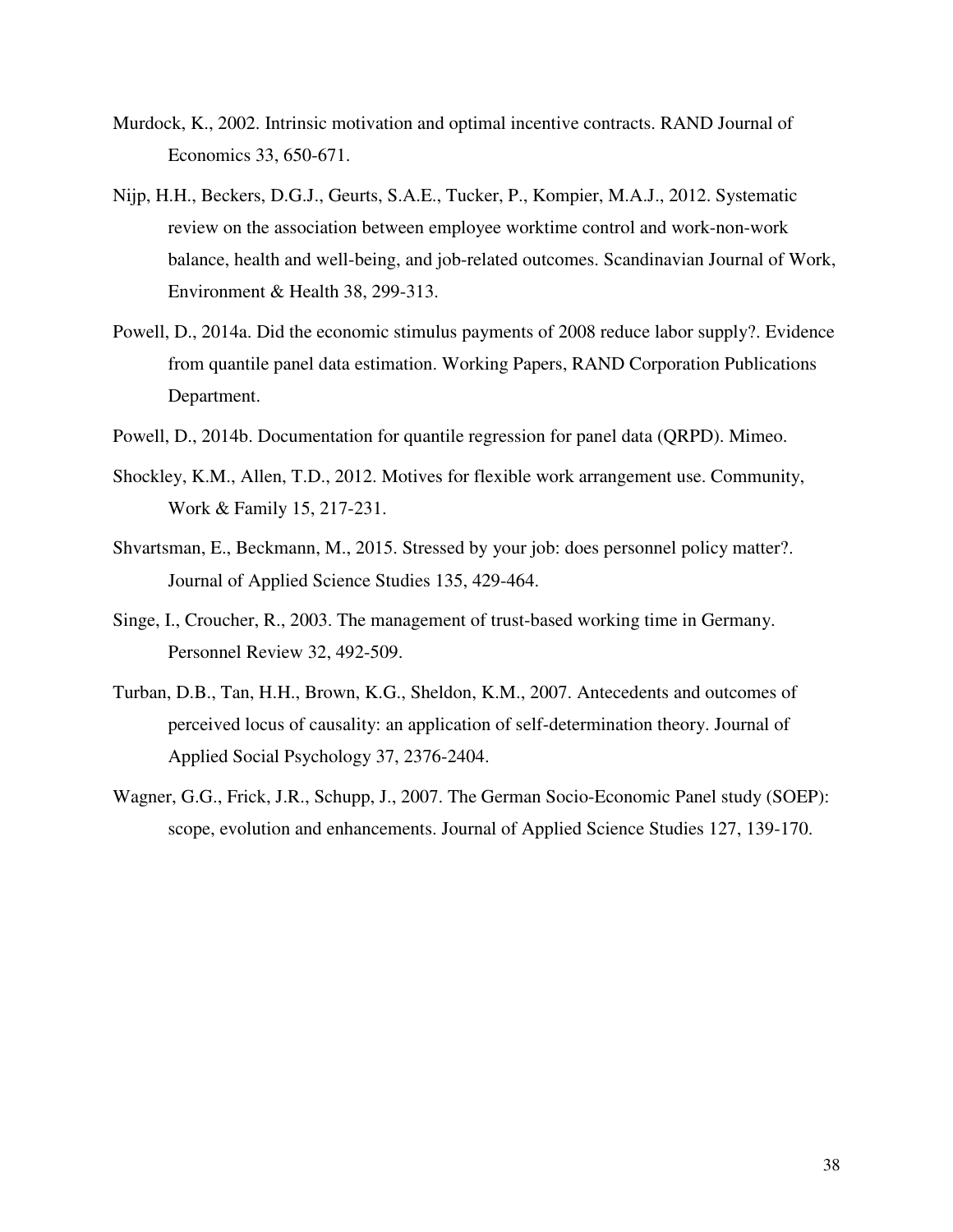| Working time arrangement                 | 2003  | 2005  | 2007  | 2009  | 2011  | Total  |
|------------------------------------------|-------|-------|-------|-------|-------|--------|
| Fixed daily working hours                | 44.8  | 43.8  | 42.3  | 41.7  | 41.3  | 42.9   |
| Working hours fixed by employer          | 22.4  | 22.0  | 22.6  | 23.6  | 21.9  | 22.5   |
| Flexitime within a working hours account | 18.9  | 19.9  | 20.3  | 20.4  | 21.8  | 20.2   |
| Working hours fixed by employee (SMWT)   | 13.9  | 14.3  | 14.8  | 14.3  | 15.0  | 14.4   |
| $\overline{N}$                           | 9,583 | 8.755 | 8,785 | 8,752 | 6.915 | 42.790 |

**Table 1: Incidence of different working time arrangements**

*Note*: The means are displayed in percent. *N* is sample size.

| Working time arrangement                                 |                        | 2003 | 2005 | 2007 | 2009 | 2011 | Total |
|----------------------------------------------------------|------------------------|------|------|------|------|------|-------|
| Fixed daily working hours                                | $WH^a$                 | 35.8 | 35.9 | 36.5 | 35.9 | 35.9 | 36.0  |
|                                                          | WH $^c$                | 33.6 | 33.6 | 33.8 | 33.5 | 33.3 | 33.6  |
|                                                          | $\Delta WH$            | 2.2  | 2.3  | 2.7  | 2.4  | 2.6  | 2.4   |
| Working hours fixed by employer                          | $WH^a$                 | 37.6 | 37.9 | 37.9 | 37.6 | 38.0 | 37.8  |
|                                                          | WH $^c$                | 33.7 | 33.7 | 33.5 | 33.3 | 33.5 | 33.5  |
|                                                          | $\Delta WH$            | 3.9  | 4.2  | 4.4  | 4.3  | 4.5  | 4.3   |
| Flexitime within a working hours account                 | $WH^a$                 | 39.8 | 40.1 | 39.7 | 39.6 | 40.0 | 39.8  |
|                                                          | WH $^c$                | 35.8 | 36.1 | 35.8 | 35.8 | 36.1 | 35.9  |
|                                                          | $\Delta WH$            | 4.0  | 4.0  | 3.9  | 3.8  | 3.9  | 3.9   |
| Working hours fixed by employee (SMWT)                   | $WH^a$                 | 38.1 | 40.2 | 41.1 | 41.0 | 39.1 | 39.9  |
|                                                          | WH $^c$                | 31.1 | 33.0 | 33.0 | 33.3 | 32.2 | 32.5  |
|                                                          | $\Delta WH$            | 7.0  | 7.2  | 8.1  | 7.7  | 6.9  | 7.4   |
| Difference between SMWT and fixed daily<br>working hours | $\Delta W\!H\,{}^{SM}$ | 4.8  | 4.9  | 5.4  | 5.3  | 4.3  | 5.0   |

# **Table 2: Actual and contractual working hours per week**

*Note*: The displayed values are average weekly working hours.  $WH^a$  is average actual working hours per week,

*WH*<sup>c</sup> is contractual working hours per week and  $\Delta WH = WH^a - WH^c$ .  $\Delta WH^s$  is the difference in  $\Delta WH$  between workers with SMWT and workers with fixed daily working hours. The calculations are based on 38,312 observations.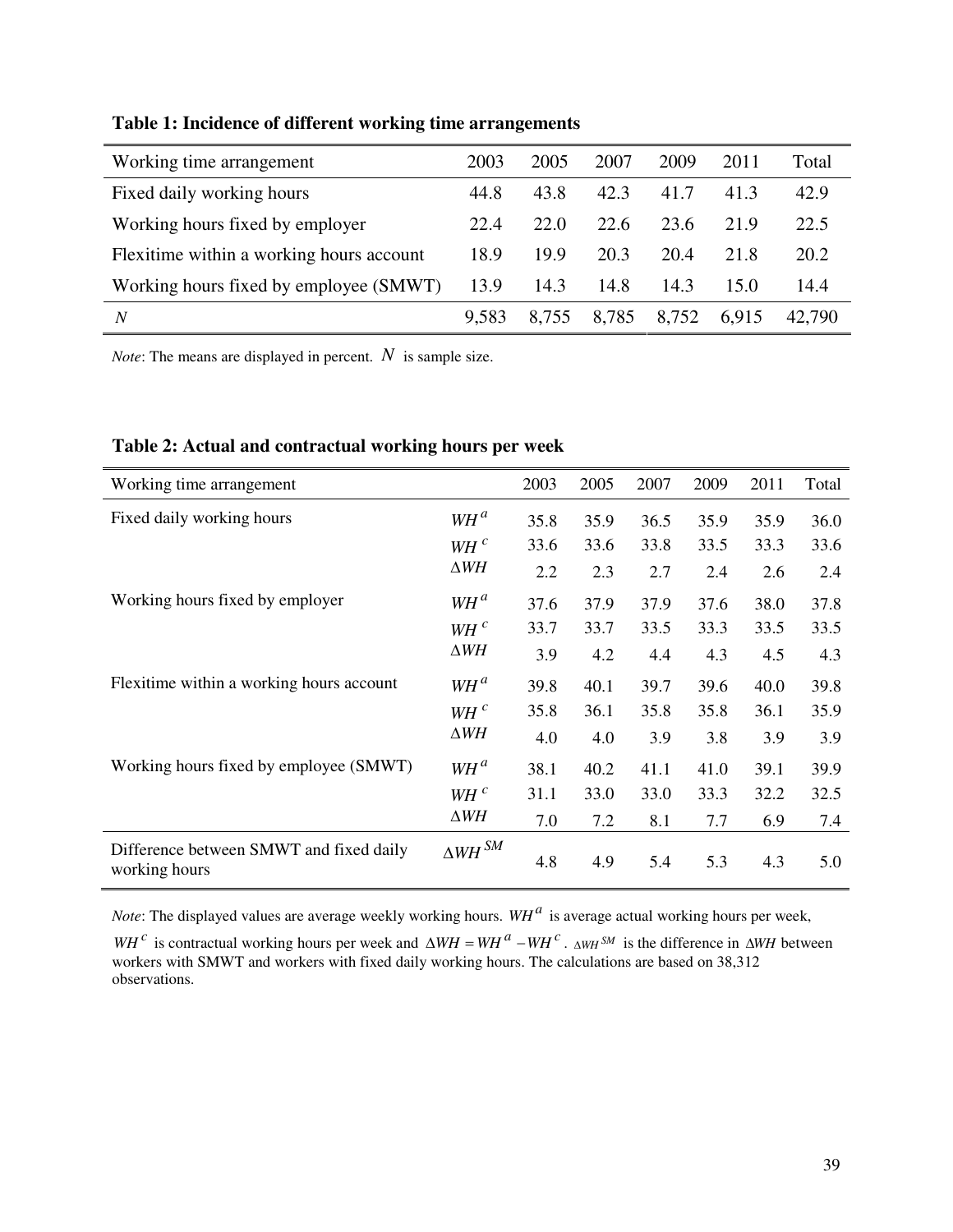| <b>Estimation strategy</b>              | <b>OLS</b>            | <b>OLS</b>            | Tobit ML              | <b>FE</b>             |
|-----------------------------------------|-----------------------|-----------------------|-----------------------|-----------------------|
|                                         | (1)                   | (2)                   | (3)                   | (4)                   |
| Self-managed working time (SM)          | 4.987***<br>(0.163)   | $3.308***$<br>(0.177) | $2.684***$<br>(0.127) | $1.346***$<br>(0.179) |
| Employer-determined working time $(ED)$ | $1.845***$<br>(0.085) | $1.407***$<br>(0.093) | $1.465***$<br>(0.080) | $0.758***$<br>(0.110) |
| Flexitime $(FT)$                        | 1.479***<br>(0.078)   | $0.732***$<br>(0.093) | $1.103***$<br>(0.081) | $0.602***$<br>(0.118) |
| Low / medium job autonomy               |                       | $0.309**$<br>(0.139)  | $0.408***$<br>(0.133) | 0.139<br>(0.207)      |
| Medium job autonomy                     |                       | $0.705***$<br>(0.154) | $0.918***$<br>(0.145) | $0.523**$<br>(0.232)  |
| Medium / high job autonomy              |                       | $1.845***$<br>(0.202) | $1.784***$<br>(0.173) | $1.039***$<br>(0.272) |
| High job autonomy                       |                       | $3.501***$<br>(0.470) | $2.688***$<br>(0.322) | 1.282***<br>(0.463)   |
| Control variables                       | N <sub>o</sub>        | Yes                   | Yes                   | Yes                   |
| <b>Industry dummies</b>                 | N <sub>o</sub>        | Yes                   | Yes                   | Yes                   |
| Firm size dummies                       | N <sub>o</sub>        | Yes                   | Yes                   | N <sub>o</sub>        |
| Time dummies                            | N <sub>o</sub>        | Yes                   | Yes                   | Yes                   |
| Occupation dummies                      | N <sub>o</sub>        | Yes                   | Yes                   | Yes                   |
| Worker-firm spell fixed effects         | N <sub>o</sub>        | N <sub>o</sub>        | N <sub>o</sub>        | Yes                   |
| $R^2$ / Pseudo- $R^2$ / $R^2$ -within   | 0.078                 | 0.305                 | 0.073                 | 0.102                 |
| $\cal N$                                | 38,312                | 30,699                | 30,699                | 31,522                |

# **Table 3: Effects of self-managed working time on employee extra effort**

*Note*: \*  $p < 0.1$ ; \*\*  $p < 0.05$ ; \*\*\*  $p < 0.01$ . The dependent variable is  $\Delta WH$ . The values in parentheses represent robust standard errors clustered at the individual level. The specifications in columns (2) - (4) contain a set of covariates described in Table S5, where the corresponding estimates are displayed in Table S4 (see the supplemental material). The Tobit ML estimates displayed in column (3) represent marginal effects.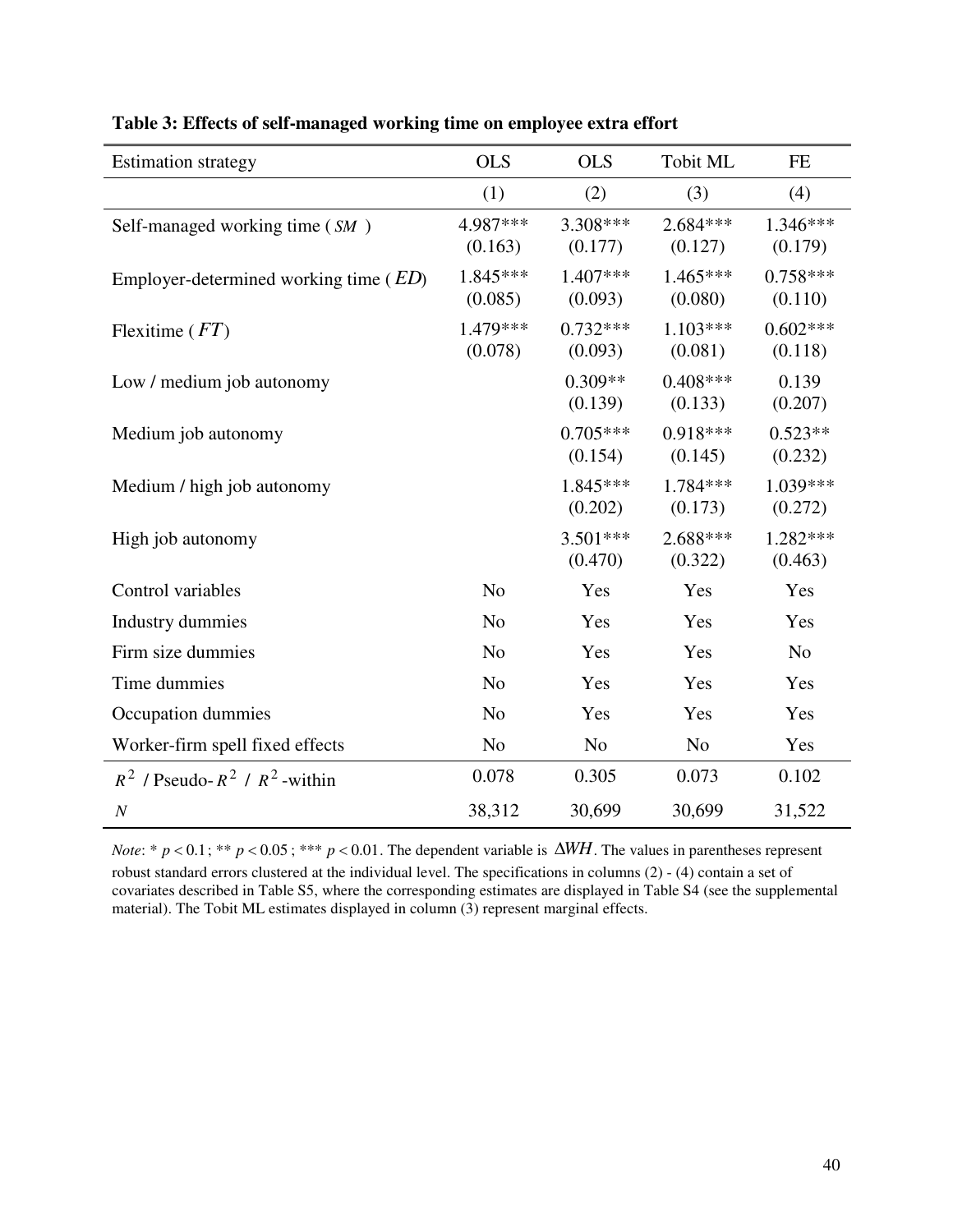| Indicators              | <b>Explanatory variables</b>                                                                                                                                 | Effect on<br>$IM$ (OLS) | Available<br>panel waves  |
|-------------------------|--------------------------------------------------------------------------------------------------------------------------------------------------------------|-------------------------|---------------------------|
| Intrinsic<br>motivation | Job satisfaction: Self-reported level of job<br>satisfaction                                                                                                 | $0.026***$<br>(0.002)   | 2003-2011                 |
|                         | Sacrifice: "Those closest to me say I sacrifice myself<br>too much for my job."                                                                              | $0.044***$<br>(0.011)   | 2006, 2011                |
|                         | Unpaid overtime: percentage of unpaid overtime<br>work in total overtime hours (last month)                                                                  | $0.027***$<br>(0.010)   | 2003-2011                 |
|                         | Hard-working: "I see myself as someone who does<br>not tend to be lazy."                                                                                     | $0.057***$<br>(0.016)   | 2005, 2009                |
|                         | Thorough: "I see myself as someone who does a<br>thorough job."                                                                                              | $0.040***$<br>(0.015)   | 2005, 2009                |
|                         | Task efficiency: "I see myself as someone who<br>accomplishes tasks effectively and efficiently."                                                            | $0.039***$<br>(0.012)   | 2005, 2009                |
|                         | Joy at work: "I really enjoy my work."                                                                                                                       | $0.091***$<br>(0.022)   | 2008                      |
| Work load               | Work strain: "The amount of work has increased<br>steadily over the last two years."                                                                         | $-0.020*$<br>(0.011)    | 2006, 2011                |
|                         | Time pressure: "Because of the high volume of work<br><i>there is often high time pressure.</i> "                                                            | $-0.025**$<br>(0.011)   | 2006, 2011                |
| Extrinsic<br>motivation | Paid overtime: percentage of paid overtime work in<br>total overtime hours (last month)                                                                      | $-0.027***$<br>(0.010)  | 2003-2011                 |
|                         | Expected promotion: self-reported probability of<br>receiving a promotion at the current place of<br>employment $(\%)$                                       | 0.000<br>(0.008)        | 2003, 2005,<br>2007, 2009 |
|                         | Expected pay rise: self-reported probability of<br>receiving an individual pay rise that goes beyond the<br>collectively negotiated pay rate increase $(\%)$ | $-0.005$<br>(0.009)     | 2003, 2005,<br>2007, 2009 |

*Note*: \*  $p < 0.1$ ; \*\*  $p < 0.05$ ; \*\*\*  $p < 0.01$ . The dependent variable is *IM*. The values in parentheses represent robust standard errors clustered at the individual level. Job satisfaction is an ordinally scaled variable ranging between 0 (completely unsatisfied) and 10 (completely satisfied). The variables explained in italic font are dummy variables on an employee's approval to the respective statement. The sample is restricted to full-time employees. All specifications include the same control variables as the regression model displayed in Table 3, column (2).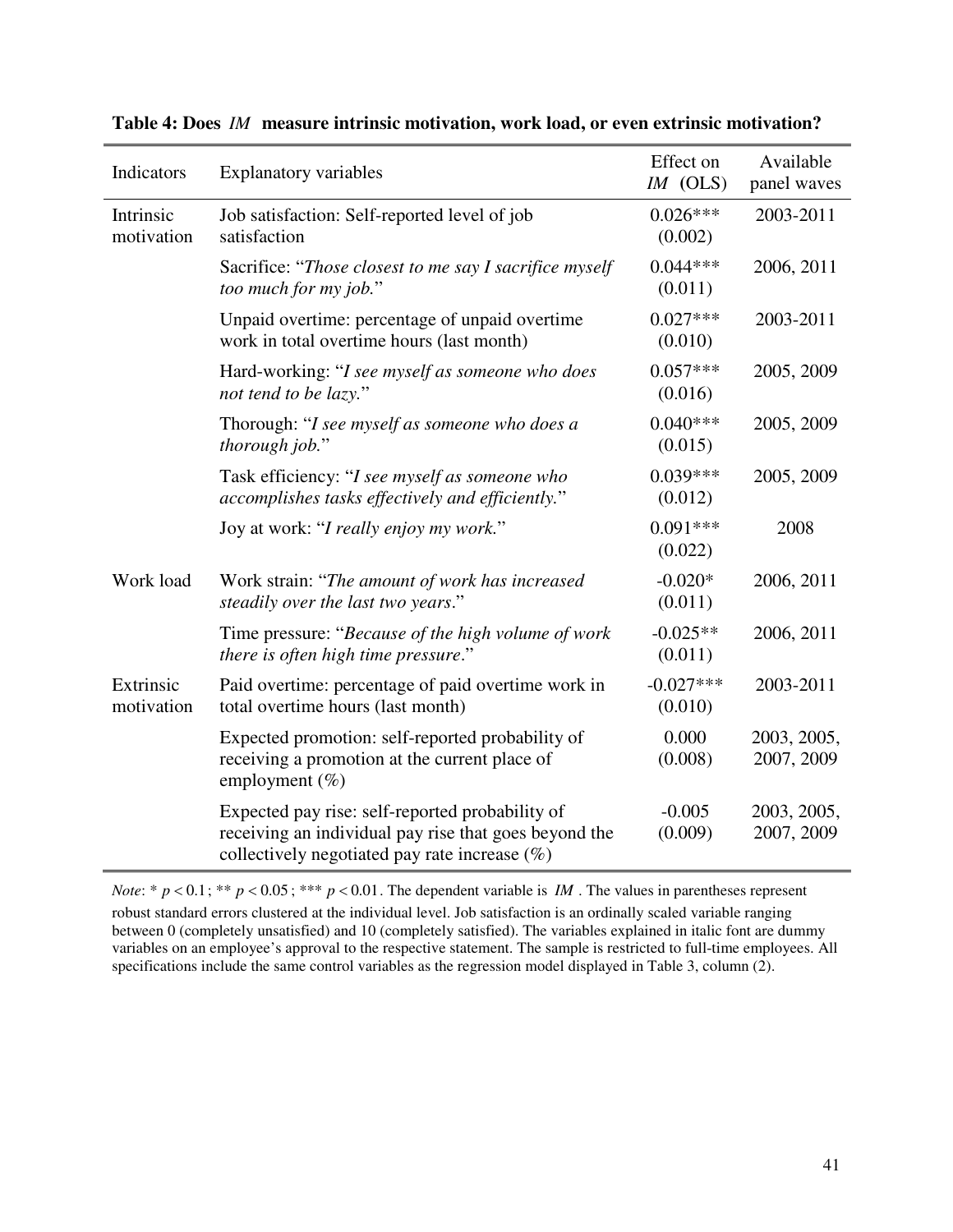| <b>Estimation strategy</b>                                        | <b>FE</b>             | FE                    | FE                    | <b>FE</b>             |
|-------------------------------------------------------------------|-----------------------|-----------------------|-----------------------|-----------------------|
|                                                                   | (1)                   | (2)                   | (3)                   | (4)                   |
| Self-managed working time $(SM)$                                  | 1.289***<br>(0.190)   | $1.657***$<br>(0.223) | $1.053***$<br>(0.355) | 1.049***<br>(0.354)   |
| Intrinsic motivation $(IM)$                                       | $0.706***$<br>(0.091) | $0.759***$<br>(0.099) | $0.687***$<br>(0.100) | $0.689***$<br>(0.100) |
| Positive reciprocity $(R)$                                        | $0.164*$<br>(0.096)   | $0.188*$<br>(0.115)   | 0.177<br>(0.114)      | 0.176<br>(0.114)      |
| Performance evaluation, overall $(PE)$                            | $-0.0154$<br>(0.101)  | $-0.053$<br>(0.120)   | $-0.047$<br>(0.120)   |                       |
| Performance evaluation without consequences<br>(PE <sub>1</sub> ) |                       |                       |                       | $-0.276*$<br>(0.159)  |
| Performance evaluation with consequences<br>(PE <sub>2</sub> )    |                       |                       |                       | 0.114<br>(0.143)      |
| Interaction ( $IM \times SM$ )                                    |                       |                       | $0.816**$<br>(0.344)  | $0.824**$<br>(0.343)  |
| Interaction ( $R \times SM$ )                                     |                       |                       | 0.088<br>(0.335)      | 0.095<br>(0.335)      |
| Interaction ( $PE \times SM$ )                                    |                       |                       | $-0.062$<br>(0.354)   |                       |
| Interaction ( $PE_1 \times SM$ )                                  |                       |                       |                       | $-0.517$<br>(0.624)   |
| Interaction ( $PE_2 \times SM$ )                                  |                       |                       |                       | 0.010<br>(0.373)      |
| $R^2$ -within                                                     | 0.115                 | 0.129                 | 0.130                 | 0.130                 |
| $\boldsymbol{N}$                                                  | 26,387                | 20,565                | 20,565                | 20,565                |

# **Table 5: Complementarity analysis**

*Note*: \*  $p < 0.1$ ; \*\*  $p < 0.05$ ; \*\*\*  $p < 0.01$ . The dependent variable is  $\Delta WH$ . The values in parentheses represent robust standard errors clustered at the individual level. Specification (1) refers to the full sample, whereas specifications (2)-(4) are restricted to a sample of full-time employees. The specifications extend equations (8) and (9) by the explanatory variables and interaction terms displayed. All estimation models additionally contain the same control variables as the regression models displayed in Table 3, column (4).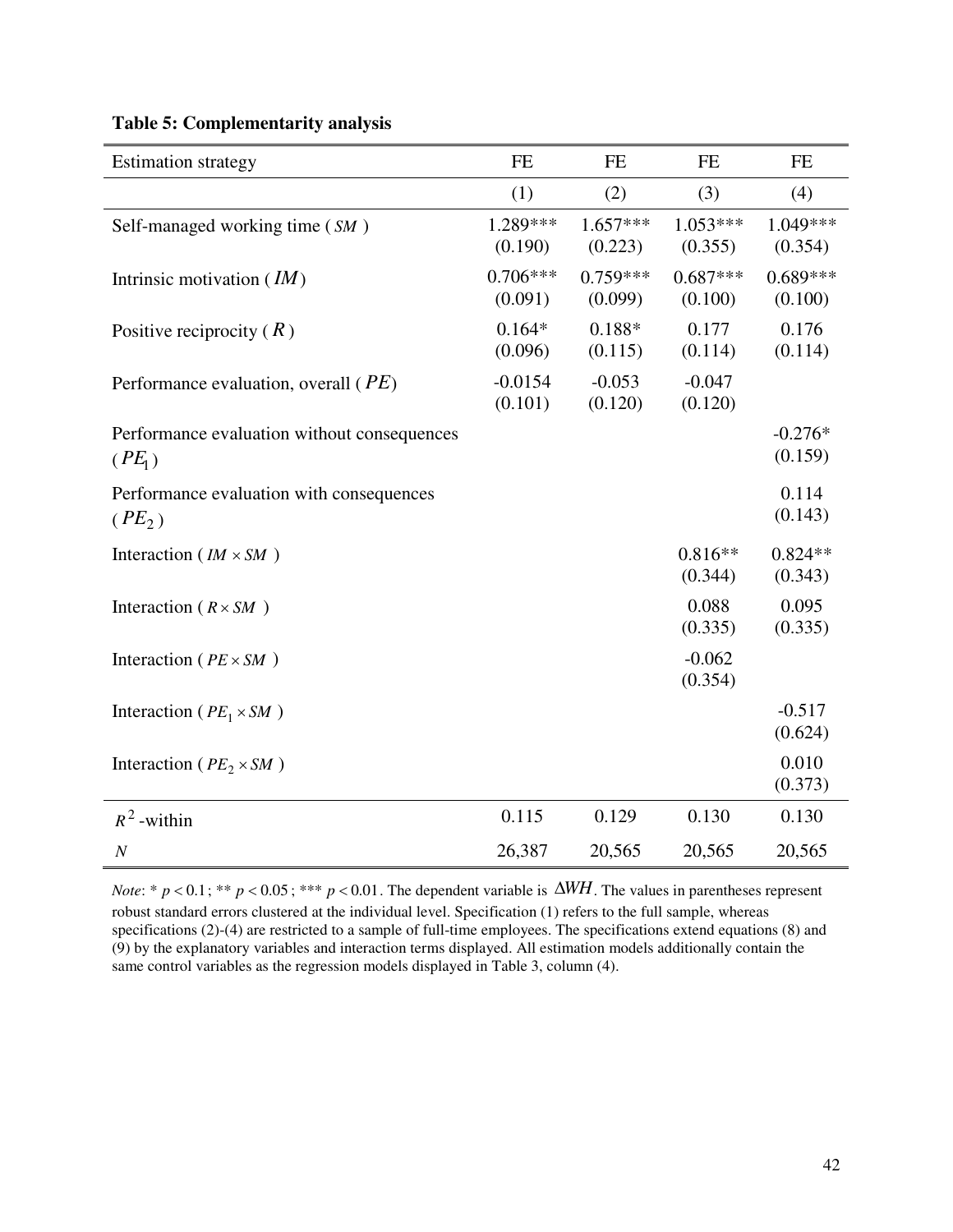| <b>Estimation strategy</b>                        | Pooled OLS /<br>ordered logit | Linear FE / or-<br>dered logit FE | Tobit ML               | RE Tobit-<br>Mundlak  |
|---------------------------------------------------|-------------------------------|-----------------------------------|------------------------|-----------------------|
|                                                   | (1)                           | (2)                               | (3)                    | (4)                   |
| Panel A: Alternative measures of extra work       |                               |                                   |                        |                       |
| $\triangle WH$                                    | $3.221***$<br>(0.177)         | 1.296***<br>(0.179)               |                        |                       |
| Overtime last month                               | $1.609***$<br>(0.113)         | $0.691***$<br>(0.130)             |                        |                       |
| $\Delta WH$ ,                                     | 1.444 ***<br>(0.239)          | $0.770***$<br>(0.285)             |                        |                       |
| <b>Panel B: Alternative productivity measures</b> |                               |                                   |                        |                       |
| Absenteeism                                       | $-1.224***$<br>(0.424)        | $-1.306*$<br>(0.788)              | $-1.238***$<br>(0.346) | $-1.279**$<br>(0.564) |
| Worries about job security                        | $0.264***$<br>(0.048)         | 0.045<br>(0.094)                  |                        |                       |
| Hourly wage                                       | $1.271***$<br>(0.218)         | 0.217<br>(0.195)                  |                        |                       |
| Task efficiency                                   | $-0.006$<br>(0.016)           | $-0.014$<br>(0.039)               |                        |                       |
| <b>Panel C: Non-standard working hours</b>        |                               |                                   |                        |                       |
| Work in the evening                               | $0.218***$<br>(0.012)         | $0.084***$<br>(0.017)             |                        |                       |
| Work at night                                     | $0.093***$<br>(0.011)         | $0.039**$<br>(0.015)              |                        |                       |
| Work on Saturday                                  | $0.146***$<br>(0.012)         | $0.068***$<br>(0.016)             |                        |                       |
| Work on Sunday                                    | $0.134***$<br>(0.013)         | $0.040**$<br>(0.017)              |                        |                       |

# **Table 6: The SMWT effect for alternative performance measures**

*Note*: \*  $p < 0.1$ ; \*\*  $p < 0.05$ ; \*\*\*  $p < 0.01$ . The values in parentheses represent robust standard errors clustered at the individual level. The specifications include the same control variables as the corresponding regression models displayed in Table 3. The *WH* model additionally controls for contractual working hours. In the 'Hourly wage' equation, the control variables 'gross monthly wage' and 'satisfaction with household income' are excluded from the set of control variables. In the 'Worries about job security'-model, the depended variable is ordinally scaled and the dummy variables 'strong worries about job security' and 'some worries about job security' are excluded from the set of control variables. The Tobit ML and RE Tobit-Mundlak estimates represent marginal effects.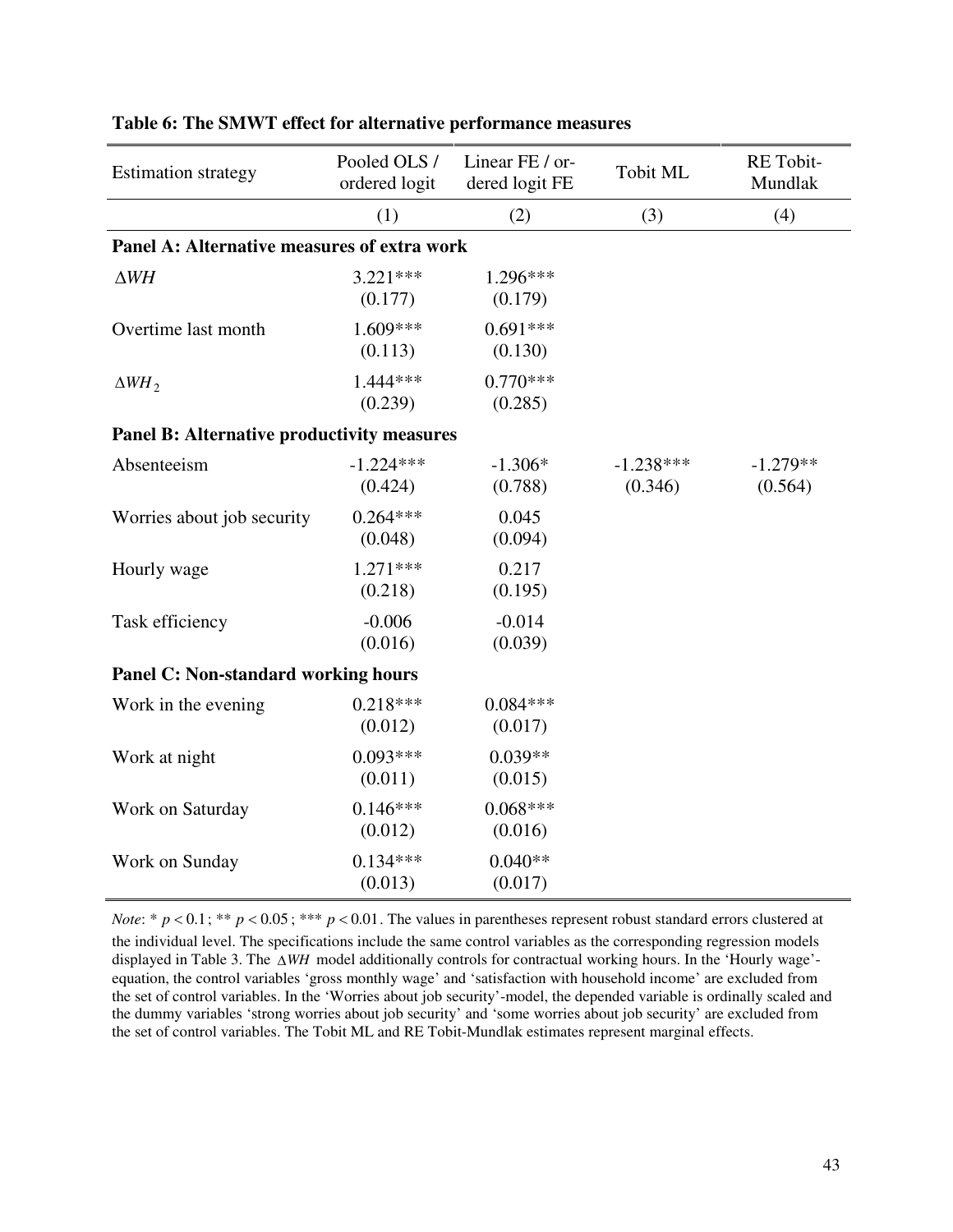

**Figure 1: The effect of** *SM* **on** *WH* **resulting from a fixed effects quantile regression**

*Note*: The squares represent the point estimates for SMWT measured at different quantiles of the distribution of extra working hours per week. The grey-shaded area represents the respective confidence intervals at the 95% significance level. The quantile regression model includes the same control variables as the FE regression model displayed in Table 3, column (4).  $\begin{array}{c|c}\n\mathsf{Q} & \mathsf{I} \\
\hline\n15 & 20 & 25\n\end{array}$ <br> *Note*: The squares represent the p<br>
extra working hours per week. The<br>
significance level. The quantile redisplayed in Table 3, column (4).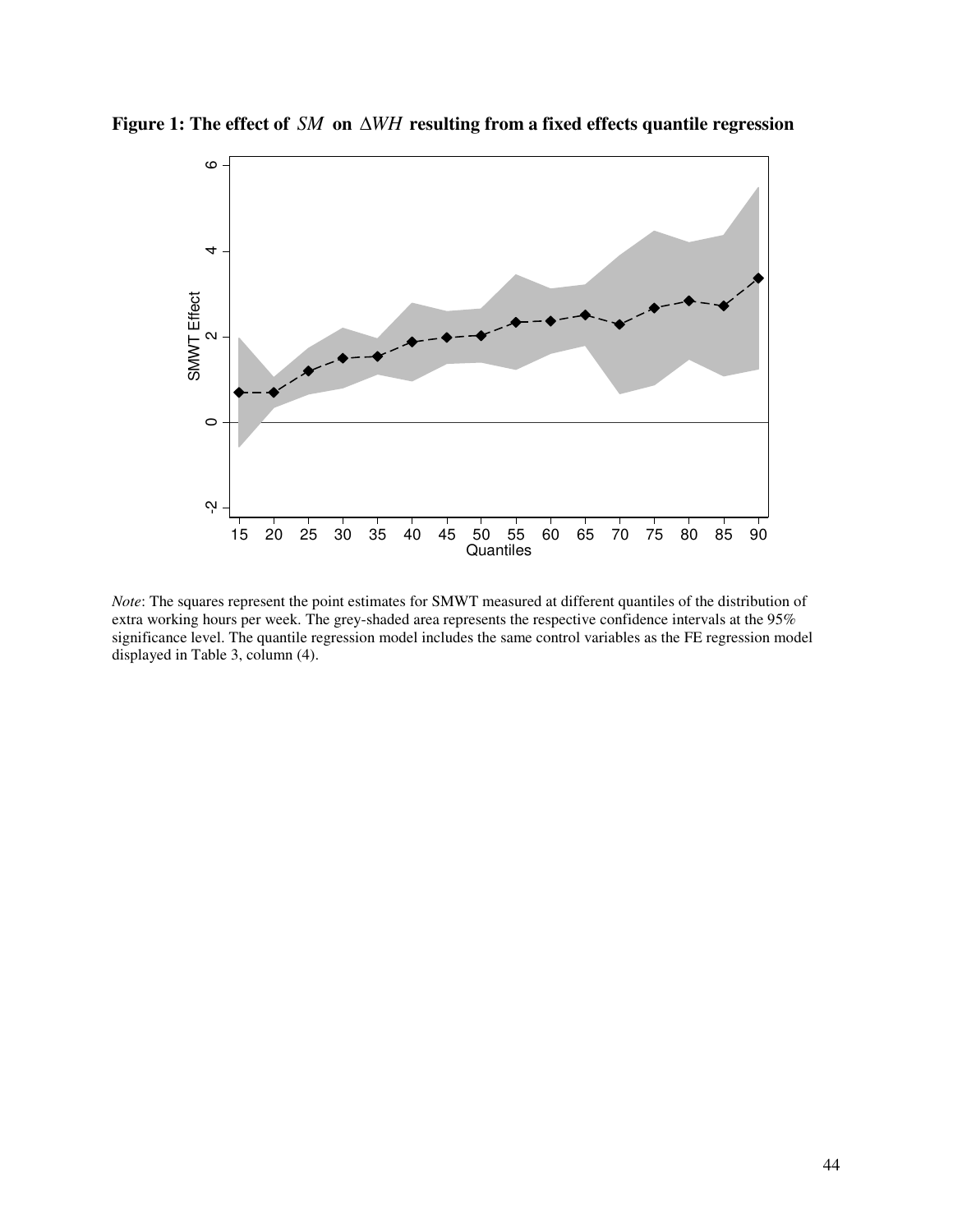#### **Supplemental material (not intended to be published)**

Section S1 examines whether our FE estimations discussed in Section 4.2 suffer from potentially remaining endogeneity biases caused by unobserved time-varying heterogeneity. Here, our estimation strategies are introduced and the results are discussed. Section S2 provides additional information that is not included in the paper. First, a correlation matrix for major dependent and independent variables is displayed in Table S3. Second, Table S4 refers to Table 3 containing the OLS and FE estimates of the complete estimation models. Finally, Section S3 entails the description and the descriptive statistics of the entire set of variables used in this study.

## **S1. Instrumental variables approaches**

After controlling for worker-firm spell fixed effects according to equation (8), there may be an additional bias due to a potential correlation between  $SM$  and  $u_i$ , which may result from the omission of time-varying characteristics that drive selection into a particular work time regime, or from reverse causality. In the latter case, an employee's decision in favour of SMWT may depend on his actual working hours. Moreover, employees may sort into different working time regimes based on time-varying unobserved characteristics, which also affect their effort choices. Examples include personality traits that may change over time, or unobserved changes to an individual's life circumstances. If not addressed, both reverse causality and selection based on time-varying unobservable characteristics might cause estimation biases.

To address these issues, we combine equation (8) with instrumental variables (IV) approaches. Specifically, we use two related two-step identification strategies, where the first is based on predictor substitution and the second relies on residual inclusion. Both approaches require the estimation of reduced form equations for each of the three flexible working time regimes in the first stage. For the first approach these equations are

$$
SM_{it} = \varphi_{11} ED_{it} + \varphi_{12} FT_{it} + JA_{it}\rho_1 + X_{it}\vartheta_1 + Z_{1it-2}\omega_{11} + \omega_{12} Z_{2it} + v_{i,j(it)}^{SM} + \varepsilon_{1it}
$$
(S1)

$$
ED_{it} = \varphi_{21}SM_{it} + \varphi_{22}FT_{it} + JA_{it}\rho_2 + X_{it}\vartheta_2 + Z_{1it-2}\omega_{21} + \omega_{22}Z_{2it} + v_{i,j(it)}^{ED} + \varepsilon_{2it}
$$
(S2)

$$
FT_{it} = \varphi_{31} SM_{it} + \varphi_{32} ED_{it} + JA_{it}\rho_3 + X_{it}\vartheta_3 + Z_{1it-2}\omega_{31} + \omega_{32} Z_{2it} + v_{i,j(it)}^{FT} + \varepsilon_{3it}.
$$
 (S3)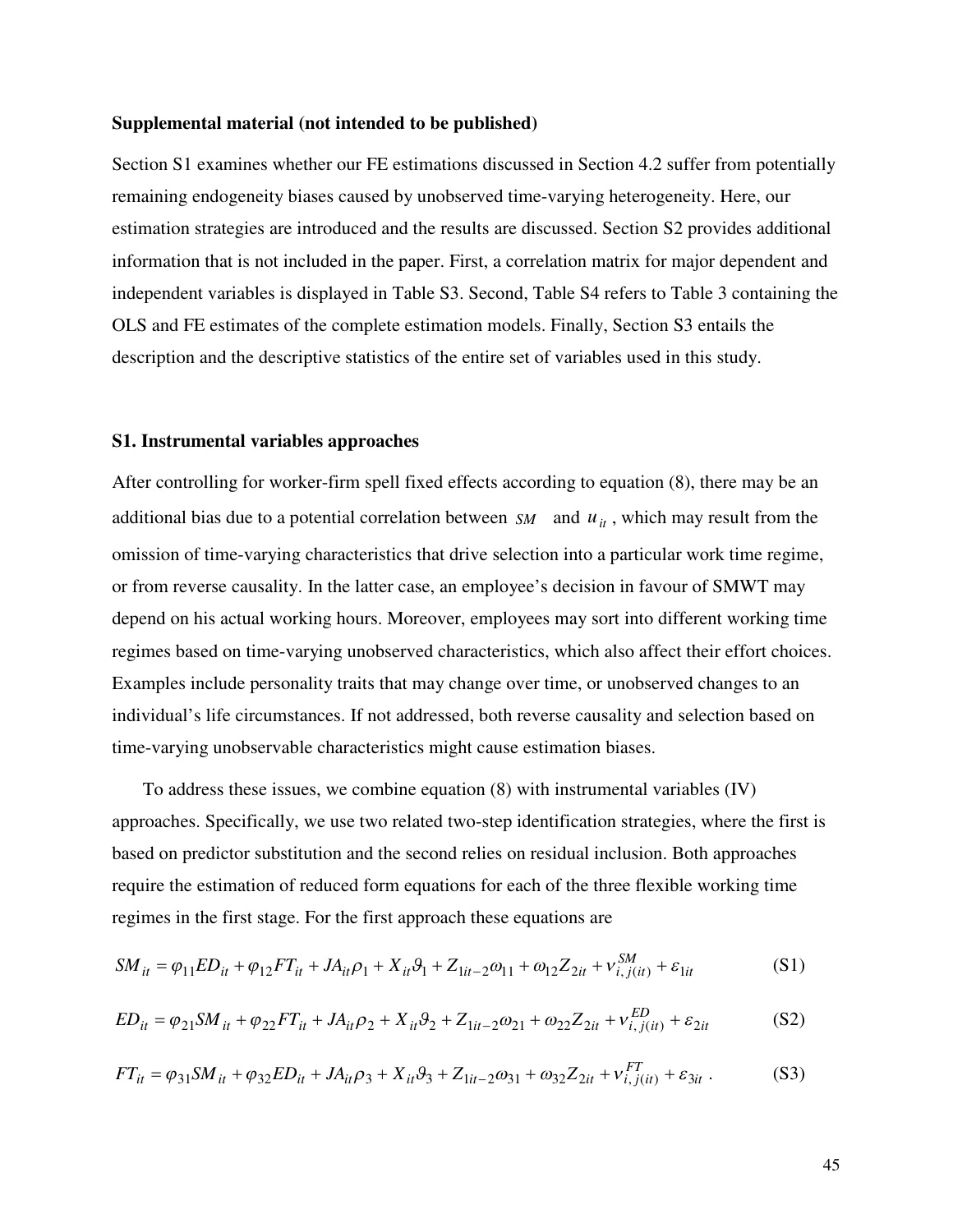Here,  $v_{i,j(it)}$  and  $\varepsilon_{it}$  represent the worker-firm spell fixed effects and the idiosyncratic error terms. The vector *X* contains the same control variables as in equation (8). Altogether,  $Z_1$  and  $Z_2$  comprise four identifying instrumental variables that are excluded from the primary equation (8). For instrumental variables to be valid, they must be relevant, i.e., significant predictors of the working time arrangements in the first stage, and exogenous, i.e., uncorrelated with the idiosyncratic error term  $u_{it}$  in equation (8).

Our first three exclusion restrictions, included in  $Z_1$ , follow a standard procedure of IV estimations with panel data (e.g., Fernandez-Val and Vella, 2011; Vella and Verbeek, 1998). Specifically, we instrument each of the working hours arrangements with its corresponding lagged variable, i.e., *SM*<sub>*it*</sub> is instrumented by *SM*<sub>*it*-2</sub>, *ED*<sub>*it*</sub> is instrumented by *ED*<sub>*it*-2</sub>, and  $FT_{it}$  is instrumented by  $FT_{it-2}$ . These instruments are relevant, because a worker's past choices are likely to affect his current choice. At first glance, it appears natural that the experience of previous work under a certain working time regime increases the likelihood of future work under that regime; therefore, we would expect positive coefficients  $\omega_{j1}$ , ( $j = 1,2,3$ ), on the corresponding lagged working time regime variables. Note, however, that in a fixed effects within-estimation also negative coefficients on the lagged working time regime variables can occur if changes between regimes occur relatively frequent and the observation period is relatively short. As our panel is relatively short and changes between working time regimes may be caused by a number of events such as employer changes, promotions, relocations or management policy changes, negative signs of the coefficients on the lagged variables would not be surprising. With respect to the exogeneity requirement, we have to assume that a worker's working time regime in the past (lagged by two periods) has no direct effect on a worker's current work effort; i.e., that it is uncorrelated with the idiosyncratic error  $u_i$  in equation (8). In our application, this assumption seems credible, the more so as it only needs to hold conditional on our large set of covariates, which includes the contemporary working time regime, a large set of observed characteristics, and the worker's unobserved time-constant propensity to provide extra effort while employed at a particular firm (the worker-firm spell fixed effect). After holding all these factors constant, it is hard to see how the lagged working time regime could have a direct effect on the worker's current effort.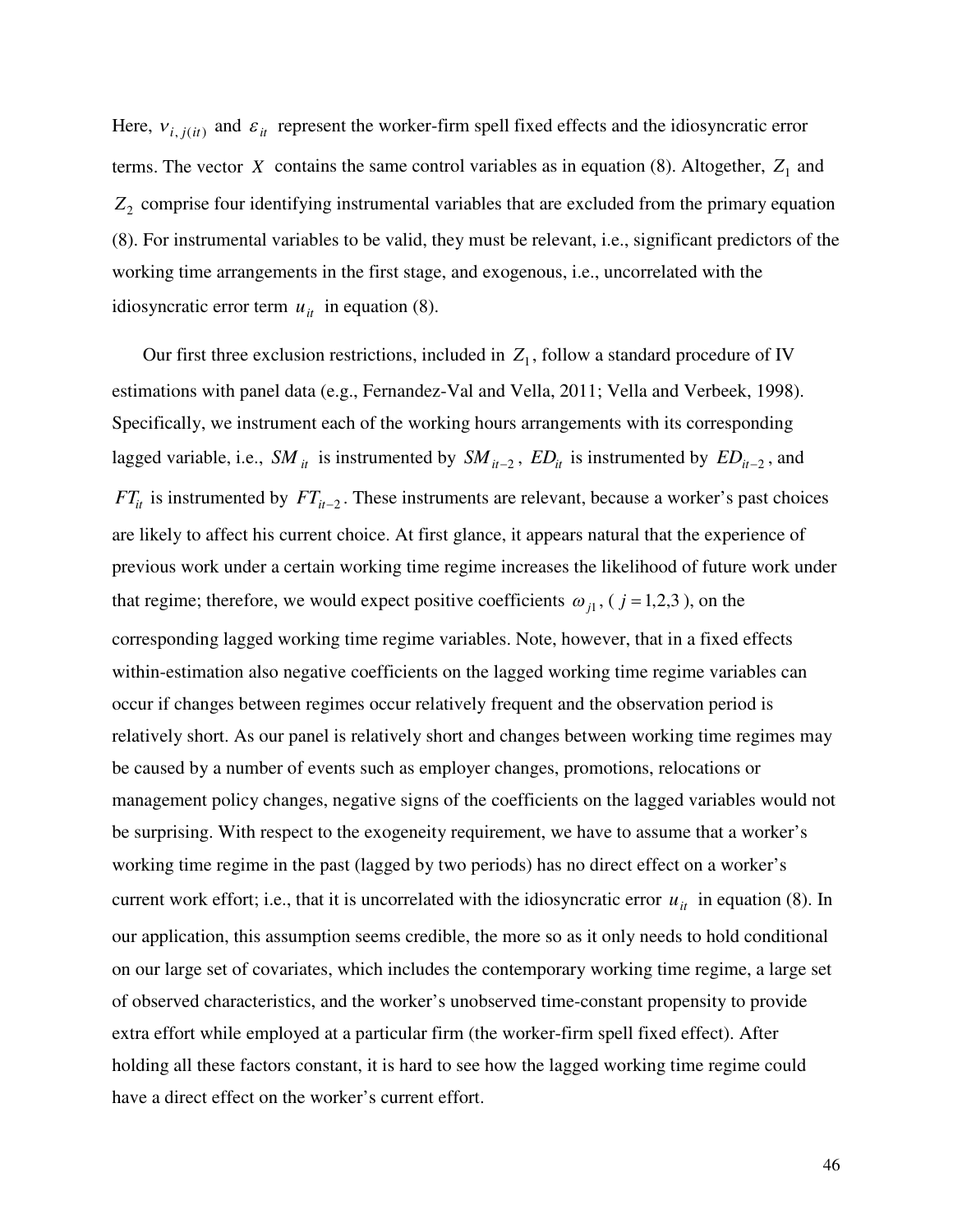As a further instrument for our focus variable,  $SM_{it}$ ,  $Z_2$  represents the share of workers with SMWT among all workers in the same occupational status group, firm size category, sector, and region.<sup>31</sup> This group-specific mean is positively correlated with the SMWT dummy *SM* by construction and should consequently be negatively correlated with the remaining working hours arrangement dummies *ED* and *FT* . On the other hand, there is no reason to expect that the average demand for SMWT employees within each of these cells has an influence on an employee's propensity to provide extra effort in any other way than through its effect on the individual choice of SMWT.<sup>32</sup> This should especially hold true, because we group the observations mainly according to firm characteristics rather than employee characteristics.

In our first approach, we estimate the parameters of the triangular four-equation structure (8), (S1)-(S3) by the two-stage least squares (2SLS) within estimator, where at the second stage *SM* , *ED* and *FT* in the primary equation (8) are replaced by their predicted values. We refer to this estimator as the fixed effects instrumental variables estimator (FEIV). Since the model (8), (S1)-(S3) is overidentified with four instruments for three endogenous explanatory variables, we can test the exogeneity of the overidentifying restrictions, conditional on the validity of at least as many instruments as are required for exact identification.

The 2SLS approach has the strength that it allows the inclusion of fixed effects, because the first stages are estimated as linear probability models. It has the drawback, however, that the binary nature of the endogenous regressors is not explicitly accounted for. We therefore implement a second IV approach to address this issue by estimating the first-stage equations (S1)-(S3) as probit models. Since the fixed effects probit model leads to inconsistent parameter estimates (e.g., Baltagi, 2008), we estimate random effects probit models, but proxy for timeconstant firm-specific unobserved worker heterogeneity that may be correlated with the error term by additionally including the person-firm mean values of all the time-varying covariates of (S1), (S2), and (S3), respectively. This proceeding is also known as Mundlak's approach (e.g., Greene, 2008). The first-stage equations (S1)-(S3) can then be written as

 $31$  There are 12 groups of occupational status (6 hierarchies within blue-collar jobs, and 6 hierarchies within whitecollar jobs), four firm size classes, 10 industries and the 16 federal states of Germany. Cells with just one observation do not provide real means and are therefore merged. By proceeding in this way, we prevent the instrument for these observations being identical to the endogenous SMWT variable and thus avoid potential endogeneity of the instrument.

 $32$  The idea to use group-specific means as exclusion restrictions is not unusual and has been applied, for example, in Woessmann and West (2006).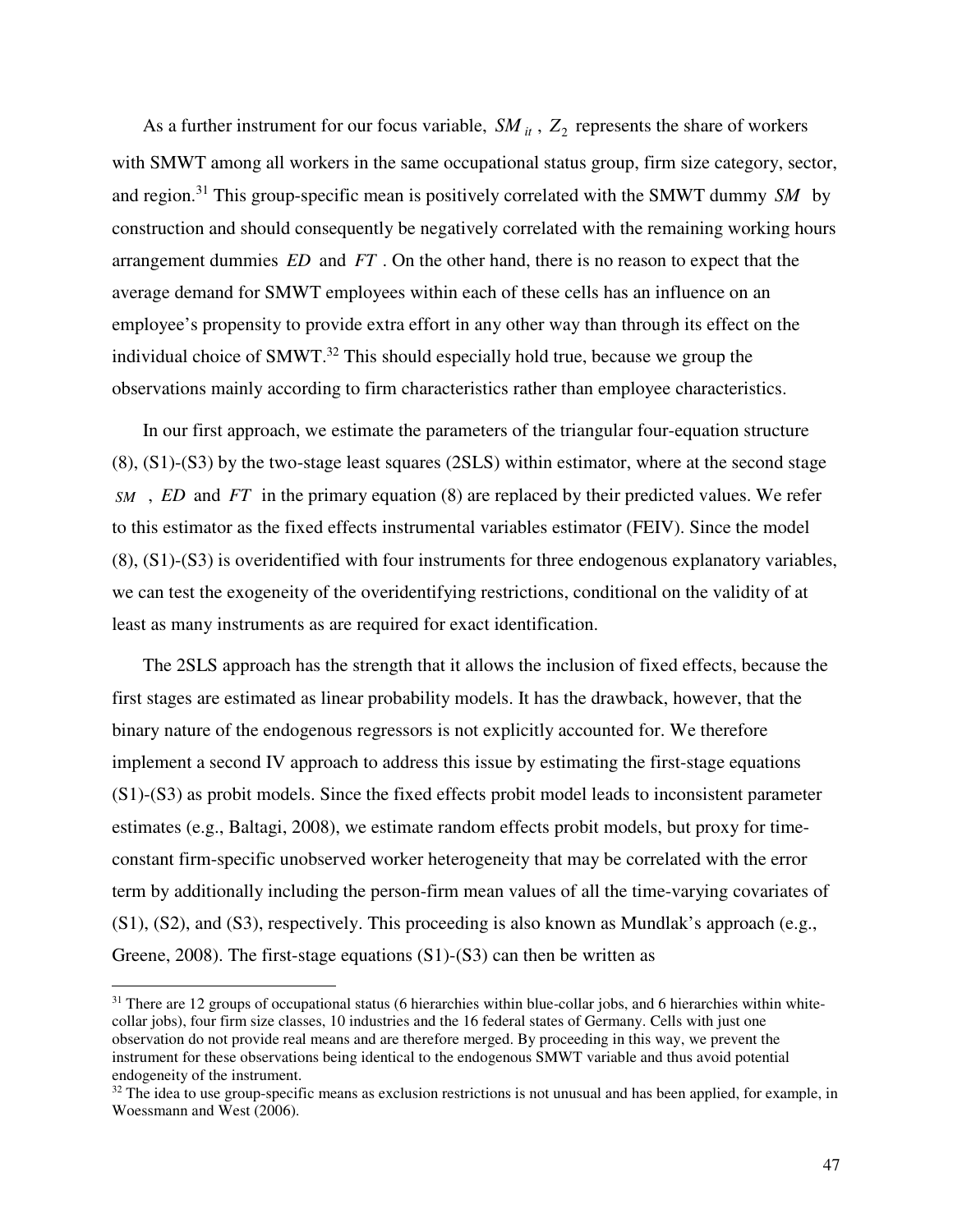$$
D_{it}^* = W_{it}^D \eta_1^D + \overline{W_{i,j(it)}^D} \eta_2^D + \theta_{i,j(it)}^D + \varepsilon_{it}^D
$$
\n
$$
D_{it} = \begin{cases} 1 & \text{if } D_{it}^* > 0 \\ 0 & \text{otherwise} \end{cases}
$$
\n(S5)

where *D* represents *SM* , *ED* or *FT* , respectively. Here,  $D_i^*$  denotes the latent propensity to choose working time regime  $D_{it}$ , and  $\varepsilon_{it}^D$  is a normally distributed error term. The vector  $W^D$ includes each of the right-hand-side variables of equations (S1), (S2), and (S3), while  $W_{i, i(it)}^D$ contains the person-firm mean values of all time-varying covariates of (S1), (S2), and (S3). Finally,  $\theta_{i,j(it)}^D$  is that part of the original unobserved effect  $v_{i,j(it)}^D$  which remains after controlling for the person-firm means of the time-varying covariates, i.e.,

 $D \rightarrow D$  $i, j$ *(it D i*, *j*(*it*  $\theta_{i,j(it)}^D = v_{i,j(it)}^D - W_{i,j(it)}^D \eta_2^D$ . Mundlak's approach relies on the assumption that after controlling for the person-firm mean values,  $\theta_{i,j(it)}^D$  is uncorrelated with the original regressors in  $W^D$  and can hence be treated as a random effect.

From the random effects probit estimates of (S4) and (S5), we extract the generalised residuals  $s_{it}^D = (D_{it} - \Phi_{it})\phi_{it}/[\Phi_{it}(1-\Phi_{it})]$ , where  $\phi_{it}$  and  $\Phi_{it}$  denote the PDF and CDF of the standard normal distribution evaluated at  $W_{it}^D \eta_1^D + W_{i,j(it)}^D \eta_2^D + \theta_{i,j(it}^D$  $D \rightarrow D$  $W_{it}^D \eta_1^D + W_{i,j(it)}^D \eta_2^D + \theta_{i,j(it)}^D$ . In the second stage, these generalised residuals are added as correction terms to equation (8) in order to control for remaining time-varying unobserved heterogeneity, i.e.,

$$
\Delta WH_{it} = \alpha_1 SM_{it} + \alpha_2 ED_{it} + \alpha_3 FT_{it} + JA_{it}\lambda + X_{it}\beta + \tau_1 s_{it}^{SM} + \tau_2 s_{it}^{ED} + \tau_3 s_{it}^{FT} + \mu_{i, j(it)} + u_{it} \tag{S6}
$$

Intuitively, the generalised residuals embody time-varying characteristics that drive the selection into the working time regimes, and explicitly controlling for them in the second stage removes the endogeneity bias from the coefficients of the working time regime variables. Just as for equation (8), equation (S6) is estimated by the fixed effects estimator.<sup>33</sup> We refer to this second approach as the endogeneity-corrected fixed effects estimator (ECFE).

<sup>&</sup>lt;sup>33</sup> See Fernandez-Val and Vella (2011) for a similar two-step estimation strategy.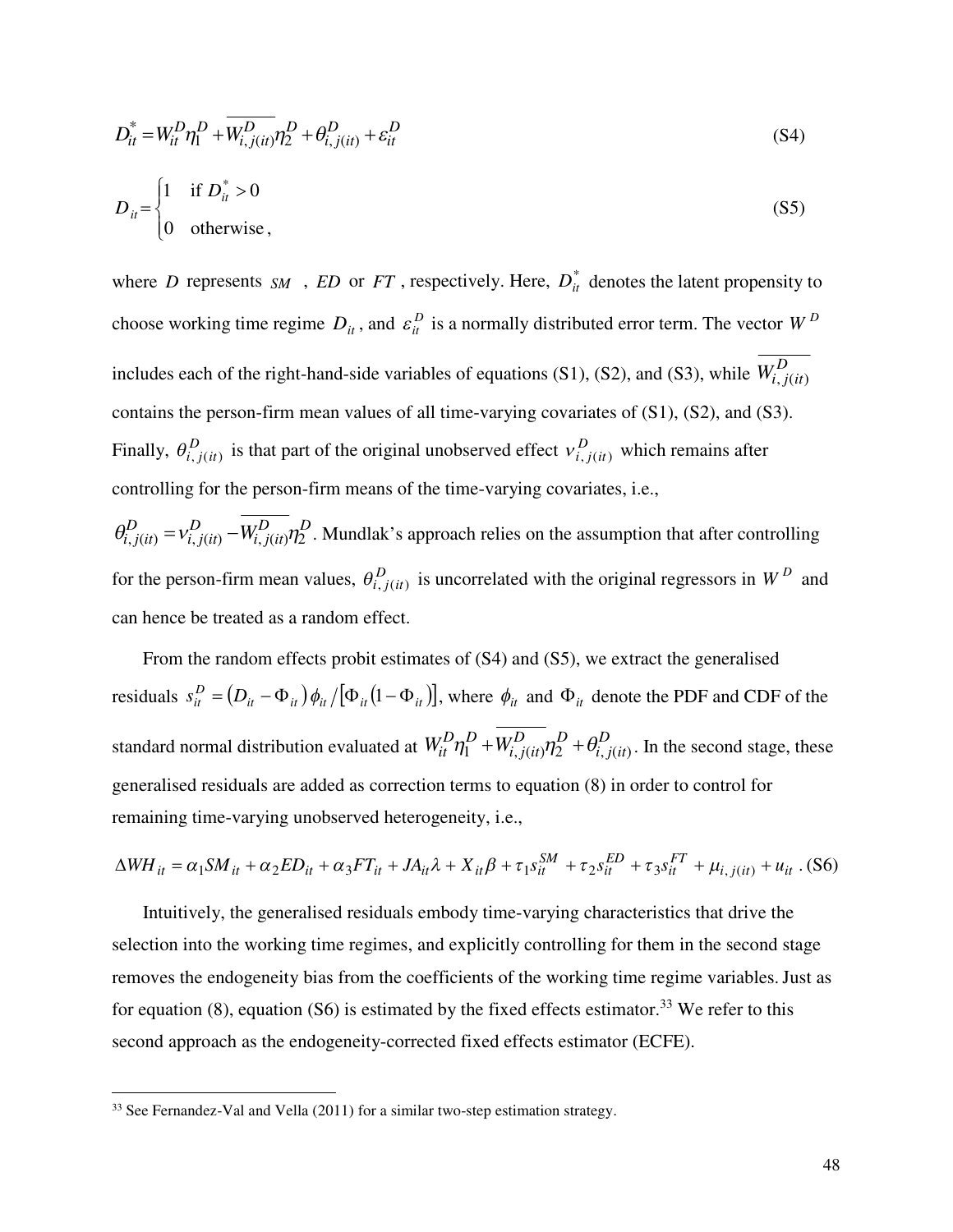The coefficients resulting from our FEIV estimation of equations (8), (S1)-(S3) and our ECFE estimator according to (S6) can be found in Table S1. It can be asserted that the parameter estimates are in line with our FE estimates. According to both the FEIV and the ECFE model the point estimate is approximately 1.5 hours (statistically significant at the 1% level).

| <b>Estimation strategy</b>                     | <b>FEIV</b> |         | <b>ECFE</b> |         |
|------------------------------------------------|-------------|---------|-------------|---------|
|                                                | (1)         |         | (2)         |         |
| Self-managed working time $(sM)$               | $1.587***$  | (0.514) | $1.557***$  | (0.310) |
| Employer-determined working time ( <i>ED</i> ) | 0.527       | (0.577) | $0.896***$  | (0.241) |
| Flexitime $(FT)$                               | 1.399*      | (0.722) | $0.560**$   | (0.244) |
| Correction term $s^{SM}$                       |             |         | $-0.405$    | (0.333) |
| Correction term $s^{ED}$                       |             |         | $-0.173$    | (0.170) |
| Correction term $s^{FT}$                       |             |         | 0.130       | (0.197) |
| Endogeneity test ( $p$ -value)                 | 0.659       |         | 0.258       |         |
| Test on instrument relevance (test statistic)  |             |         |             |         |
| equation<br><b>SM</b>                          | $610.3***$  |         | 424.6***    |         |
| equation<br>ED                                 | 105.8***    |         | 305.0***    |         |
| FT equation                                    | 133.9***    |         | 373.1***    |         |
| Hansen $J$ -test ( $p$ -value)                 | 0.366       |         |             |         |
| $R^2$ -within                                  | 0.019       |         | 0.130       |         |
| $\boldsymbol{N}$                               | 19,832      |         | 19,495      |         |

**Table S1: Effects of self-managed working time on employee extra effort**

*Note*: \*  $p < 0.1$ ; \*\*  $p < 0.05$ ; \*\*\*  $p < 0.01$ . The dependent variable is  $\triangle W H$ . The values in parentheses represent robust standard errors clustered at the individual level. The endogeneity test for the FEIV model is a *C* -test, while the endogeneity test for the ECFE model is an *F* -test on  $\tau_1 = \tau_2 = \tau_3 = 0$  in (S6). Analogously, the test on instrument relevance for the FEIV (ECFE) model is an  $F$  -test ( $\chi^2$ -test). The Hansen *J* -test is a test on overidentifying exclusion restrictions. The specifications contain a set of covariates described in Table S5. The specifications also include occupation dummies, industry dummies, time dummies, and worker-firm spell fixed effects.

Table S1 also includes information about the validity of the exclusion restrictions applied in the FEIV and the ECFE approach. First, relevance of the instruments is indicated by  $F$  - or  $\chi^2$  tests on joint significance in the respective first-stage regressions. Each of the test statistics by far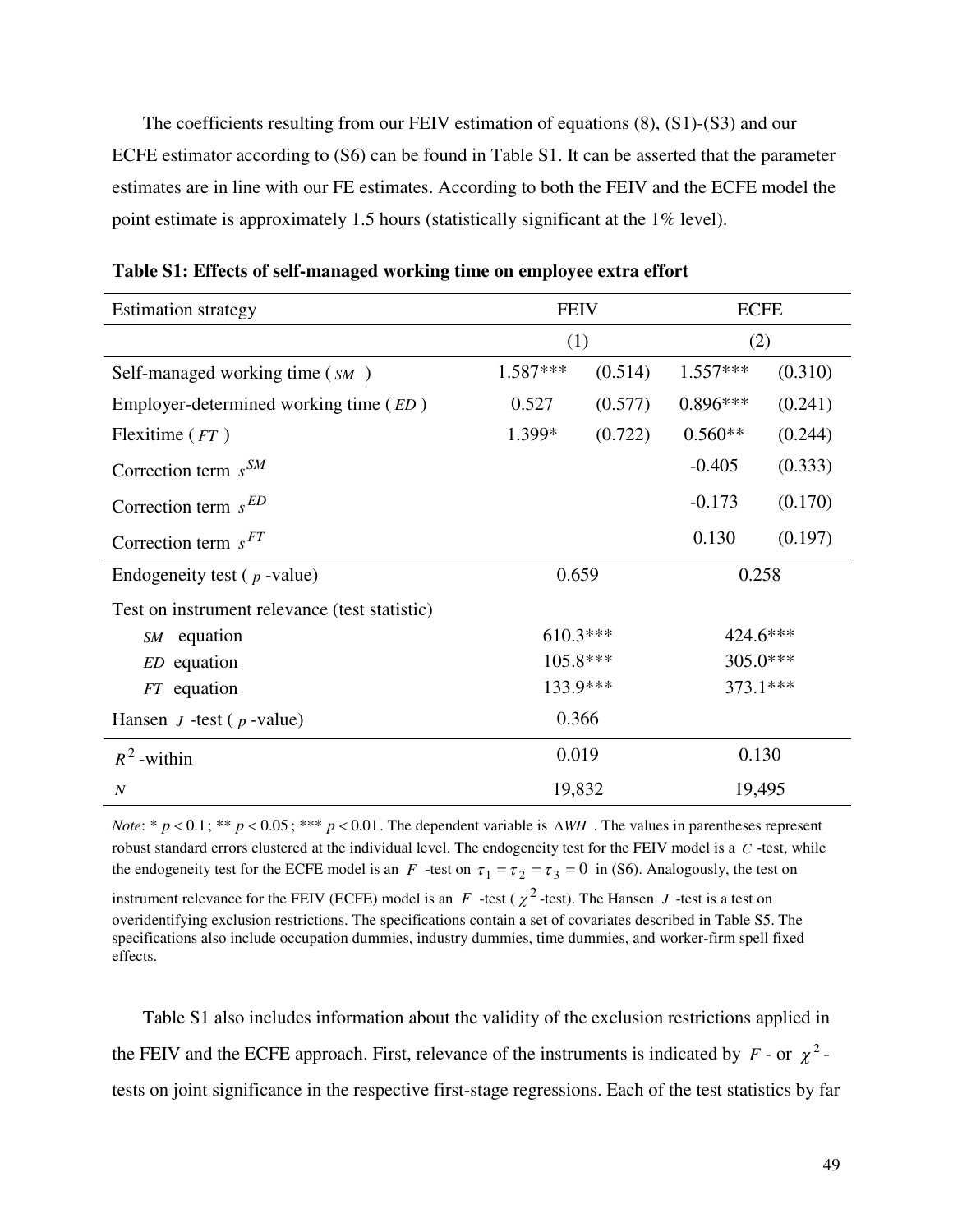exceeds the rule-of-thumb value of 10, indicating strong instruments. Instrument relevance is additionally confirmed by the corresponding parameter estimates of the first-stage equations, which are displayed in Table S2. In each of the first-stage equations both the respective lagged working time variable and the group-specific mean variable are significant at the 5% or 1% level, respectively. The group-specific mean variable exhibits the expected positive sign in the *SM* equations and a likewise unsurprising negative sign in the *ED* and *FT* equations. Moreover, all lagged working time variables exhibit a negative sign in the corresponding reduced form equation. Finally, Hansen's *J* -test documents that the overidentification restrictions can be considered as exogenous ( $p = 0.366$ ).<sup>34</sup> All in all, therefore, the diagnostic tests support the validity of the overidentifying restrictions and thus emphasise the confidence in our FEIV and ECFE approaches.

Note, however, that neither the *C*-test for endogeneity nor an *F* -test on joint significance of the endogeneity correction terms  $s^{SM}$ ,  $s^{ED}$  and  $s^{FT}$  in equation (S6), i.e.,  $\tau_1 = \tau_2 = \tau_3 = 0$ , rejects the null hypothesis of exogenous working time arrangement dummies ( $p = 0.659$  or  $p = 0.258$ , respectively). This indicates that the FE estimates displayed in Table 3 can already be interpreted as causal, and that there is no necessity to additionally account for unobserved timevarying heterogeneity. As a result, the FE, FEIV and ECFE models all provide consistent estimates for the SMWT effect, where the FE model is the most efficient of the three models, producing the smallest standard errors. Therefore, the FE model is our preferred model, but its results are confirmed by the FEIV and ECFE models.<sup>35</sup>

<sup>&</sup>lt;sup>34</sup> We conducted additional tests with regard to the exogeneity assumption of our exclusion restrictions. Specifically, we ran FEIV regressions, where only three of the four instrumental variables served as exclusion restrictions, while the remaining instrument was added to the vector of control variables in the primary equation. A simple *t* -test on significance of the estimated coefficient then provides information in terms of the exogeneity assumption of this particular instrument. Each of our instruments proved to be insignificant in the primary equation which is consistent with the result of Hansen's *J* -test of overidentification. Furthermore, we simply added the instruments to equation (8) in order to test the exogeneity assumption. Neither of the instruments turned out to be significant in this specification.

 $35$  Another way to verify that the FEIV and ECFE models confirm the estimates of the FE model is to note that its SMWT effect of 1.346 hours lies within the 95% confidence intervals for the SMWT effect resulting from the FEIV and ECFE models.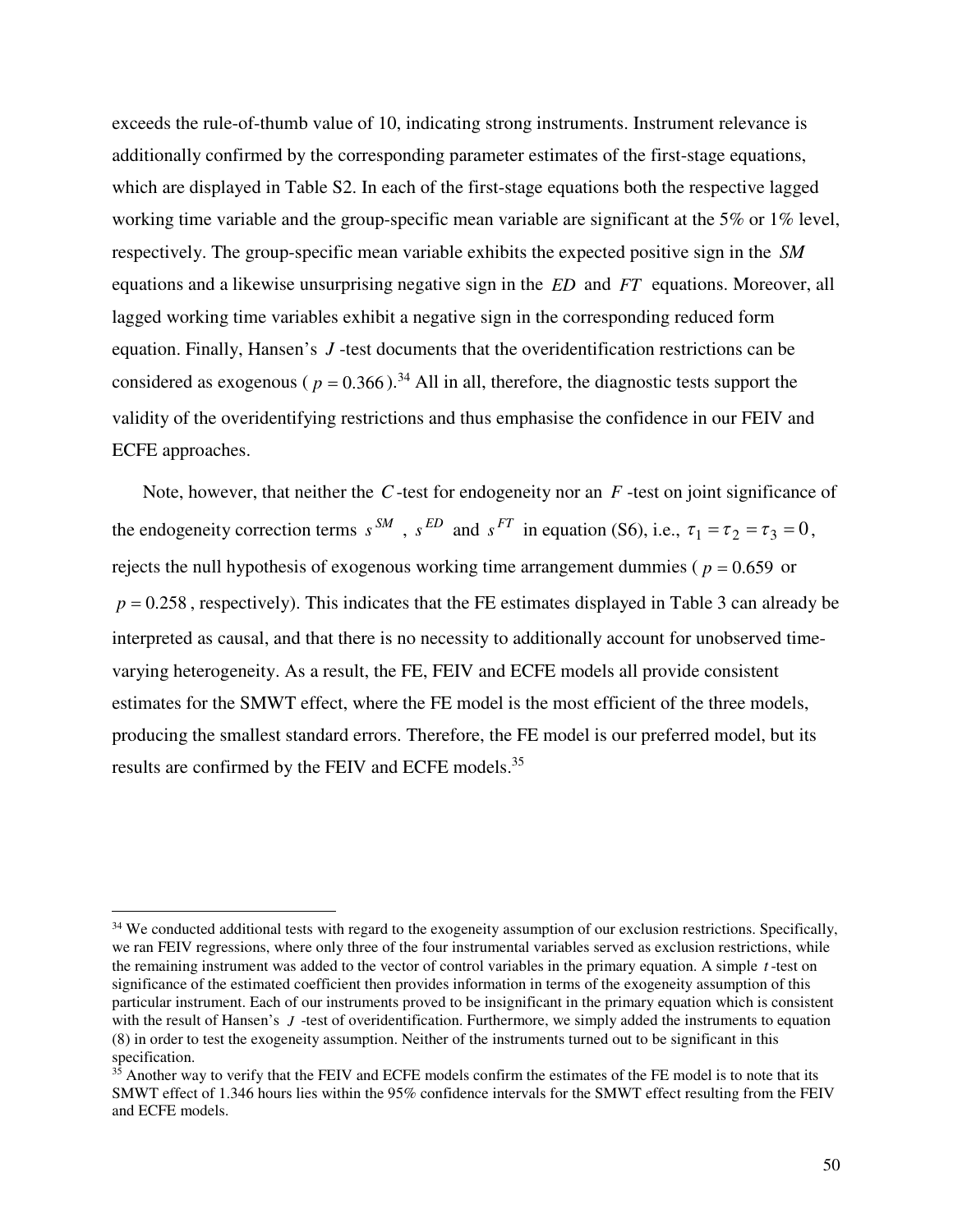| <b>Estimation strategy</b>                               |                        | <b>FEIV</b>            |                        |                        | <b>ECFE</b>            |                        |
|----------------------------------------------------------|------------------------|------------------------|------------------------|------------------------|------------------------|------------------------|
| Explanatory variable to<br>be instrumented               | <b>SM</b>              | <b>ED</b>              | <b>FT</b>              | <b>SM</b>              | ED.                    | <b>FT</b>              |
| $SM_{t-2}$                                               | $-0.163***$<br>(0.014) | $-0.002$<br>(0.015)    | $-0.010$<br>(0.016)    | $-1.192***$<br>(0.188) | 0.149<br>(0.108)       | $-0.084$<br>(0.134)    |
| $ED_{t-2}$                                               | 0.003<br>(0.005)       | $-0.231***$<br>(0.013) | $0.016**$<br>(0.008)   | 0.263<br>(0.193)       | $-0.940***$<br>(0.068) | 0.091<br>(0.116)       |
| $FT_{t-2}$                                               | $-0.013$<br>(0.008)    | 0.005<br>(0.012)       | $-0.182***$<br>(0.015) | 0.081<br>(0.204)       | 0.050<br>(0.106)       | $-0.968***$<br>(0.107) |
| Group-specific mean<br>for employees with<br><b>SMWT</b> | $0.707***$<br>(0.016)  | $-0.142***$<br>(0.017) | $-0.340***$<br>(0.020) | $5.065***$<br>(0.265)  | $-1.514***$<br>(0.165) | $-2.501***$<br>(0.155) |

**Table S2: First-stage estimates of the exclusion restrictions according to (S1)-(S3)**

*Note*: \*  $p < 0.1$ ; \*\*  $p < 0.05$ ; \*\*\*  $p < 0.01$ . The values in parentheses represent robust standard errors clustered at the individual level. The same sets of control variables as in Table S1 are included, but not reported to save space.

# **S2. Correlation matrix and additional estimation results**

|                  | $\Delta WH$ | SM        | ED           | FT        | <i>FWT</i> | ΙM        | R         | PE       | <b>AUTONO</b> |
|------------------|-------------|-----------|--------------|-----------|------------|-----------|-----------|----------|---------------|
| $\triangle WH$   | 1           |           |              |           |            |           |           |          |               |
| SM               | $0.239*$    | 1         |              |           |            |           |           |          |               |
| <i>ED</i>        | $0.056*$    | $-0.183*$ | $\mathbf{1}$ |           |            |           |           |          |               |
| FT               | $0.021*$    | $-0.185*$ | $-0.278*$    | 1         |            |           |           |          |               |
| <b>FWT</b>       | $-0.213*$   | $-0.320*$ | $-0.481*$    | $-0.486*$ | 1          |           |           |          |               |
| IM               | $0.060*$    | $0.038*$  | $0.026*$     | $-0.057*$ | 0.003      | 1         |           |          |               |
| $\boldsymbol{R}$ | $0.038*$    | 0.005     | $0.031*$     | $-0.037*$ | 0.001      | 0.009     | 1         |          |               |
| PE               | $0.081*$    | $0.029*$  | $-0.056*$    | $0.224*$  | $-0.16*$   | $-0.015*$ | $-0.005$  | 1        |               |
| <b>AUTONO</b>    | $0.267*$    | $0.234*$  | $-0.124*$    | $0.291*$  | $-0.285*$  | $-0.081*$ | $-0.011*$ | $0.177*$ |               |

**Table S3: Correlation matrix**

*Note*: \*  $p$  < 0.05. *FWT* indicates the fixed working time regime. All other variable names are introduced in the paper (see also Table S5 for a description of the variables).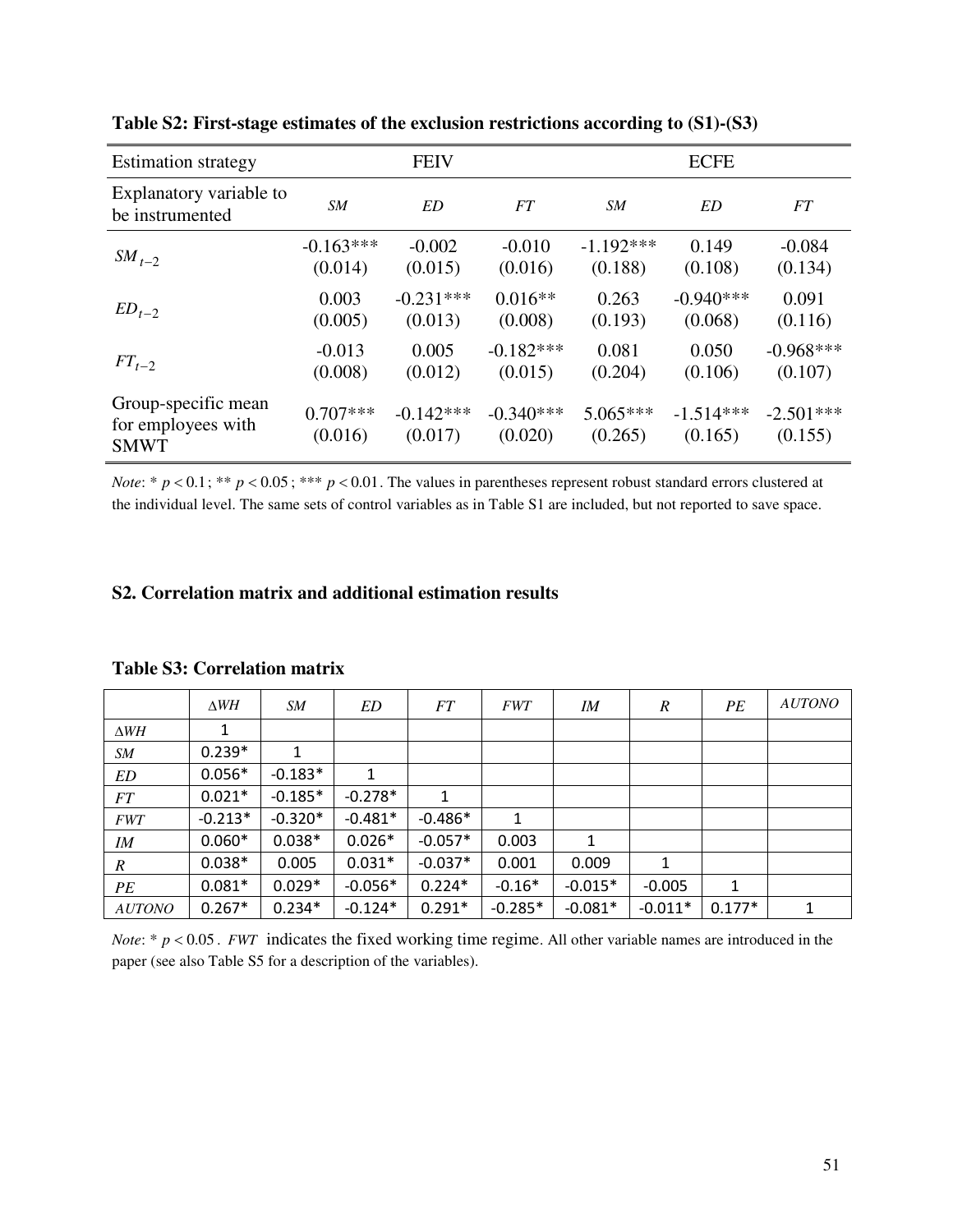| <b>Estimation strategy</b>            | <b>OLS</b>  |         | ${\rm FE}$  |         |  |
|---------------------------------------|-------------|---------|-------------|---------|--|
|                                       | (2)         |         | (4)         |         |  |
| Self-managed working time (SM)        | 3.308***    | (0.177) | 1.346***    | (0.179) |  |
| Employer-determined working time (ED) | 1.407***    | (0.093) | $0.758***$  | (0.110) |  |
| Flexitime $(FT)$                      | $0.732***$  | (0.093) | $0.602***$  | (0.118) |  |
| Low / medium job autonomy             | $0.309**$   | (0.139) | 0.139       | (0.207) |  |
| Medium job autonomy                   | $0.705***$  | (0.154) | $0.523**$   | (0.232) |  |
| Medium / high job autonomy            | 1.845***    | (0.202) | 1.039***    | (0.272) |  |
| High job autonomy                     | 3.501***    | (0.470) | 1.282***    | (0.463) |  |
| Monthly gross wage                    | $0.728***$  | (0.052) | $0.361***$  | (0.082) |  |
| Job satisfaction                      | $-0.074***$ | (0.019) | $-0.071***$ | (0.022) |  |
| Satisfaction with household income    | $-0.078***$ | (0.019) | 0.006       | (0.026) |  |
| Living with partner                   | $-0.002$    | (0.098) | $-0.272**$  | (0.134) |  |
| Children aged under 16                | $-0.402***$ | (0.080) | $-0.296***$ | (0.109) |  |
| Full-time employed                    | $0.201*$    | (0.117) | $-0.180$    | (0.177) |  |
| Fixed-term contract                   | 0.046       | (0.138) | $-0.180$    | (0.203) |  |
| Employer change                       | $-0.012$    | (0.132) | 0.117       | (0.216) |  |
| Male                                  | $0.785***$  | (0.117) |             |         |  |
| Foreign nationality                   | $-0.253*$   | (0.141) |             |         |  |
| Job tenure                            | $-0.065***$ | (0.014) | $-0.025$    | (0.047) |  |
| Job tenure squared / 100              | $0.092**$   | (0.037) | 0.054       | (0.070) |  |
| Schooling                             | $-0.061***$ | (0.023) |             |         |  |
| Full-time experience                  | $-0.020$    | (0.013) | $0.200*$    | (0.103) |  |
| Full-time experience squared / 100    | $-0.008$    | (0.033) | $-0.130*$   | (0.075) |  |
| Part-time experience                  | $-0.030$    | (0.018) | $0.197*$    | (0.105) |  |
| Part-time experience squared / 100    | 0.095       | (0.069) | 0.074       | (0.151) |  |
| Unemployment experience               | $-0.006$    | (0.046) | 0.440       | (0.446) |  |
| Unemployment experience squared / 100 | $-0.231$    | (0.314) | $-2.193$    | (3.738) |  |
| Hobbies and other leisure activities  | $-0.273***$ | (0.024) | $-0.129***$ | (0.031) |  |
| Satisfaction with health              | 0.016       | (0.024) | $0.072***$  | (0.027) |  |
| Current health: good                  | $-0.019$    | (0.118) | 0.155       | (0.123) |  |
| Current health: satisfactory          | 0.245       | (0.141) | $0.412***$  | (0.148) |  |
| Current health: poor                  | $0.564***$  | (0.186) | $0.574***$  | (0.190) |  |
| Current health: bad                   | 0.251       | (0.318) | 0.361       | (0.355) |  |
| Strong worries about job security     | $-0.056$    | (0.104) | $-0.061$    | (0.119) |  |

# **Table S4: OLS and FE estimates for the complete model specifications of Table 3**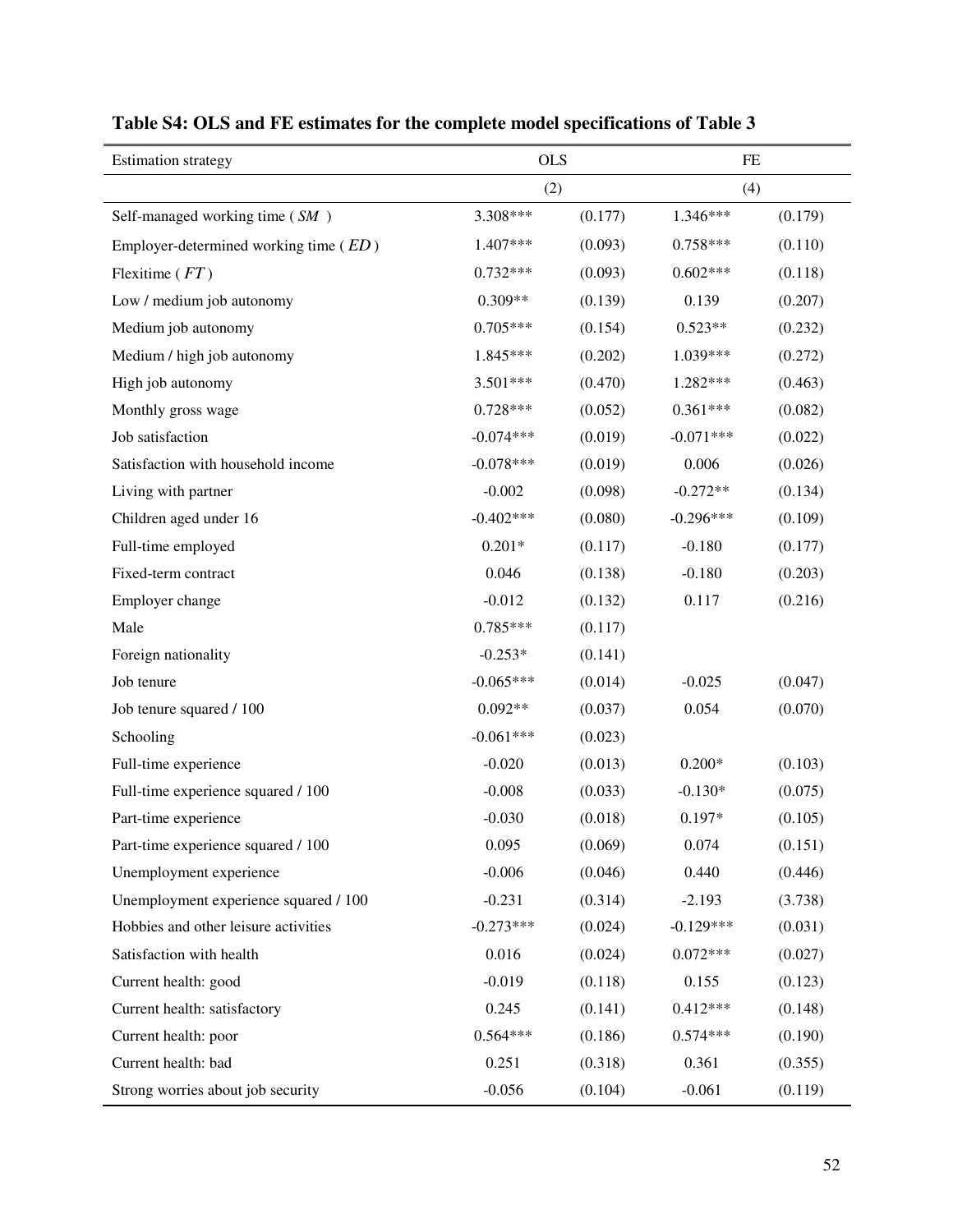| <b>Estimation strategy</b>      | <b>OLS</b>     | <b>FE</b>  |                |         |  |
|---------------------------------|----------------|------------|----------------|---------|--|
|                                 | (2)            |            | (4)            |         |  |
| Some worries about job security | $-0.195***$    | (0.072)    | $-0.032$       | (0.074) |  |
| Regional unemployment rate      | $0.071***$     | (0.010)    | $-0.015$       | (0.029) |  |
| Industry dummies                | Yes            |            | Yes            |         |  |
| Firm size dummies               | Yes            |            | N <sub>o</sub> |         |  |
| Time dummies                    | Yes            |            | Yes            |         |  |
| Occupation dummies              |                | Yes<br>Yes |                |         |  |
| Firm spell fixed effects        | N <sub>o</sub> |            | Yes            |         |  |
| $R^2/R^2$ -within               | 0.305          |            | 0.102          |         |  |
| N                               | 30,699         |            | 31,522         |         |  |

*Note*: \*  $p < 0.1$ ; \*\*  $p < 0.05$ ; \*\*\*  $p < 0.01$ . The dependent variable is  $\Delta WH$ . The values in parentheses represent robust standard errors clustered at the individual level. The reference group for the working time regimes is 'fixed working time' (FWT). The reference group for the job autonomy dummies is 'low autonomy'. The reference group for the dummies representing current health is 'very good'. The reference group for the dummies representing worries about job security is 'no worries'. Number of industry dummies: 9/10. Number of firm size dummies: 3/4. Number of time dummies: 4/5. Number of occupation dummies: 1288/1289. Number of worker-firm spell fixed effects: 14,321.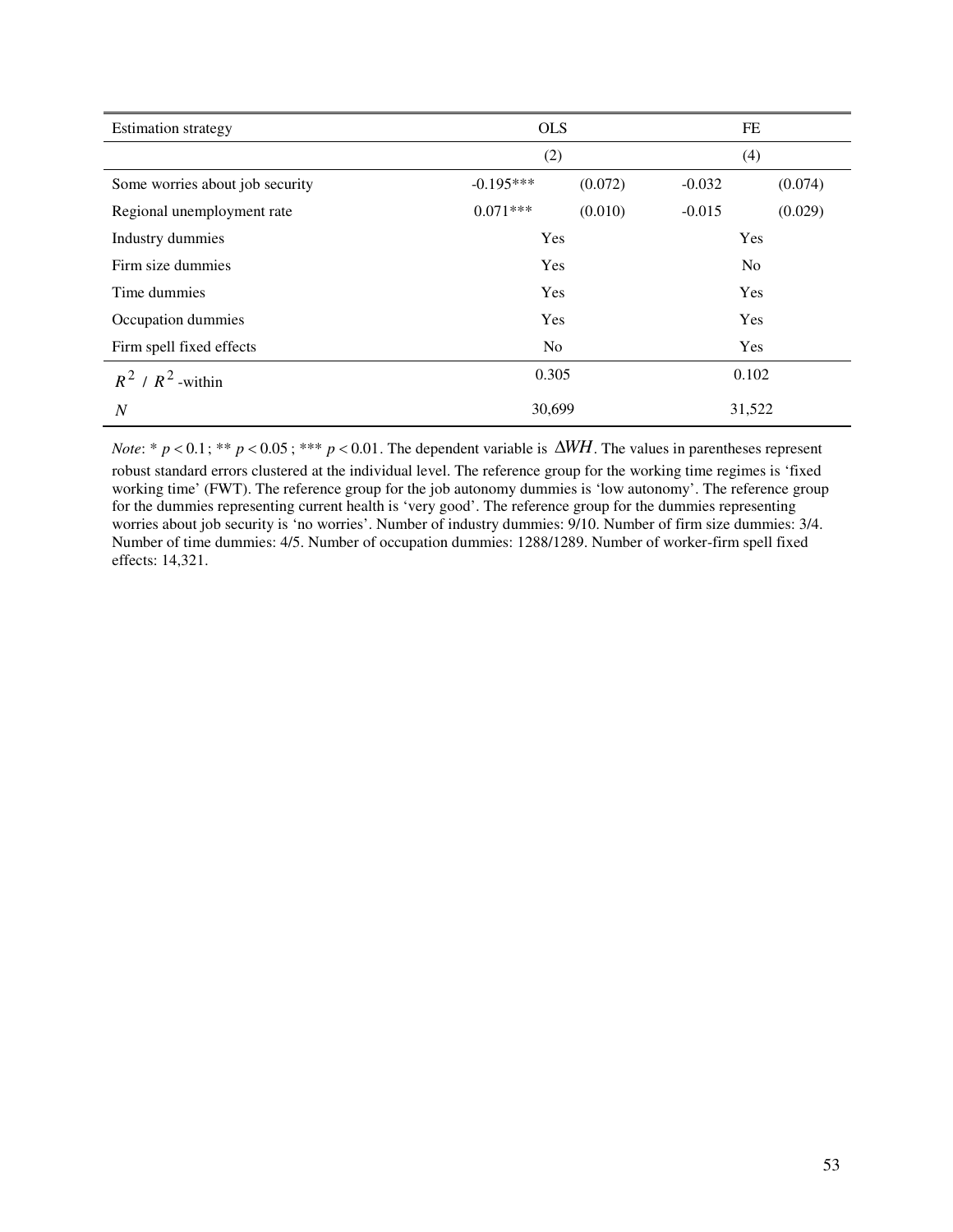# **S3. Description of the variables**

| Variable                                                                   | Definition                                                                                                                                                                                                                                             | $\boldsymbol{N}$ | Mean | Std  | Min-Max  |  |  |
|----------------------------------------------------------------------------|--------------------------------------------------------------------------------------------------------------------------------------------------------------------------------------------------------------------------------------------------------|------------------|------|------|----------|--|--|
| Dependent variable                                                         |                                                                                                                                                                                                                                                        |                  |      |      |          |  |  |
| $\Delta WH$                                                                | Difference between average actual and contractual<br>working time per week                                                                                                                                                                             | 38,312           | 3.68 | 5.44 | $-38-42$ |  |  |
| <b>Main explanatory variables</b>                                          |                                                                                                                                                                                                                                                        |                  |      |      |          |  |  |
| Self-managed<br>working time<br>(SM)                                       | Dummy variable indicating whether or not an employee<br>has extensive decision-making authority in terms of<br>scheduling individual working hours (reference group:<br>fixed working time)                                                            | 38,312           | 0.11 | 0.31 | $0-1$    |  |  |
| Employer-<br>determined<br>working time<br>(ED)                            | Dummy variable indicating whether or not an employee<br>faces flexible working hours determined by the<br>employer (reference group: fixed working time)                                                                                               | 38,312           | 0.22 | 0.41 | $0 - 1$  |  |  |
| Flexitime within a<br>working hours<br>account(FT)                         | Dummy variable indicating whether or not an employee<br>is allowed to vary daily working hours, where daily<br>attendance is restricted to a defined time interval<br>(working hours account) (reference group: fixed<br>working time)                 | 38,312           | 0.22 | 0.41 | $0-1$    |  |  |
| Positive<br>reciprocity $(R)$                                              | See footnote 18                                                                                                                                                                                                                                        | 34,877           | 0.41 | 0.49 | $0-1$    |  |  |
| Intrinsic<br>motivation $(M)$                                              | Dummy variable indicating whether an employee's<br>desired working time per week $\geq$ the contractual<br>working time per week                                                                                                                       | 37,809           | 0.74 | 0.44 | 0.1      |  |  |
| Performance<br>evaluation (PE)                                             | Dummy variable indicating whether or not an<br>employee's performance is regularly evaluated by a<br>supervisor                                                                                                                                        | 33,645           | 0.31 | 0.46 | $0-1$    |  |  |
| Performance<br>evaluation<br>without<br>consequences<br>(PE <sub>1</sub> ) | Dummy variable indicating whether or not an<br>employee's performance is regularly evaluated by a<br>supervisor without involving consequences for monthly<br>gross salary, yearly bonus payments, future salary<br>increases, or potential promotions | 33,645           | 0.11 | 0.31 | $0-1$    |  |  |
| Performance<br>evaluation with<br>consequences<br>(PE <sub>2</sub> )       | Dummy variable indicating whether or not an<br>employee's performance is regularly evaluated by a<br>supervisor with consequences for monthly gross salary,<br>yearly bonus payments, future salary increases, or<br>potential promotions              | 33,645           | 0.2  | 0.4  | $0-1$    |  |  |
| <b>Control variables</b>                                                   |                                                                                                                                                                                                                                                        |                  |      |      |          |  |  |
| Low job<br>autonomy                                                        | Dummy variable indicating mainly manual workers<br>with a low level of status and a low level of autonomy                                                                                                                                              | 38,312           | 0.16 | 0.36 | $0 - 1$  |  |  |
| Low / medium job<br>autonomy                                               | Dummy variable indicating workers in production and<br>services demanding a minimal level of specialization,<br>and farm workers.                                                                                                                      | 38,312           | 0.3  | 0.46 | $0 - 1$  |  |  |

# **Table S5: Definition and descriptive statistics of the variables**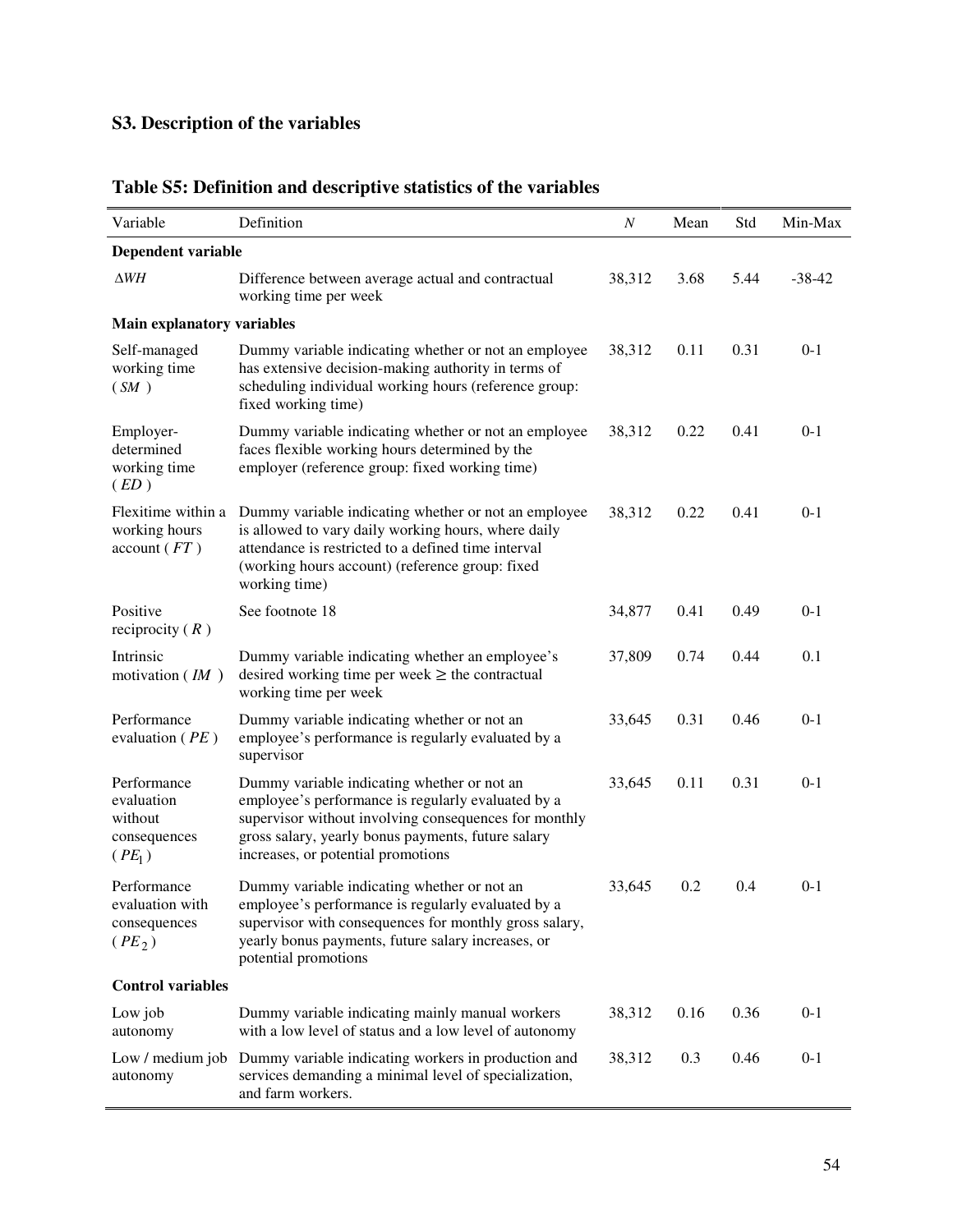| Variable                                | Definition                                                                                                                                                                                       | $\boldsymbol{N}$ | Mean  | Std   | Min-Max       |
|-----------------------------------------|--------------------------------------------------------------------------------------------------------------------------------------------------------------------------------------------------|------------------|-------|-------|---------------|
| Medium job<br>autonomy                  | Dummy variable indicating jobs that require completion<br>of the middle track of secondary education and entail a<br>limited amount of responsibility                                            | 38,312           | 0.33  | 0.47  | $0 - 1$       |
| Medium / high<br>job autonomy           | Dummy variable indicating jobs carried out either with<br>or without supervision that require a degree from a<br>college of applied sciences or university, but are not<br>very high in prestige | 38,312           | 0.19  | 0.4   | $0 - 1$       |
| High job<br>autonomy                    | Dummy variable indicating managers and freelance<br>academics                                                                                                                                    | 38,312           | 0.02  | 0.13  | $0 - 1$       |
| Monthly gross<br>wage                   | Gross wage of the employee in the month before the<br>survey (in 1,000 Euros)                                                                                                                    | 38,312           | 2.42  | 1.6   | $0.40 - 30.0$ |
| Job satisfaction                        | Ordinal variable ranging from 0 to 10, indicating an<br>employee's job satisfaction (0: completely unsatisfied,<br>10: completely satisfied)                                                     | 37,822           | 6.95  | 1.99  | $0-10$        |
| Satisfaction with<br>household income   | Ordinal variable ranging from 0 to 10, indicating an<br>employee's satisfaction with household income (0:<br>completely unsatisfied, 10: completely satisfied)                                   | 38,000           | 6.4   | 2.09  | $0-10$        |
| Living with<br>partner                  | Dummy variable indicating whether or not an employee<br>has a settled living partner                                                                                                             | 38,116           | 0.84  | 0.36  | $0 - 1$       |
| Children aged<br>under 16               | Dummy variable indicating whether or not an employee<br>has one or more children aged under 16 who currently<br>live in the household                                                            | 38,276           | 0.36  | 0.48  | $0 - 1$       |
| Full-time<br>employed                   | Dummy variable indicating whether or not an employee<br>is employed full-time                                                                                                                    | 36,133           | 0.77  | 0.42  | $0 - 1$       |
| Fixed-term<br>contract                  | Dummy variable indicating whether or not an employee<br>has a fixed-term contract                                                                                                                | 36,827           | 0.09  | 0.29  | $0 - 1$       |
| Employer change                         | Dummy variable indicating whether or not an employee<br>realised an employer change in the year before the<br>survey                                                                             | 38,312           | 0.08  | 0.27  | $0 - 1$       |
| Male                                    | Dummy variable indicating whether or not an employee<br>is male                                                                                                                                  | 38,312           | 0.5   | 0.5   | $0 - 1$       |
| Foreign<br>nationality                  | Dummy variable indicating whether or not an employee<br>is of non-German nationality                                                                                                             | 38,312           | 0.07  | 0.26  | $0 - 1$       |
| Job tenure                              | Years of an employee's job tenure                                                                                                                                                                | 38,267           | 10.75 | 9.65  | $0 - 50.9$    |
| Schooling                               | Years of schooling an employee has had                                                                                                                                                           | 37,278           | 12.39 | 2.53  | $7 - 18$      |
| Full-time<br>experience                 | Years of an employee's experience in a full-time job                                                                                                                                             | 37,972           | 15.82 | 11.26 | $0-49$        |
| Part-time<br>experience                 | Years of an employee's experience in a part-time job                                                                                                                                             | 37,972           | 2.93  | 5.45  | $0-45$        |
| Unemployment<br>experience              | Years of a worker's unemployment experience                                                                                                                                                      | 37,972           | 0.61  | 1.55  | $0-24.1$      |
| Hobbies and other<br>leisure activities | Number of hours devoted to hobbies and other leisure<br>activities on a typical working day                                                                                                      | 37,104           | 1.59  | 1.36  | $0-15$        |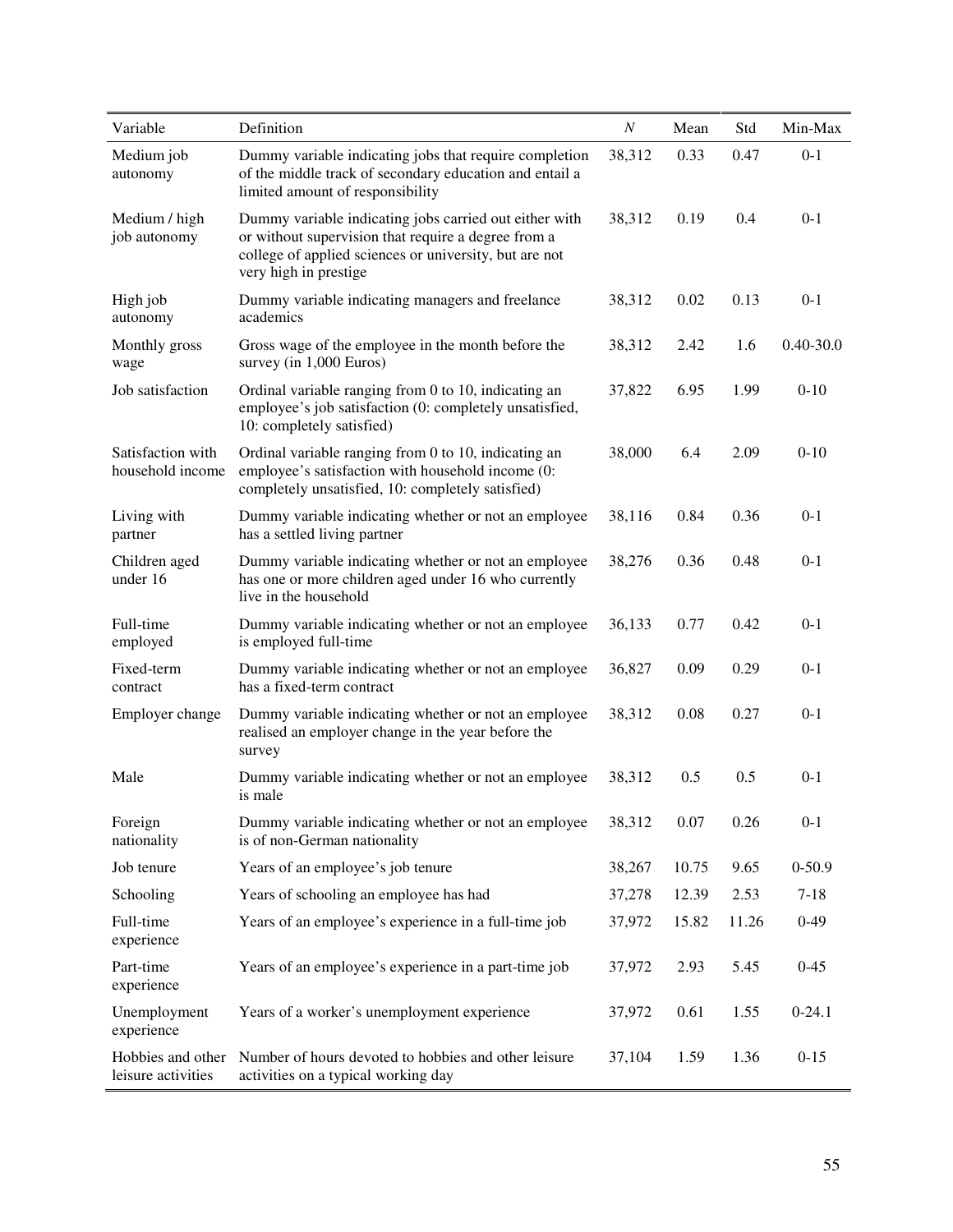| Variable                                 | Definition                                                                                                                                                                                                                                             | $\boldsymbol{N}$ | Mean  | Std   | Min-Max      |  |
|------------------------------------------|--------------------------------------------------------------------------------------------------------------------------------------------------------------------------------------------------------------------------------------------------------|------------------|-------|-------|--------------|--|
| Satisfaction with<br>health              | Ordinal variable ranging from 0 to 10 that indicates the<br>degree of satisfaction with an employee's health (0:<br>completely unsatisfied, 10: completely satisfied)                                                                                  | 38,246           | 6.92  | 1.98  | $0-10$       |  |
| Current health:<br>good                  | Dummy variable indicating whether or not an employee<br>assesses his current health status as good (reference<br>group: very good)                                                                                                                     | 38,254           | 0.48  | 0.5   | $0 - 1$      |  |
| Current health:<br>satisfactory          | Dummy variable indicating whether or not an employee<br>assesses his current health status as satisfactory<br>(reference group: very good)                                                                                                             | 38,254           | 0.32  | 0.47  | $0 - 1$      |  |
| Current health:<br>poor                  | Dummy variable indicating whether or not an employee<br>assesses his current health status as poor (reference<br>group: very good)                                                                                                                     | 38,254           | 0.1   | 0.3   | $0 - 1$      |  |
| Current health:<br>bad                   | Dummy variable indicating whether or not an employee<br>assesses his current health status as bad (reference<br>group: very good)                                                                                                                      | 38,254           | 0.01  | 0.11  | $0 - 1$      |  |
| Strong worries<br>about job security     | Dummy variable indicating whether or not an employee<br>is strongly concerned about his job security (reference<br>group: no worries)                                                                                                                  | 37,435           | 0.16  | 0.37  | $0 - 1$      |  |
| Some worries<br>about job security       | Dummy variable indicating whether or not an employee<br>is somewhat concerned about his job security (reference<br>group: no worries)                                                                                                                  | 37,435           | 0.44  | 0.5   | $0 - 1$      |  |
| Firm size 20-200                         | Dummy variable indicating whether or not an employee<br>works in a firm that employs between 20 and 200<br>employees (reference group: $\leq 20$ )                                                                                                     | 37,259           | 0.3   | 0.46  | $0 - 1$      |  |
| Firm size 201-<br>2000                   | Dummy variable indicating whether or not an employee<br>works in a firm that employs between 201 and 2000<br>employees (reference group: $\leq$ 20)                                                                                                    | 37,259           | 0.23  | 0.42  | $0 - 1$      |  |
| Firm size >2000                          | Dummy variable indicating whether or not an employee<br>works in a firm that employs more than 2000 employees<br>(reference group: $\leq$ 20)                                                                                                          | 37,259           | 0.23  | 0.42  | $0 - 1$      |  |
| Regional<br>unemployment<br>rate         | Average unemployment rate of the German federal<br>state, where the employee lives $(\%)$                                                                                                                                                              | 38,276           | 10.8  | 4.51  | $4.3 - 22.1$ |  |
| Alternative measures of extra work       |                                                                                                                                                                                                                                                        |                  |       |       |              |  |
| Overtime last<br>month                   | Number of overtime hours an employee has executed in<br>the recent month before the survey                                                                                                                                                             | 37,467           | 2.26  | 3.55  | $0-22.8$     |  |
| $\Delta WH_2$                            | Difference between the number of working hours in a<br>typical week (including commuting times as well as<br>working hours devoted to a potential second job, as well<br>as work at Saturdays and Sundays) and the weekly<br>contractual working hours | 35,541           | 10.48 | 9.42  | $-59.5-108$  |  |
| <b>Alternative productivity measures</b> |                                                                                                                                                                                                                                                        |                  |       |       |              |  |
| Absenteeism                              | Number of annual days absent from work due to illness                                                                                                                                                                                                  | 32,096           | 8.41  | 21.95 | $0 - 365$    |  |
| Worries about job<br>security            | Ordinal variable ranging between 1 and 3 indicating<br>strong / some / no worries about job security                                                                                                                                                   | 37,435           | 2.23  | 0.71  | $1 - 3$      |  |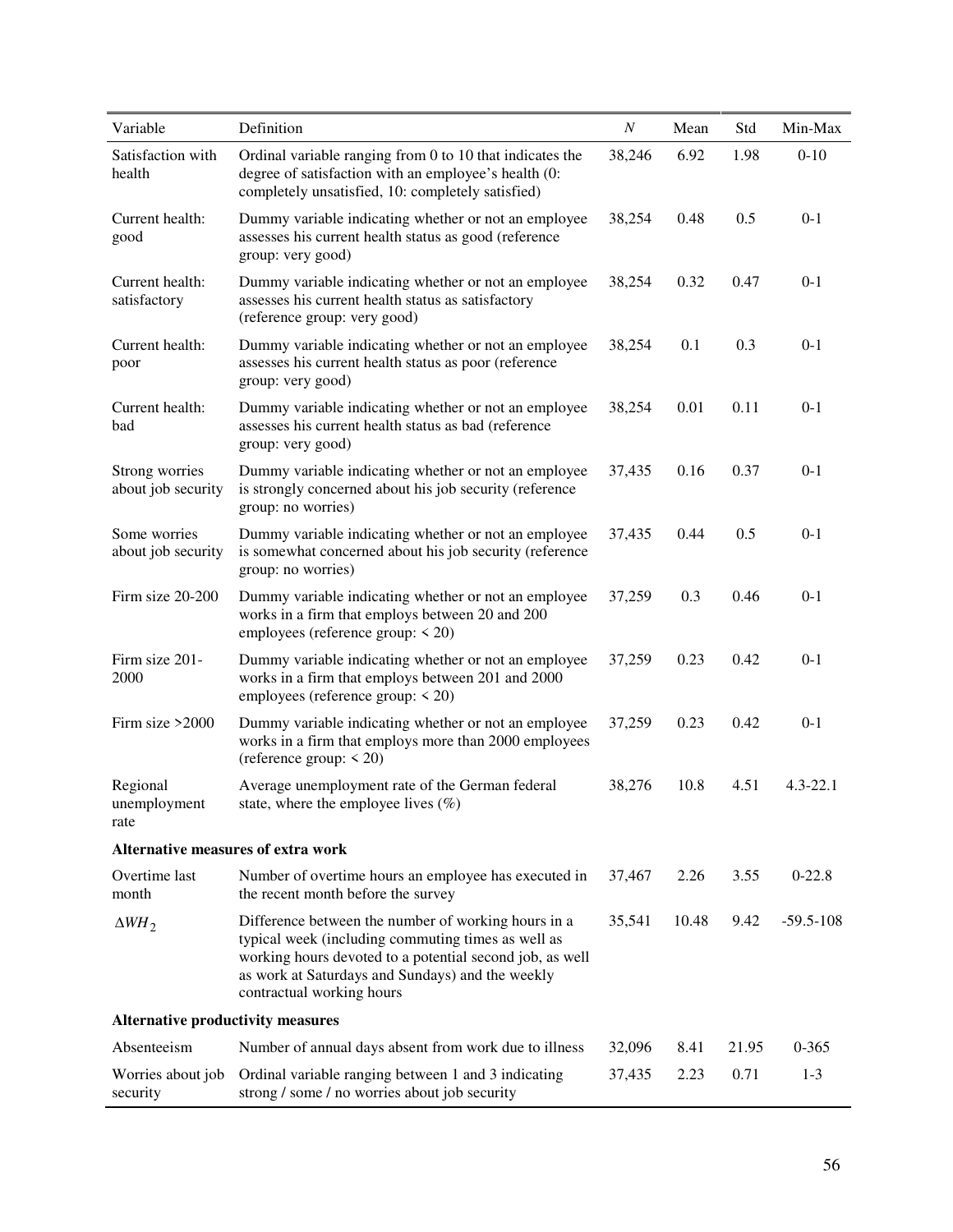| Variable                          | Definition                                                                                                                                                                                                                                                                                   | $\boldsymbol{N}$ | Mean  | Std  | Min-Max       |
|-----------------------------------|----------------------------------------------------------------------------------------------------------------------------------------------------------------------------------------------------------------------------------------------------------------------------------------------|------------------|-------|------|---------------|
| Hourly wage                       | Gross monthly wage of the employee divided by actual<br>monthly working hours (in Euros)                                                                                                                                                                                                     | 38,312           | 14.63 | 8.83 | $1.5 - 263.7$ |
| Task efficiency                   | Dummy variable indicating whether or not an employee<br>approves to the statement: "I see myself as someone who<br>does things effectively and efficiently" (original variable<br>is ordinal ranging between 1: does not apply to me at all<br>and 7: applies to me perfectly; threshold: 6) | 15,522           | 0.73  | 0.45 | $0 - 1$       |
| <b>Non-standard working hours</b> |                                                                                                                                                                                                                                                                                              |                  |       |      |               |
| Work in the<br>evening            | Dummy variable indicating whether or not an employee<br>at least occasionally works in the evening                                                                                                                                                                                           | 29,241           | 0.51  | 0.5  | $0 - 1$       |
| Work at night                     | Dummy variable indicating whether or not an employee<br>at least occasionally works at night                                                                                                                                                                                                 | 28,188           | 0.26  | 0.44 | $0 - 1$       |
| Work on Saturday                  | Dummy variable indicating whether or not an employee<br>at least occasionally works on Saturdays                                                                                                                                                                                             | 29,364           | 0.6   | 0.49 | $0 - 1$       |
| Work on Sunday                    | Dummy variable indicating whether or not an employee<br>at least occasionally works on Sundays                                                                                                                                                                                               | 28,263           | 0.34  | 0.47 | $0 - 1$       |
|                                   | Indicators related to intrinsic motivation                                                                                                                                                                                                                                                   |                  |       |      |               |
| Job satisfaction                  | Ordinal variable ranging from 0 to 10, indicating an<br>employee's job satisfaction (0: completely unsatisfied,<br>10: completely satisfied)                                                                                                                                                 | 56,339           | 6.97  | 1.95 | $0-10$        |
| Sacrifice                         | Dummy variable indicating whether or not an employee<br>approves to the statement: "Those closest to me say I<br>sacrifice myself too much for my job" (original variable<br>is ordinal ranging between 1: strongly disagree and 4:<br>strongly agree; threshold: 3)                         | 12,109           | 0.4   | 0.49 | $0 - 1$       |
| Unpaid overtime                   | Percentage of unpaid overtime work in the month before<br>the survey                                                                                                                                                                                                                         | 30,339           | 0.2   | 0.39 | $0-1$         |
| Hard-working                      | Dummy variable indicating whether or not an employee<br>approves to the statement: "I see myself as someone who<br>tends to be lazy" (reversed; original variable is ordinal<br>ranging between 1: does not apply to me at all and 7:<br>applies to me perfectly; threshold: 2)              | 12,425           | 0.89  | 0.31 | $0 - 1$       |
| Thorough                          | Dummy variable indicating whether or not an employee<br>approves to the statement: "I see myself as someone who<br>does a thorough job" (original variable is ordinal<br>ranging between 1: does not apply to me at all and 7:<br>applies to me perfectly; threshold: 6)                     | 12,444           | 0.86  | 0.35 | $0 - 1$       |
| Task efficiency                   | Dummy variable indicating whether or not an employee<br>approves to the statement: "I see myself as someone who<br>does things effectively and efficiently" (original variable<br>is ordinal ranging between 1: does not apply to me at all<br>and 7: applies to me perfectly; threshold: 6) | 12,433           | 0.73  | 0.44 | $0 - 1$       |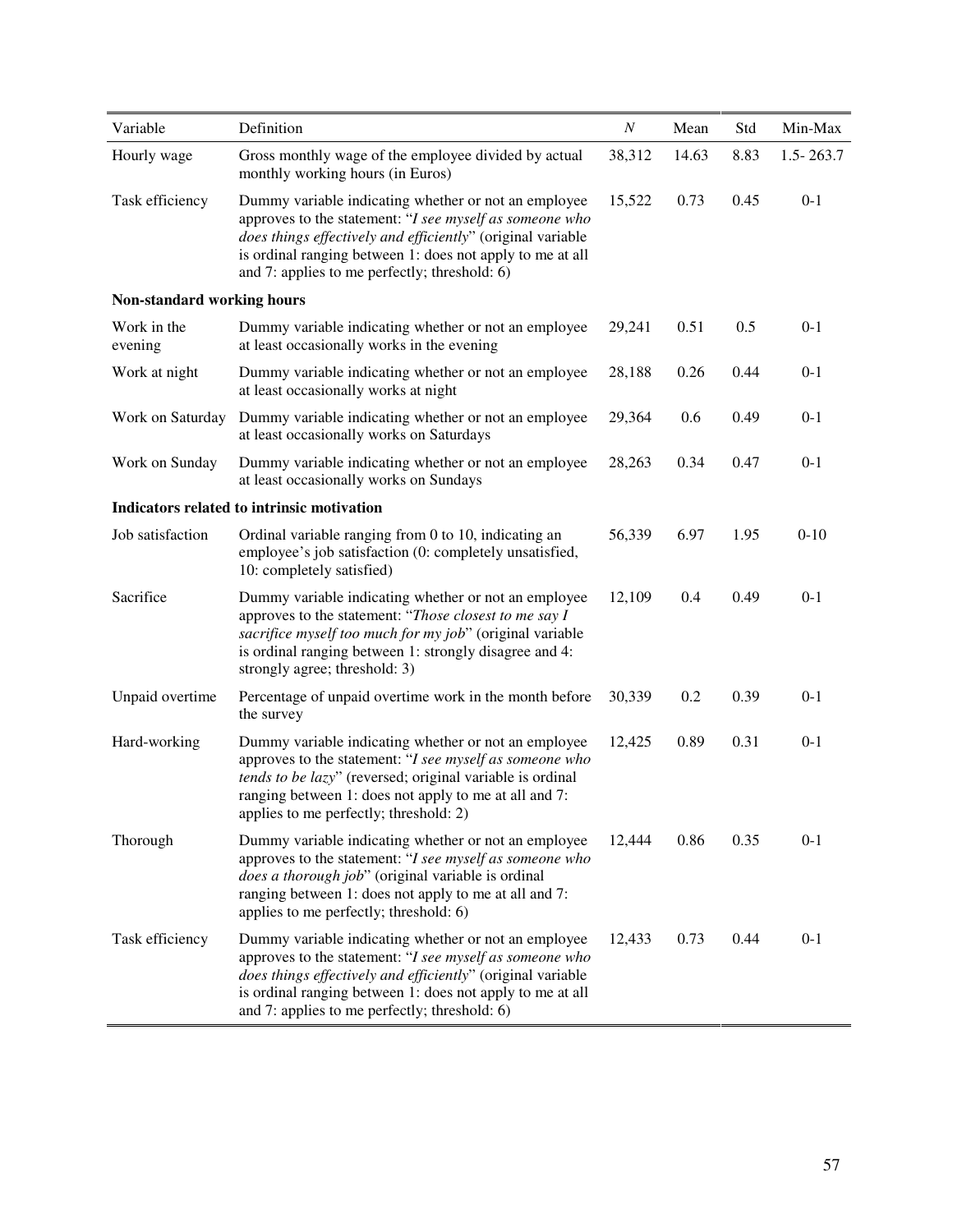| Variable                                                    | Definition                                                                                                                                                                                                                                                     | $\boldsymbol{N}$ | Mean | Std  | Min-Max |  |  |
|-------------------------------------------------------------|----------------------------------------------------------------------------------------------------------------------------------------------------------------------------------------------------------------------------------------------------------------|------------------|------|------|---------|--|--|
| Joy at work                                                 | Dummy variable indicating whether or not an employee<br>approves to the statement: "I do not really enjoy my<br><i>work</i> " (original variable is ordinal ranging between 1:<br>applies to me perfectly and 4: does not apply to me at<br>all; threshold: 3) | 6,072            | 0.84 | 0.37 | $0 - 1$ |  |  |
| <b>Work load indicators</b>                                 |                                                                                                                                                                                                                                                                |                  |      |      |         |  |  |
| Work strain                                                 | Dummy variable indicating whether or not an employee<br>approves to the statement: "The amount of work has<br>increased steadily over the last two years"                                                                                                      | 12,073           | 0.65 | 0.48 | $0 - 1$ |  |  |
| Time pressure                                               | Dummy variable indicating whether or not an employee<br>approves to the statement : "Because of the high volume<br>of work there is often high time pressure"                                                                                                  | 12,139           | 0.64 | 0.48 | $0 - 1$ |  |  |
| Indicators for extrinsic motivation                         |                                                                                                                                                                                                                                                                |                  |      |      |         |  |  |
| Paid overtime                                               | Percentage of paid overtime work in the month before<br>the survey                                                                                                                                                                                             | 30,339           | 0.8  | 0.39 | $0 - 1$ |  |  |
| Expected<br>promotion                                       | Self-reported probability of receiving a promotion at the<br>current place of employment                                                                                                                                                                       | 25,764           | 0.29 | 0.45 | $0 - 1$ |  |  |
| Expected pay rise                                           | Self-reported probability of receiving an individual pay<br>rise that goes beyond the collectively negotiated pay<br>rate increase                                                                                                                             | 25,761           | 0.26 | 0.44 | $0 - 1$ |  |  |
| <b>Exclusion restrictions</b>                               |                                                                                                                                                                                                                                                                |                  |      |      |         |  |  |
| $SM_{t-2}$                                                  | Two years lagged observations of SM                                                                                                                                                                                                                            | 23,192           | 0.11 | 0.31 | $0 - 1$ |  |  |
| $ED_{-2}$                                                   | Two years lagged observations of <i>ED</i>                                                                                                                                                                                                                     | 23,192           | 0.21 | 0.41 | $0 - 1$ |  |  |
| $FT_{t-2}$                                                  | Two years lagged observations of FT                                                                                                                                                                                                                            | 23,192           | 0.23 | 0.42 | $0 - 1$ |  |  |
| Group-specific<br>mean for<br>employees with<br><b>SMWT</b> | Average share of $SM$ in groups separated by 2<br>occupational status classes, 4 firm size classes, 10<br>industry classes, 16 regional classes, and 5 time periods                                                                                            | 36,480           | 0.12 | 0.25 | $0 - 1$ |  |  |

*Note*: *N* is the number of observations. Std is standard deviation. In order to save space the information for 1289 occupation dummies, 10 industry dummies, and five time dummies are not displayed.

# **References**

Baltagi, B.H., 2008. Econometric Analysis of Panel Data, 4th ed. Chichester, UK: John Wiley & Sons.

Fernandez-Val, I., Vella, F., 2011. Bias corrections for two-step fixed effects panel data estimators. Journal of Econometrics 163, 144-162.

Greene, W.H., 2008. Econometric Analysis, 6th ed. New Jersey: Pearson.